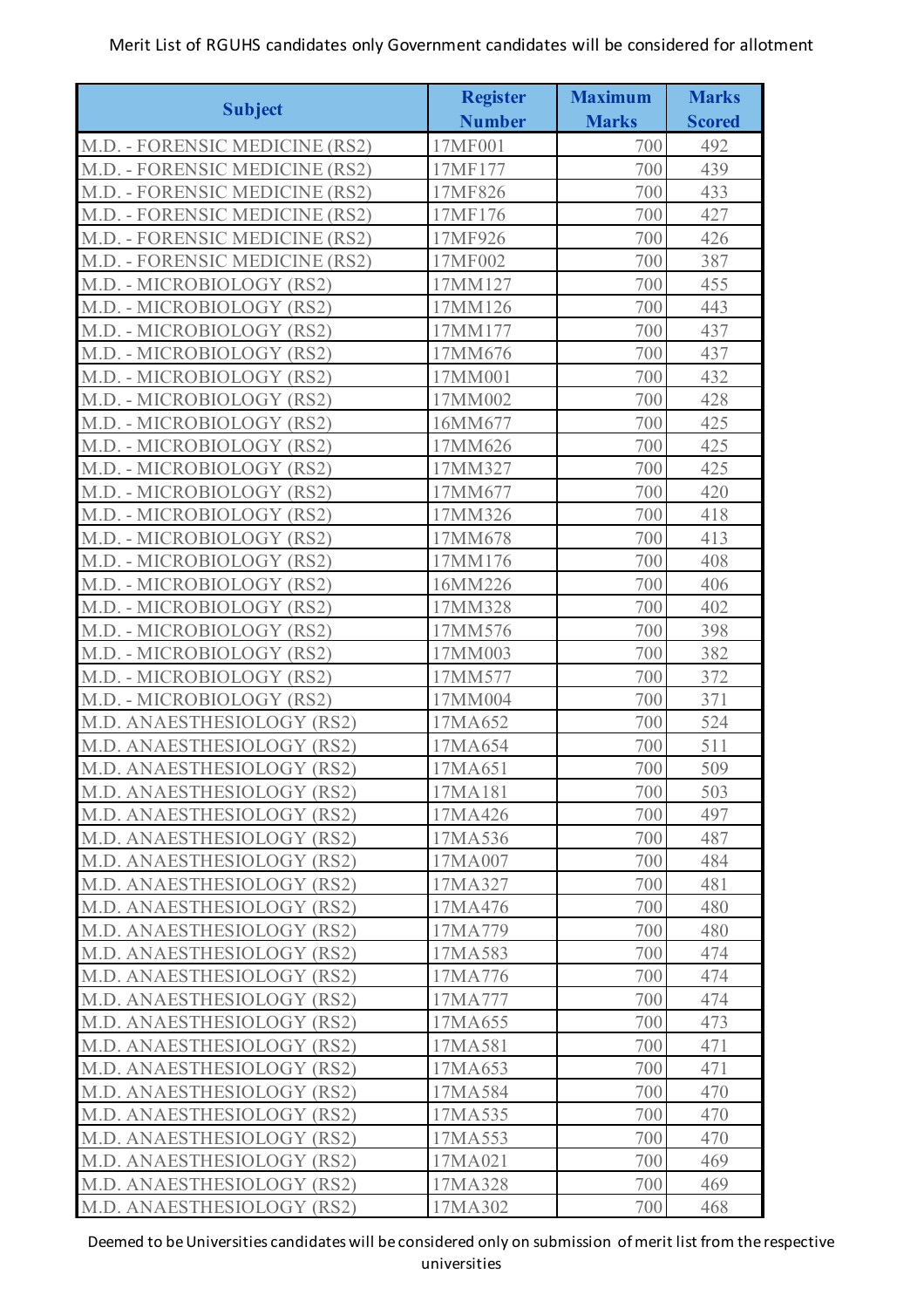| M.D. ANAESTHESIOLOGY (RS2) | 17MA004 | 700 | 467 |
|----------------------------|---------|-----|-----|
| M.D. ANAESTHESIOLOGY (RS2) | 17MA505 | 700 | 467 |
| M.D. ANAESTHESIOLOGY (RS2) | 17MA019 | 700 | 466 |
| M.D. ANAESTHESIOLOGY (RS2) | 17MA529 | 700 | 466 |
| M.D. ANAESTHESIOLOGY (RS2) | 17MA020 | 700 | 465 |
| M.D. ANAESTHESIOLOGY (RS2) | 17MA452 | 700 | 465 |
| M.D. ANAESTHESIOLOGY (RS2) | 17MA555 | 700 | 464 |
| M.D. ANAESTHESIOLOGY (RS2) | 17MA002 | 700 | 463 |
| M.D. ANAESTHESIOLOGY (RS2) | 17MA005 | 700 | 463 |
| M.D. ANAESTHESIOLOGY (RS2) | 17MA531 | 700 | 463 |
| M.D. ANAESTHESIOLOGY (RS2) | 17MA502 | 700 | 463 |
| M.D. ANAESTHESIOLOGY (RS2) | 17MA504 | 700 | 463 |
| M.D. ANAESTHESIOLOGY (RS2) | 17MA454 | 700 | 462 |
| M.D. ANAESTHESIOLOGY (RS2) | 17MA018 | 700 | 461 |
| M.D. ANAESTHESIOLOGY (RS2) | 17MA501 | 700 | 461 |
| M.D. ANAESTHESIOLOGY (RS2) | 17MA183 | 700 | 460 |
| M.D. ANAESTHESIOLOGY (RS2) | 17MA377 | 700 | 459 |
| M.D. ANAESTHESIOLOGY (RS2) | 17MA478 | 700 | 457 |
| M.D. ANAESTHESIOLOGY (RS2) | 17MA404 | 700 | 457 |
| M.D. ANAESTHESIOLOGY (RS2) | 17MA954 | 700 | 456 |
| M.D. ANAESTHESIOLOGY (RS2) | 17MA780 | 700 | 456 |
| M.D. ANAESTHESIOLOGY (RS2) | 17MA530 | 700 | 456 |
| M.D. ANAESTHESIOLOGY (RS2) | 17MA101 | 700 | 455 |
| M.D. ANAESTHESIOLOGY (RS2) | 17MA427 | 700 | 455 |
| M.D. ANAESTHESIOLOGY (RS2) | 17MA537 | 700 | 454 |
| M.D. ANAESTHESIOLOGY (RS2) | 17MA402 | 700 | 454 |
| M.D. ANAESTHESIOLOGY (RS2) | 17MA013 | 700 | 453 |
| M.D. ANAESTHESIOLOGY (RS2) | 17MA014 | 700 | 451 |
| M.D. ANAESTHESIOLOGY (RS2) | 17MA303 | 700 | 451 |
| M.D. ANAESTHESIOLOGY (RS2) | 17MA578 | 700 | 450 |
| M.D. ANAESTHESIOLOGY (RS2) | 17MA009 | 700 | 450 |
| M.D. ANAESTHESIOLOGY (RS2) | 17MA011 | 700 | 450 |
| M.D. ANAESTHESIOLOGY (RS2) | 17MA479 | 700 | 450 |
| M.D. ANAESTHESIOLOGY (RS2) | 17MA678 | 700 | 450 |
| M.D. ANAESTHESIOLOGY (RS2) | 17MA554 | 700 | 449 |
| M.D. ANAESTHESIOLOGY (RS2) | 17MA429 | 700 | 448 |
| M.D. ANAESTHESIOLOGY (RS2) | 17MA532 | 700 | 448 |
| M.D. ANAESTHESIOLOGY (RS2) | 17MA601 | 700 | 447 |
| M.D. ANAESTHESIOLOGY (RS2) | 17MA403 | 700 | 447 |
| M.D. ANAESTHESIOLOGY (RS2) | 17MA130 | 700 | 446 |
| M.D. ANAESTHESIOLOGY (RS2) | 17MA451 | 700 | 446 |
| M.D. ANAESTHESIOLOGY (RS2) | 17MA703 | 700 | 446 |
| M.D. ANAESTHESIOLOGY (RS2) | 17MA178 | 700 | 445 |
| M.D. ANAESTHESIOLOGY (RS2) | 17MA006 | 700 | 444 |
| M.D. ANAESTHESIOLOGY (RS2) | 17MA180 | 700 | 444 |
| M.D. ANAESTHESIOLOGY (RS2) | 17MA430 | 700 | 443 |
| M.D. ANAESTHESIOLOGY (RS2) | 17MA431 | 700 | 443 |
| M.D. ANAESTHESIOLOGY (RS2) | 17MA201 | 700 | 442 |
| M.D. ANAESTHESIOLOGY (RS2) | 17MA528 | 700 | 442 |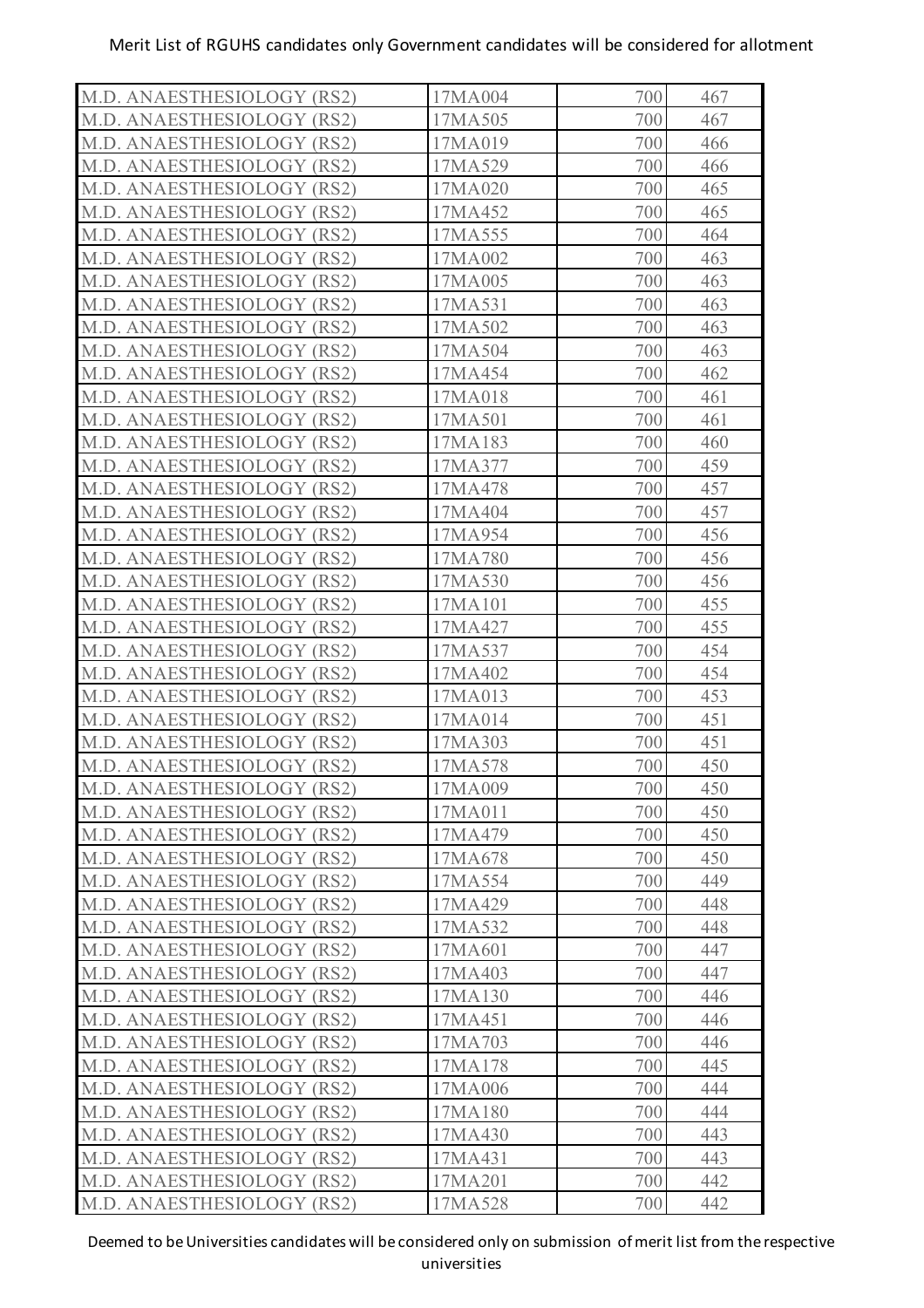| M.D. ANAESTHESIOLOGY (RS2) | 17MA182 | 700 | 441 |
|----------------------------|---------|-----|-----|
| M.D. ANAESTHESIOLOGY (RS2) | 17MA382 | 700 | 441 |
| M.D. ANAESTHESIOLOGY (RS2) | 17MA604 | 700 | 441 |
| M.D. ANAESTHESIOLOGY (RS2) | 17MA017 | 700 | 440 |
| M.D. ANAESTHESIOLOGY (RS2) | 17MA179 | 700 | 440 |
| M.D. ANAESTHESIOLOGY (RS2) | 17MA702 | 700 | 440 |
| M.D. ANAESTHESIOLOGY (RS2) | 17MA010 | 700 | 438 |
| M.D. ANAESTHESIOLOGY (RS2) | 17MA503 | 700 | 438 |
| M.D. ANAESTHESIOLOGY (RS2) | 17MA580 | 700 | 437 |
| M.D. ANAESTHESIOLOGY (RS2) | 17MA727 | 700 | 437 |
| M.D. ANAESTHESIOLOGY (RS2) | 17MA177 | 700 | 437 |
| M.D. ANAESTHESIOLOGY (RS2) | 17MA428 | 700 | 436 |
| M.D. ANAESTHESIOLOGY (RS2) | 17MA726 | 700 | 435 |
| M.D. ANAESTHESIOLOGY (RS2) | 17MA301 | 700 | 435 |
| M.D. ANAESTHESIOLOGY (RS2) | 17MA016 | 700 | 432 |
| M.D. ANAESTHESIOLOGY (RS2) | 17MA131 | 700 | 432 |
| M.D. ANAESTHESIOLOGY (RS2) | 17MA602 | 700 | 432 |
| M.D. ANAESTHESIOLOGY (RS2) | 17MA381 | 700 | 430 |
| M.D. ANAESTHESIOLOGY (RS2) | 17MA953 | 700 | 430 |
| M.D. ANAESTHESIOLOGY (RS2) | 17MA957 | 700 | 430 |
| M.D. ANAESTHESIOLOGY (RS2) | 17MA008 | 700 | 429 |
| M.D. ANAESTHESIOLOGY (RS2) | 17MA127 | 700 | 429 |
| M.D. ANAESTHESIOLOGY (RS2) | 17MA103 | 700 | 428 |
| M.D. ANAESTHESIOLOGY (RS2) | 17MA378 | 700 | 428 |
| M.D. ANAESTHESIOLOGY (RS2) | 17MA331 | 700 | 428 |
| M.D. ANAESTHESIOLOGY (RS2) | 17MA556 | 700 | 426 |
| M.D. ANAESTHESIOLOGY (RS2) | 17MA251 | 700 | 425 |
| M.D. ANAESTHESIOLOGY (RS2) | 17MA401 | 700 | 425 |
| M.D. ANAESTHESIOLOGY (RS2) | 17MA677 | 700 | 424 |
| M.D. ANAESTHESIOLOGY (RS2) | 17MA252 | 700 | 424 |
| M.D. ANAESTHESIOLOGY (RS2) | 17MA129 | 700 | 423 |
| M.D. ANAESTHESIOLOGY (RS2) | 17MA603 | 700 | 423 |
| M.D. ANAESTHESIOLOGY (RS2) | 17MA951 | 700 | 422 |
| M.D. ANAESTHESIOLOGY (RS2) | 17MA579 | 700 | 421 |
| M.D. ANAESTHESIOLOGY (RS2) | 17MA729 | 700 | 419 |
| M.D. ANAESTHESIOLOGY (RS2) | 17MA477 | 700 | 419 |
| M.D. ANAESTHESIOLOGY (RS2) | 17MA012 | 700 | 418 |
| M.D. ANAESTHESIOLOGY (RS2) | 17MA015 | 700 | 418 |
| M.D. ANAESTHESIOLOGY (RS2) | 17MA781 | 700 | 417 |
| M.D. ANAESTHESIOLOGY (RS2) | 17MA952 | 700 | 416 |
| M.D. ANAESTHESIOLOGY (RS2) | 17MA533 | 700 | 416 |
| M.D. ANAESTHESIOLOGY (RS2) | 17MA534 | 700 | 415 |
| M.D. ANAESTHESIOLOGY (RS2) | 17MA701 | 700 | 415 |
| M.D. ANAESTHESIOLOGY (RS2) | 17MA582 | 700 | 414 |
| M.D. ANAESTHESIOLOGY (RS2) | 17MA003 | 700 | 413 |
| M.D. ANAESTHESIOLOGY (RS2) | 17MA956 | 700 | 412 |
| M.D. ANAESTHESIOLOGY (RS2) | 17MA778 | 700 | 412 |
| M.D. ANAESTHESIOLOGY (RS2) | 17MA782 | 700 | 412 |
| M.D. ANAESTHESIOLOGY (RS2) | 17MA728 | 700 | 410 |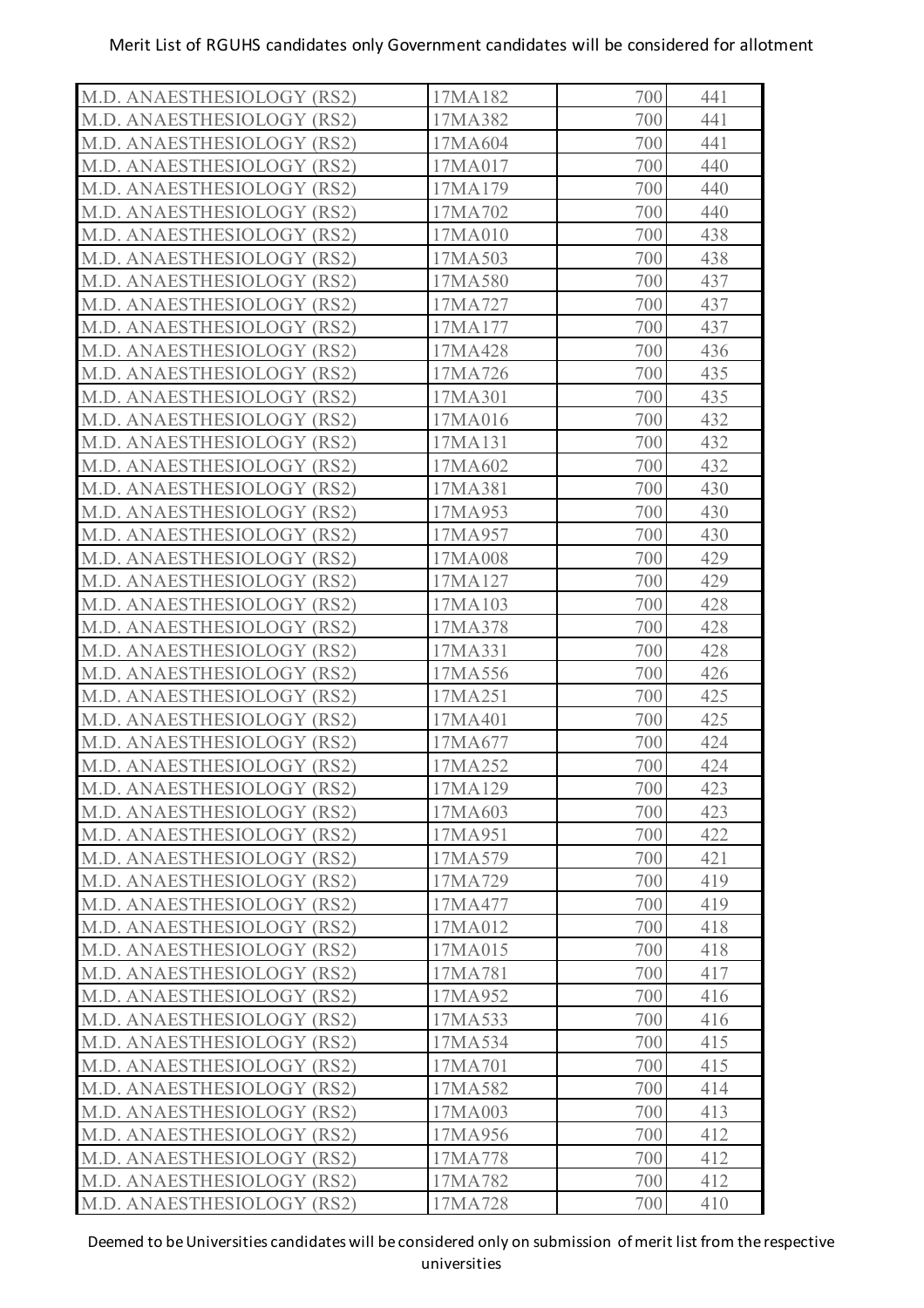| M.D. ANAESTHESIOLOGY (RS2)    | 17MA453 | 700 | 408 |
|-------------------------------|---------|-----|-----|
| M.D. ANAESTHESIOLOGY (RS2)    | 17MA585 | 700 | 407 |
| M.D. ANAESTHESIOLOGY (RS2)    | 17MA552 | 700 | 407 |
| M.D. ANAESTHESIOLOGY (RS2)    | 17MA527 | 700 | 402 |
| M.D. ANAESTHESIOLOGY (RS2)    | 17MA704 | 700 | 400 |
| M.D. ANAESTHESIOLOGY (RS2)    | 17MA676 | 700 | 399 |
| M.D. ANAESTHESIOLOGY (RS2)    | 17MA783 | 700 | 398 |
| M.D. ANAESTHESIOLOGY (RS2)    | 17MA526 | 700 | 397 |
| M.D. ANAESTHESIOLOGY (RS2)    | 17MA102 | 700 | 396 |
| M.D. ANAESTHESIOLOGY (RS2)    | 17MA376 | 700 | 393 |
| M.D. ANAESTHESIOLOGY (RS2)    | 17MA304 | 700 | 389 |
| M.D. ANAESTHESIOLOGY (RS2)    | 17MA380 | 700 | 386 |
| M.D. ANAESTHESIOLOGY (RS2)    | 17MA955 | 700 | 381 |
| M.D. ANAESTHESIOLOGY (RS2)    | 17MA330 | 700 | 375 |
| M.D. ANAESTHESIOLOGY (RS2)    | 17MA730 | 700 | 372 |
| M.D. ANAESTHESIOLOGY (RS2)    | 17MA128 | 700 | 365 |
| M.D. ANAESTHESIOLOGY (RS3)    | 18MA476 | 700 | 461 |
| M.D. ANAESTHESIOLOGY (RS3)    | 18MA401 | 700 | 455 |
| M.D. ANAESTHESIOLOGY (RS3)    | 18MA126 | 700 | 420 |
| M.D. ANATOMY (RS2)            | 17YA326 | 700 | 505 |
| M.D. ANATOMY (RS2)            | 17YA002 | 700 | 468 |
| M.D. ANATOMY (RS2)            | 17YA001 | 700 | 460 |
| M.D. BIOCHEMISTRY (RS2)       | 17MB176 | 700 | 507 |
| M.D. BIOCHEMISTRY (RS2)       | 17MB576 | 700 | 500 |
| M.D. BIOCHEMISTRY (RS2)       | 17MB326 | 700 | 492 |
| M.D. BIOCHEMISTRY (RS2)       | 13MB776 | 700 | 467 |
| M.D. BIOCHEMISTRY (RS2)       | 17MB126 | 700 | 451 |
| M.D. BIOCHEMISTRY (RS2)       | 16MB004 | 700 | 434 |
| M.D. BIOCHEMISTRY (RS2)       | 15MB251 | 700 | 422 |
| M.D. BIOCHEMISTRY (RS2)       | 17MB001 | 700 | 414 |
| M.D. BIOCHEMISTRY (RS2)       | 13MB953 | 700 | 396 |
| M.D. COMMUNITY MEDICINE (RS2) | 17MC129 | 700 | 501 |
| M.D. COMMUNITY MEDICINE (RS2) | 17MC727 | 700 | 498 |
| M.D. COMMUNITY MEDICINE (RS2) | 17MC527 | 700 | 497 |
| M.D. COMMUNITY MEDICINE (RS2) | 17MC327 | 700 | 492 |
| M.D. COMMUNITY MEDICINE (RS2) | 17MC002 | 700 | 491 |
| M.D. COMMUNITY MEDICINE (RS2) | 17MC126 | 700 | 489 |
| M.D. COMMUNITY MEDICINE (RS2) | 17MC003 | 700 | 487 |
| M.D. COMMUNITY MEDICINE (RS2) | 17MC730 | 700 | 486 |
| M.D. COMMUNITY MEDICINE (RS2) | 17MC006 | 700 | 485 |
| M.D. COMMUNITY MEDICINE (RS2) | 17MC328 | 700 | 485 |
| M.D. COMMUNITY MEDICINE (RS2) | 17MC326 | 700 | 484 |
| M.D. COMMUNITY MEDICINE (RS2) | 17MC601 | 700 | 481 |
| M.D. COMMUNITY MEDICINE (RS2) | 17MC005 | 700 | 480 |
| M.D. COMMUNITY MEDICINE (RS2) | 17MC128 | 700 | 479 |
| M.D. COMMUNITY MEDICINE (RS2) | 17MC726 | 700 | 479 |
| M.D. COMMUNITY MEDICINE (RS2) | 17MC552 | 700 | 479 |
| M.D. COMMUNITY MEDICINE (RS2) | 17MC728 | 700 | 468 |
| M.D. COMMUNITY MEDICINE (RS2) | 17MC526 | 700 | 466 |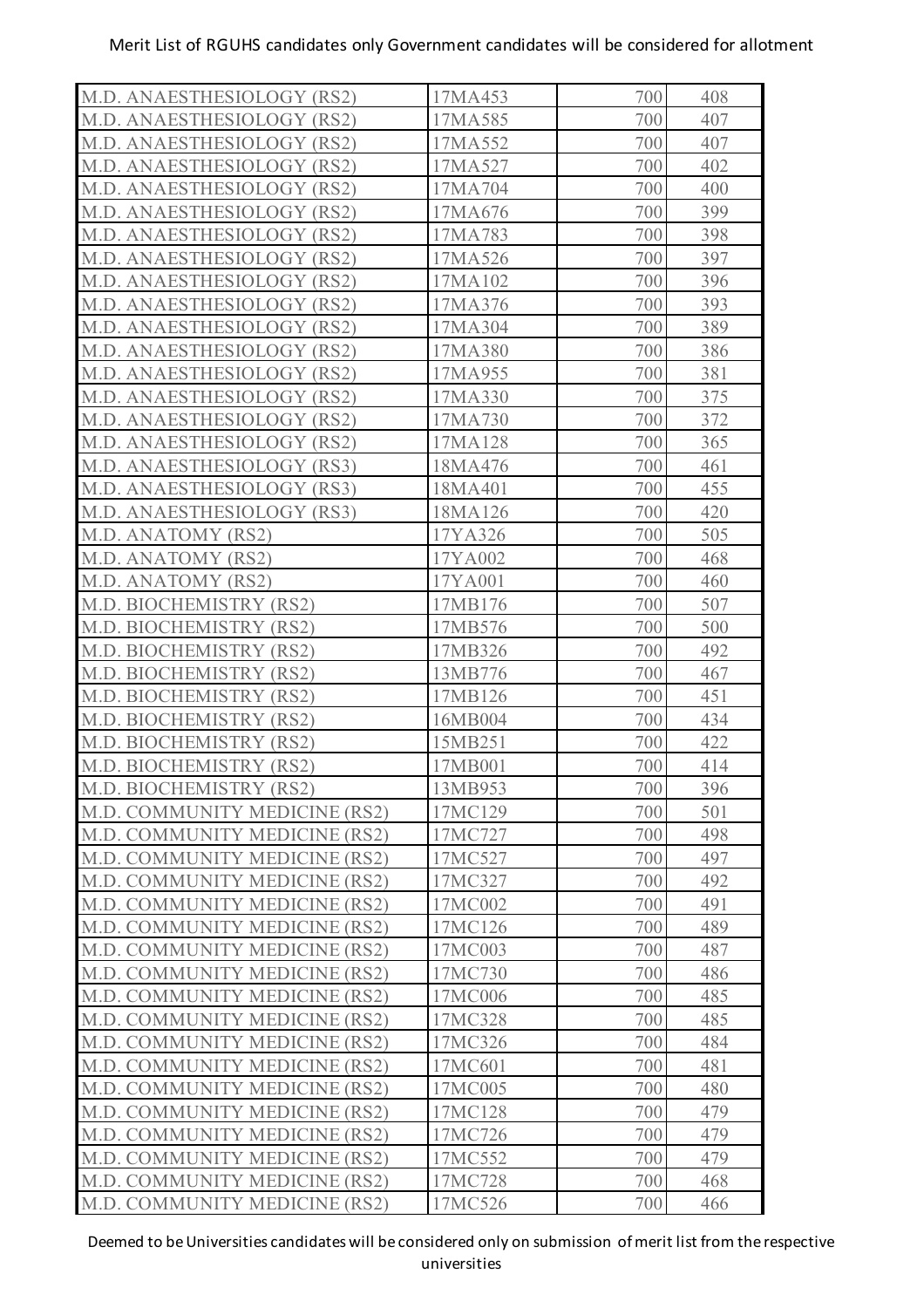| M.D. COMMUNITY MEDICINE (RS2) | 17MC001 | 700<br>465 |  |
|-------------------------------|---------|------------|--|
| M.D. COMMUNITY MEDICINE (RS2) | 17MC776 | 464<br>700 |  |
| M.D. COMMUNITY MEDICINE (RS2) | 17MC779 | 700<br>464 |  |
| M.D. COMMUNITY MEDICINE (RS2) | 17MC178 | 700<br>460 |  |
| M.D. COMMUNITY MEDICINE (RS2) | 17MC926 | 700<br>455 |  |
| M.D. COMMUNITY MEDICINE (RS2) | 17MC551 | 453<br>700 |  |
| M.D. COMMUNITY MEDICINE (RS2) | 17MC127 | 442<br>700 |  |
| M.D. COMMUNITY MEDICINE (RS2) | 17MC802 | 442<br>700 |  |
| M.D. COMMUNITY MEDICINE (RS2) | 17MC951 | 436<br>700 |  |
| M.D. COMMUNITY MEDICINE (RS2) | 17MC131 | 431<br>700 |  |
| M.D. COMMUNITY MEDICINE (RS2) | 17MC676 | 428<br>700 |  |
| M.D. COMMUNITY MEDICINE (RS2) | 17MC201 | 426<br>700 |  |
| M.D. COMMUNITY MEDICINE (RS2) | 17MC927 | 425<br>700 |  |
| M.D. COMMUNITY MEDICINE (RS2) | 17MC777 | 425<br>700 |  |
| M.D. COMMUNITY MEDICINE (RS2) | 17MC004 | 700<br>415 |  |
| M.D. COMMUNITY MEDICINE (RS2) | 17MC501 | 413<br>700 |  |
| M.D. COMMUNITY MEDICINE (RS2) | 17MC877 | 409<br>700 |  |
| M.D. COMMUNITY MEDICINE (RS2) | 17MC876 | 406<br>700 |  |
| M.D. COMMUNITY MEDICINE (RS2) | 17MC477 | 402<br>700 |  |
| M.D. COMMUNITY MEDICINE (RS2) | 17MC553 | 402<br>700 |  |
| M.D. COMMUNITY MEDICINE (RS2) | 17MC801 | 390<br>700 |  |
| M.D. COMMUNITY MEDICINE (RS2) | 17MC478 | 700<br>388 |  |
| M.D. COMMUNITY MEDICINE (RS2) | 16MC377 | 700<br>386 |  |
| M.D. COMMUNITY MEDICINE (RS2) | 17MC626 | 700<br>384 |  |
| M.D. COMMUNITY MEDICINE (RS2) | 17MC377 | 382<br>700 |  |
| M.D. COMMUNITY MEDICINE (RS2) | 17MC376 | 700<br>371 |  |
| M.D. COMMUNITY MEDICINE (RS2) | 17MC627 | 358<br>700 |  |
| M.D. EMERGENCY MEDICINE(RS2)  | 17MN526 | 700<br>493 |  |
| M.D. EMERGENCY MEDICINE(RS2)  | 17MN727 | 700<br>483 |  |
| M.D. EMERGENCY MEDICINE(RS2)  | 17MN126 | 700<br>473 |  |
| M.D. EMERGENCY MEDICINE(RS2)  | 17MN376 | 700<br>470 |  |
| M.D. EMERGENCY MEDICINE(RS2)  | 17MN177 | 700<br>464 |  |
| M.D. EMERGENCY MEDICINE(RS2)  | 17MN602 | 700<br>459 |  |
| M.D. EMERGENCY MEDICINE(RS2)  | 17MN603 | 455<br>700 |  |
| M.D. EMERGENCY MEDICINE(RS2)  | 17MN176 | 700<br>454 |  |
| M.D. EMERGENCY MEDICINE(RS2)  | 17MN527 | 443<br>700 |  |
| M.D. EMERGENCY MEDICINE(RS2)  | 17MN377 | 441<br>700 |  |
| M.D. EMERGENCY MEDICINE(RS2)  | 17MN601 | 422<br>700 |  |
| M.D. EMERGENCY MEDICINE(RS2)  | 17MN528 | 700<br>403 |  |
| M.D. GENERAL MEDICINE (RS2)   | 17MG537 | 514<br>700 |  |
| M.D. GENERAL MEDICINE (RS2)   | 17MG020 | 700<br>513 |  |
| M.D. GENERAL MEDICINE (RS2)   | 17MG783 | 509<br>700 |  |
| M.D. GENERAL MEDICINE (RS2)   | 17MG003 | 700<br>497 |  |
| M.D. GENERAL MEDICINE (RS2)   | 17MG010 | 700<br>497 |  |
| M.D. GENERAL MEDICINE (RS2)   | 17MG539 | 700<br>486 |  |
| M.D. GENERAL MEDICINE (RS2)   | 17MG808 | 700<br>486 |  |
| M.D. GENERAL MEDICINE (RS2)   | 17MG777 | 700<br>484 |  |
| M.D. GENERAL MEDICINE (RS2)   | 17MG802 | 482<br>700 |  |
| M.D. GENERAL MEDICINE (RS2)   | 17MG022 | 700<br>480 |  |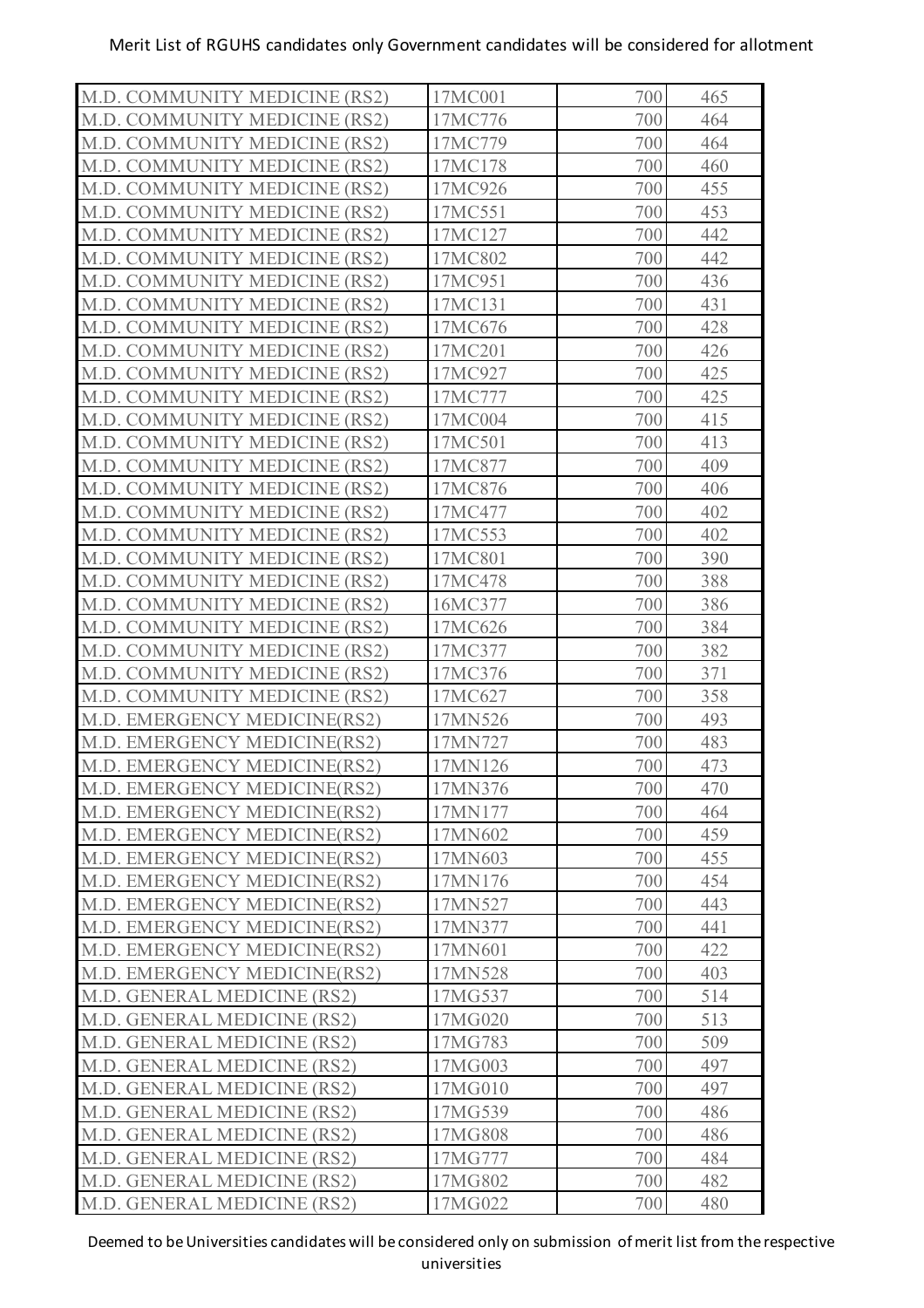| M.D. GENERAL MEDICINE (RS2) | 17MG019 | 479<br>700 |
|-----------------------------|---------|------------|
| M.D. GENERAL MEDICINE (RS2) | 17MG731 | 700<br>479 |
| M.D. GENERAL MEDICINE (RS2) | 17MG506 | 700<br>479 |
| M.D. GENERAL MEDICINE (RS2) | 17MG541 | 477<br>700 |
| M.D. GENERAL MEDICINE (RS2) | 17MG006 | 475<br>700 |
| M.D. GENERAL MEDICINE (RS2) | 17MG023 | 475<br>700 |
| M.D. GENERAL MEDICINE (RS2) | 17MG028 | 700<br>475 |
| M.D. GENERAL MEDICINE (RS2) | 17MG578 | 474<br>700 |
| M.D. GENERAL MEDICINE (RS2) | 17MG580 | 700<br>468 |
| M.D. GENERAL MEDICINE (RS2) | 17MG017 | 700<br>468 |
| M.D. GENERAL MEDICINE (RS2) | 17MG340 | 700<br>468 |
| M.D. GENERAL MEDICINE (RS2) | 17MG021 | 700<br>465 |
| M.D. GENERAL MEDICINE (RS2) | 17MG778 | 700<br>465 |
| M.D. GENERAL MEDICINE (RS2) | 17MG327 | 465<br>700 |
| M.D. GENERAL MEDICINE (RS2) | 17MG128 | 700<br>464 |
| M.D. GENERAL MEDICINE (RS2) | 17MG434 | 700<br>464 |
| M.D. GENERAL MEDICINE (RS2) | 17MG338 | 464<br>700 |
| M.D. GENERAL MEDICINE (RS2) | 17MG787 | 700<br>463 |
| M.D. GENERAL MEDICINE (RS2) | 17MG013 | 700<br>462 |
| M.D. GENERAL MEDICINE (RS2) | 17MG785 | 700<br>462 |
| M.D. GENERAL MEDICINE (RS2) | 17MG601 | 462<br>700 |
| M.D. GENERAL MEDICINE (RS2) | 17MG007 | 700<br>461 |
| M.D. GENERAL MEDICINE (RS2) | 17MG781 | 700<br>461 |
| M.D. GENERAL MEDICINE (RS2) | 17MG025 | 700<br>460 |
| M.D. GENERAL MEDICINE (RS2) | 17MG377 | 460<br>700 |
| M.D. GENERAL MEDICINE (RS2) | 17MG339 | 700<br>460 |
| M.D. GENERAL MEDICINE (RS2) | 17MG403 | 700<br>460 |
| M.D. GENERAL MEDICINE (RS2) | 17MG002 | 700<br>459 |
| M.D. GENERAL MEDICINE (RS2) | 17MG011 | 700<br>459 |
| M.D. GENERAL MEDICINE (RS2) | 17MG426 | 700<br>459 |
| M.D. GENERAL MEDICINE (RS2) | 17MG776 | 459<br>700 |
| M.D. GENERAL MEDICINE (RS2) | 17MG378 | 700<br>458 |
| M.D. GENERAL MEDICINE (RS2) | 17MG427 | 458<br>700 |
| M.D. GENERAL MEDICINE (RS2) | 17MG533 | 700<br>457 |
| M.D. GENERAL MEDICINE (RS2) | 17MG008 | 700<br>456 |
| M.D. GENERAL MEDICINE (RS2) | 17MG178 | 455<br>700 |
| M.D. GENERAL MEDICINE (RS2) | 17MG435 | 700<br>455 |
| M.D. GENERAL MEDICINE (RS2) | 17MG726 | 700<br>454 |
| M.D. GENERAL MEDICINE (RS2) | 17MG530 | 700<br>454 |
| M.D. GENERAL MEDICINE (RS2) | 17MG954 | 452<br>700 |
| M.D. GENERAL MEDICINE (RS2) | 17MG532 | 452<br>700 |
| M.D. GENERAL MEDICINE (RS2) | 17MG005 | 451<br>700 |
| M.D. GENERAL MEDICINE (RS2) | 17MG335 | 451<br>700 |
| M.D. GENERAL MEDICINE (RS2) | 17MG732 | 450<br>700 |
| M.D. GENERAL MEDICINE (RS2) | 17MG432 | 700<br>450 |
| M.D. GENERAL MEDICINE (RS2) | 17MG535 | 450<br>700 |
| M.D. GENERAL MEDICINE (RS2) | 17MG579 | 700<br>449 |
| M.D. GENERAL MEDICINE (RS2) | 17MG334 | 700<br>449 |
| M.D. GENERAL MEDICINE (RS2) | 17MG031 | 700<br>448 |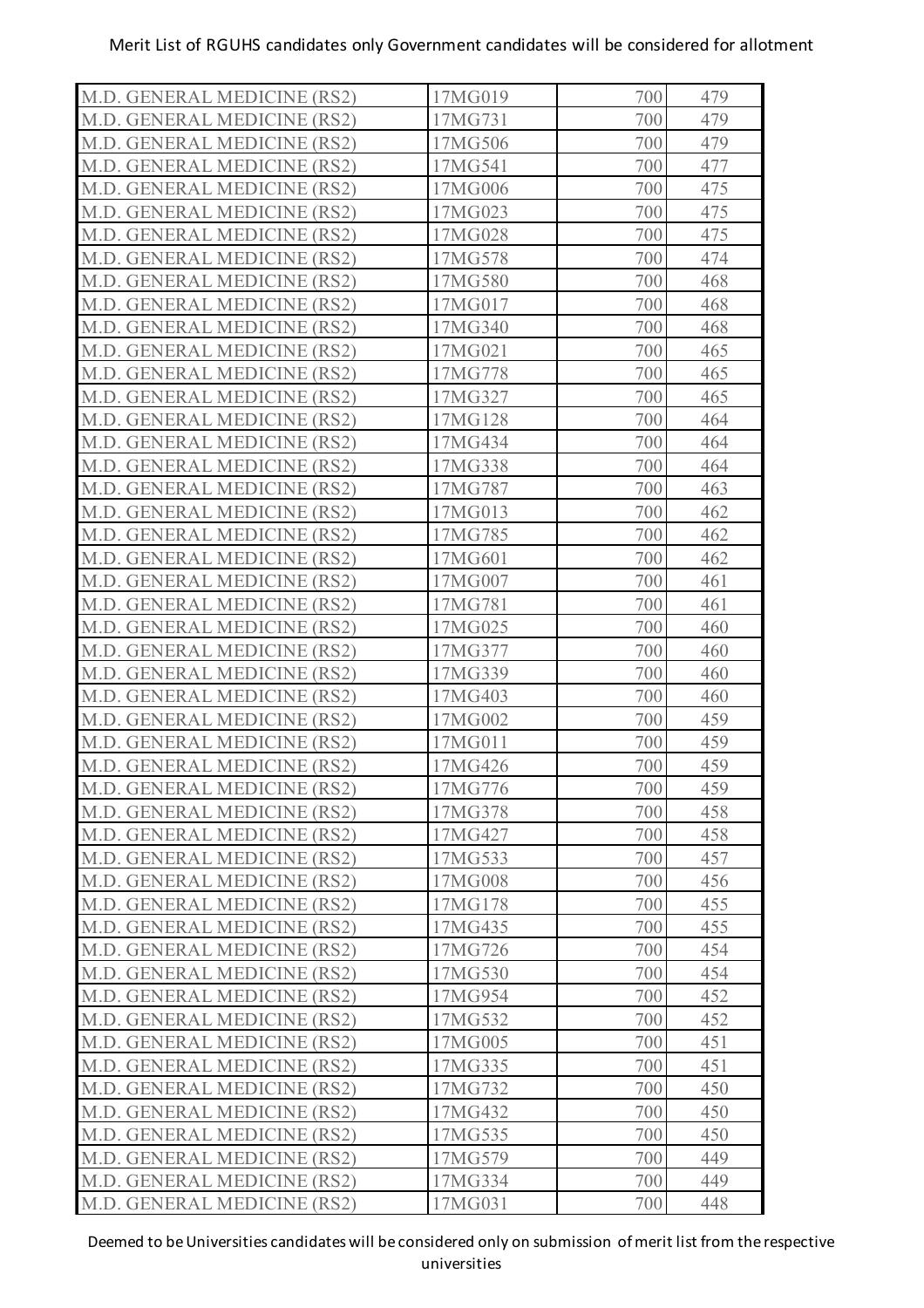| M.D. GENERAL MEDICINE (RS2) | 17MG176 | 448<br>700 |
|-----------------------------|---------|------------|
| M.D. GENERAL MEDICINE (RS2) | 17MG376 | 448<br>700 |
| M.D. GENERAL MEDICINE (RS2) | 17MG529 | 448<br>700 |
| M.D. GENERAL MEDICINE (RS2) | 17MG326 | 447<br>700 |
| M.D. GENERAL MEDICINE (RS2) | 17MG402 | 700<br>447 |
| M.D. GENERAL MEDICINE (RS2) | 17MG428 | 700<br>445 |
| M.D. GENERAL MEDICINE (RS2) | 17MG429 | 700<br>445 |
| M.D. GENERAL MEDICINE (RS2) | 17MG784 | 445<br>700 |
| M.D. GENERAL MEDICINE (RS2) | 17MG430 | 444<br>700 |
| M.D. GENERAL MEDICINE (RS2) | 17MG534 | 444<br>700 |
| M.D. GENERAL MEDICINE (RS2) | 17MG786 | 700<br>443 |
| M.D. GENERAL MEDICINE (RS2) | 17MG807 | 442<br>700 |
| M.D. GENERAL MEDICINE (RS2) | 17MG809 | 442<br>700 |
| M.D. GENERAL MEDICINE (RS2) | 17MG027 | 441<br>700 |
| M.D. GENERAL MEDICINE (RS2) | 17MG177 | 440<br>700 |
| M.D. GENERAL MEDICINE (RS2) | 17MG305 | 700<br>440 |
| M.D. GENERAL MEDICINE (RS2) | 17MG536 | 440<br>700 |
| M.D. GENERAL MEDICINE (RS2) | 17MG604 | 700<br>440 |
| M.D. GENERAL MEDICINE (RS2) | 17MG336 | 700<br>439 |
| M.D. GENERAL MEDICINE (RS2) | 17MG527 | 700<br>438 |
| M.D. GENERAL MEDICINE (RS2) | 17MG528 | 438<br>700 |
| M.D. GENERAL MEDICINE (RS2) | 17MG304 | 437<br>700 |
| M.D. GENERAL MEDICINE (RS2) | 17MG024 | 700<br>436 |
| M.D. GENERAL MEDICINE (RS2) | 17MG184 | 700<br>436 |
| M.D. GENERAL MEDICINE (RS2) | 17MG538 | 436<br>700 |
| M.D. GENERAL MEDICINE (RS2) | 17MG654 | 700<br>436 |
| M.D. GENERAL MEDICINE (RS2) | 17MG328 | 436<br>700 |
| M.D. GENERAL MEDICINE (RS2) | 17MG001 | 700<br>435 |
| M.D. GENERAL MEDICINE (RS2) | 17MG729 | 435<br>700 |
| M.D. GENERAL MEDICINE (RS2) | 17MG307 | 700<br>435 |
| M.D. GENERAL MEDICINE (RS2) | 17MG179 | 434<br>700 |
| M.D. GENERAL MEDICINE (RS2) | 17MG380 | 700<br>434 |
| M.D. GENERAL MEDICINE (RS2) | 17MG180 | 433<br>700 |
| M.D. GENERAL MEDICINE (RS2) | 17MG431 | 700<br>433 |
| M.D. GENERAL MEDICINE (RS2) | 17MG436 | 433<br>700 |
| M.D. GENERAL MEDICINE (RS2) | 17MG452 | 433<br>700 |
| M.D. GENERAL MEDICINE (RS2) | 17MG540 | 700<br>433 |
| M.D. GENERAL MEDICINE (RS2) | 17MG029 | 700<br>432 |
| M.D. GENERAL MEDICINE (RS2) | 17MG004 | 700<br>430 |
| M.D. GENERAL MEDICINE (RS2) | 17MG030 | 430<br>700 |
| M.D. GENERAL MEDICINE (RS2) | 17MG332 | 430<br>700 |
| M.D. GENERAL MEDICINE (RS2) | 17MG302 | 429<br>700 |
| M.D. GENERAL MEDICINE (RS2) | 17MG129 | 428<br>700 |
| M.D. GENERAL MEDICINE (RS2) | 17MG952 | 428<br>700 |
| M.D. GENERAL MEDICINE (RS2) | 17MG780 | 700<br>428 |
| M.D. GENERAL MEDICINE (RS2) | 17MG803 | 428<br>700 |
| M.D. GENERAL MEDICINE (RS2) | 17MG810 | 700<br>428 |
| M.D. GENERAL MEDICINE (RS2) | 17MG551 | 427<br>700 |
| M.D. GENERAL MEDICINE (RS2) | 17MG330 | 700<br>427 |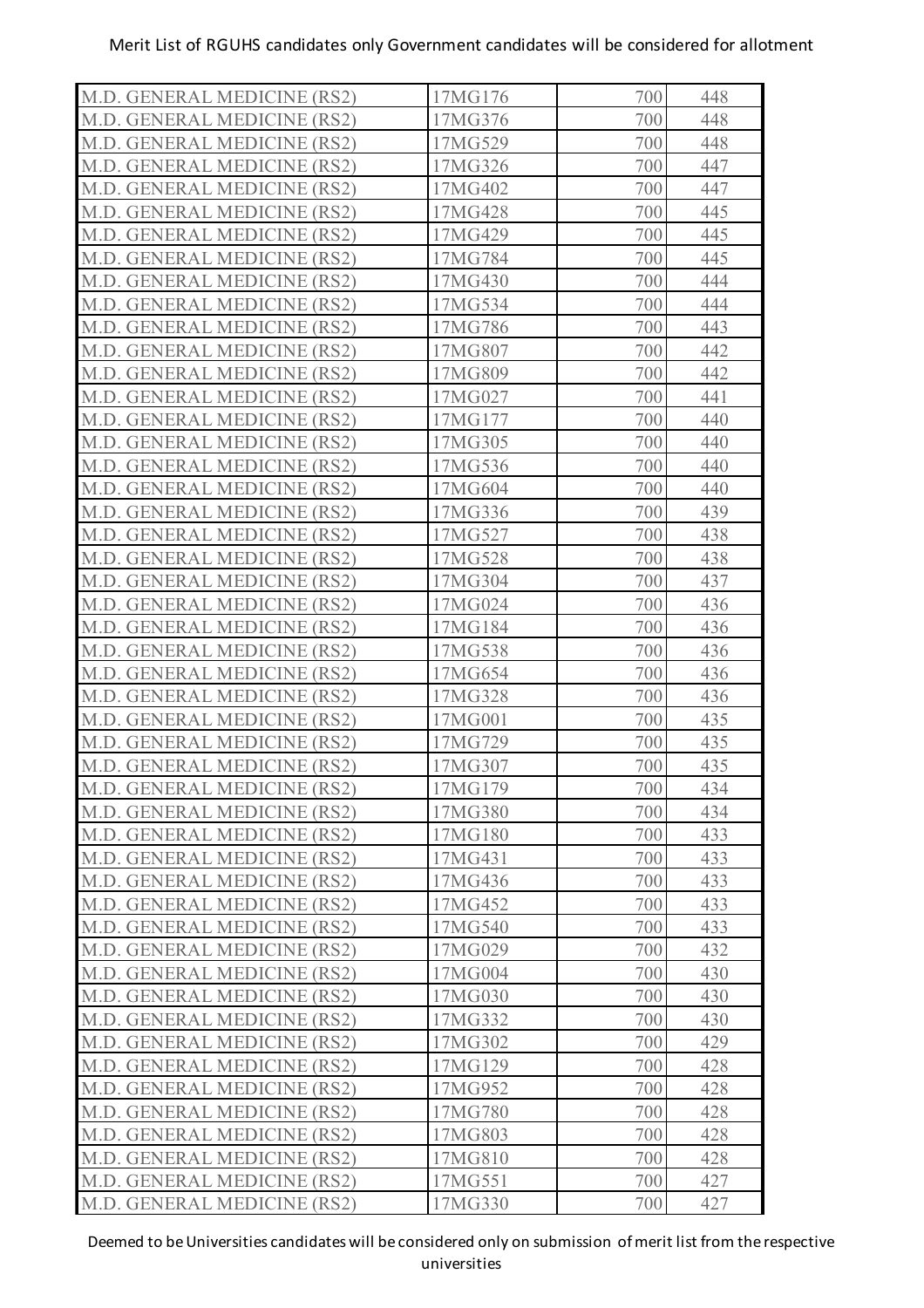| M.D. GENERAL MEDICINE (RS2) | 17MG751 | 426<br>700 |
|-----------------------------|---------|------------|
| M.D. GENERAL MEDICINE (RS2) | 17MG329 | 426<br>700 |
| M.D. GENERAL MEDICINE (RS2) | 17MG102 | 425<br>700 |
| M.D. GENERAL MEDICINE (RS2) | 17MG727 | 425<br>700 |
| M.D. GENERAL MEDICINE (RS2) | 17MG383 | 425<br>700 |
| M.D. GENERAL MEDICINE (RS2) | 17MG730 | 424<br>700 |
| M.D. GENERAL MEDICINE (RS2) | 17MG735 | 424<br>700 |
| M.D. GENERAL MEDICINE (RS2) | 17MG453 | 424<br>700 |
| M.D. GENERAL MEDICINE (RS2) | 17MG576 | 423<br>700 |
| M.D. GENERAL MEDICINE (RS2) | 17MG451 | 423<br>700 |
| M.D. GENERAL MEDICINE (RS2) | 17MG331 | 700<br>423 |
| M.D. GENERAL MEDICINE (RS2) | 17MG811 | 423<br>700 |
| M.D. GENERAL MEDICINE (RS2) | 17MG016 | 422<br>700 |
| M.D. GENERAL MEDICINE (RS2) | 17MG181 | 422<br>700 |
| M.D. GENERAL MEDICINE (RS2) | 17MG382 | 422<br>700 |
| M.D. GENERAL MEDICINE (RS2) | 17MG454 | 422<br>700 |
| M.D. GENERAL MEDICINE (RS2) | 17MG553 | 422<br>700 |
| M.D. GENERAL MEDICINE (RS2) | 17MG805 | 421<br>700 |
| M.D. GENERAL MEDICINE (RS2) | 17MG182 | 420<br>700 |
| M.D. GENERAL MEDICINE (RS2) | 17MG401 | 700<br>419 |
| M.D. GENERAL MEDICINE (RS2) | 17MG953 | 418<br>700 |
| M.D. GENERAL MEDICINE (RS2) | 17MG526 | 700<br>418 |
| M.D. GENERAL MEDICINE (RS2) | 17MG779 | 700<br>417 |
| M.D. GENERAL MEDICINE (RS2) | 17MG014 | 700<br>416 |
| M.D. GENERAL MEDICINE (RS2) | 17MG502 | 416<br>700 |
| M.D. GENERAL MEDICINE (RS2) | 17MG206 | 700<br>414 |
| M.D. GENERAL MEDICINE (RS2) | 17MG603 | 414<br>700 |
| M.D. GENERAL MEDICINE (RS2) | 17MG505 | 700<br>414 |
| M.D. GENERAL MEDICINE (RS2) | 17MG657 | 414<br>700 |
| M.D. GENERAL MEDICINE (RS2) | 17MG679 | 700<br>412 |
| M.D. GENERAL MEDICINE (RS2) | 17MG341 | 412<br>700 |
| M.D. GENERAL MEDICINE (RS2) | 17MG678 | 700<br>411 |
| M.D. GENERAL MEDICINE (RS2) | 17MG681 | 411<br>700 |
| M.D. GENERAL MEDICINE (RS2) | 17MG754 | 700<br>411 |
| M.D. GENERAL MEDICINE (RS2) | 17MG379 | 700<br>410 |
| M.D. GENERAL MEDICINE (RS2) | 17MG433 | 409<br>700 |
| M.D. GENERAL MEDICINE (RS2) | 17MG012 | 700<br>408 |
| M.D. GENERAL MEDICINE (RS2) | 17MG026 | 700<br>407 |
| M.D. GENERAL MEDICINE (RS2) | 17MG131 | 700<br>407 |
| M.D. GENERAL MEDICINE (RS2) | 17MG957 | 407<br>700 |
| M.D. GENERAL MEDICINE (RS2) | 17MG707 | 407<br>700 |
| M.D. GENERAL MEDICINE (RS2) | 17MG656 | 406<br>700 |
| M.D. GENERAL MEDICINE (RS2) | 17MG455 | 404<br>700 |
| M.D. GENERAL MEDICINE (RS2) | 17MG658 | 404<br>700 |
| M.D. GENERAL MEDICINE (RS2) | 17MG404 | 700<br>404 |
| M.D. GENERAL MEDICINE (RS2) | 17MG183 | 403<br>700 |
| M.D. GENERAL MEDICINE (RS2) | 16MG426 | 700<br>403 |
| M.D. GENERAL MEDICINE (RS2) | 17MG602 | 401<br>700 |
| M.D. GENERAL MEDICINE (RS2) | 17MG653 | 700<br>401 |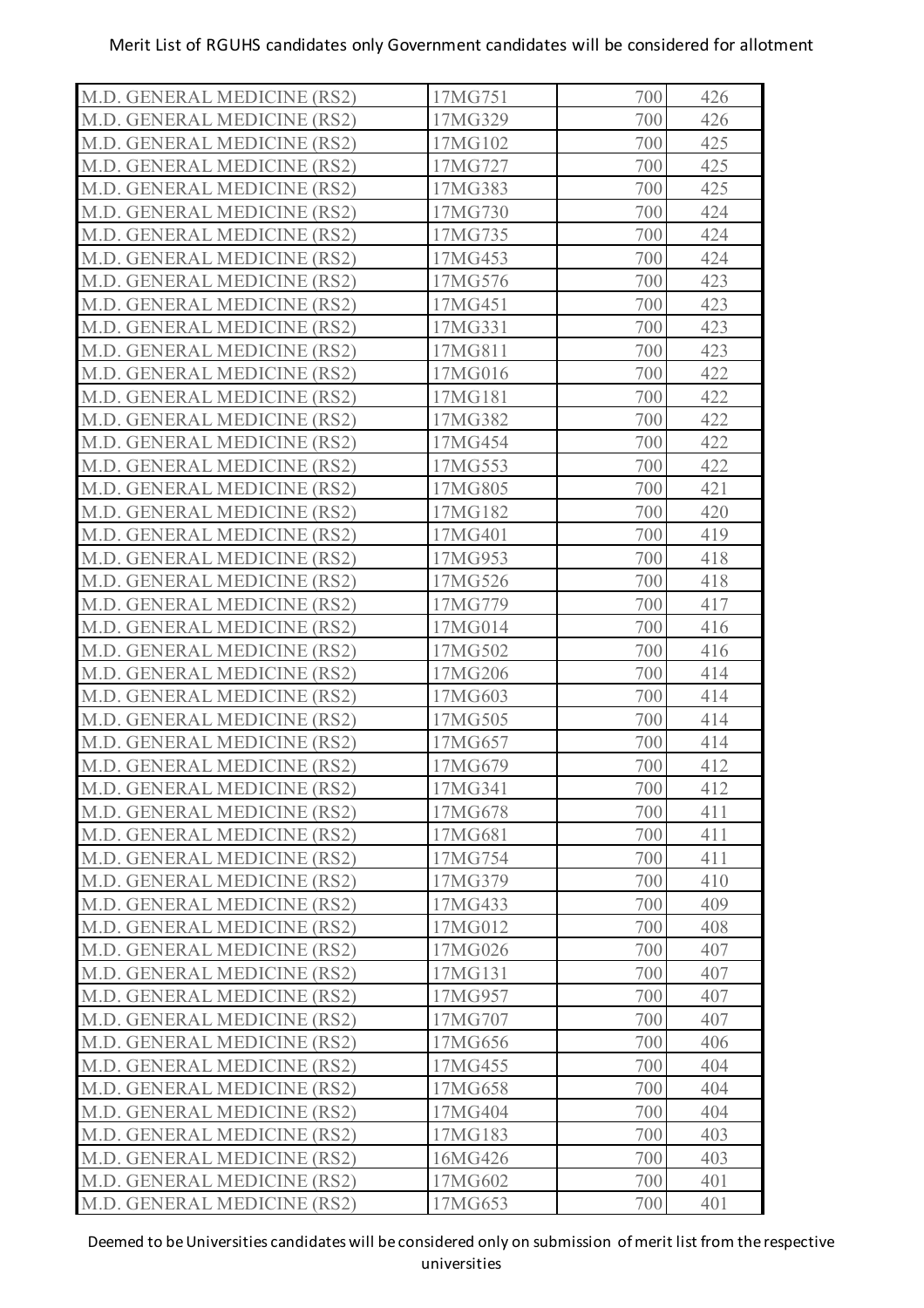| M.D. GENERAL MEDICINE (RS2) | 17MG381 | 700 | 400 |
|-----------------------------|---------|-----|-----|
| M.D. GENERAL MEDICINE (RS2) | 17MG956 | 700 | 400 |
| M.D. GENERAL MEDICINE (RS2) | 17MG501 | 700 | 400 |
| M.D. GENERAL MEDICINE (RS2) | 17MG655 | 700 | 400 |
| M.D. GENERAL MEDICINE (RS2) | 17MG337 | 700 | 400 |
| M.D. GENERAL MEDICINE (RS2) | 17MG306 | 700 | 399 |
| M.D. GENERAL MEDICINE (RS2) | 17MG479 | 700 | 399 |
| M.D. GENERAL MEDICINE (RS2) | 17MG733 | 700 | 398 |
| M.D. GENERAL MEDICINE (RS2) | 17MG557 | 700 | 398 |
| M.D. GENERAL MEDICINE (RS2) | 17MG559 | 700 | 398 |
| M.D. GENERAL MEDICINE (RS2) | 17MG652 | 700 | 398 |
| M.D. GENERAL MEDICINE (RS2) | 17MG478 | 700 | 397 |
| M.D. GENERAL MEDICINE (RS2) | 17MG951 | 700 | 396 |
| M.D. GENERAL MEDICINE (RS2) | 17MG561 | 700 | 396 |
| M.D. GENERAL MEDICINE (RS2) | 17MG682 | 700 | 395 |
| M.D. GENERAL MEDICINE (RS2) | 17MG753 | 700 | 395 |
| M.D. GENERAL MEDICINE (RS2) | 17MG555 | 700 | 395 |
| M.D. GENERAL MEDICINE (RS2) | 15MG381 | 700 | 394 |
| M.D. GENERAL MEDICINE (RS2) | 17MG481 | 700 | 394 |
| M.D. GENERAL MEDICINE (RS2) | 17MG127 | 700 | 393 |
| M.D. GENERAL MEDICINE (RS2) | 17MG581 | 700 | 391 |
| M.D. GENERAL MEDICINE (RS2) | 17MG009 | 700 | 391 |
| M.D. GENERAL MEDICINE (RS2) | 17MG482 | 700 | 391 |
| M.D. GENERAL MEDICINE (RS2) | 17MG531 | 700 | 391 |
| M.D. GENERAL MEDICINE (RS2) | 17MG556 | 700 | 391 |
| M.D. GENERAL MEDICINE (RS2) | 17MG203 | 700 | 390 |
| M.D. GENERAL MEDICINE (RS2) | 17MG706 | 700 | 390 |
| M.D. GENERAL MEDICINE (RS2) | 17MG651 | 700 | 390 |
| M.D. GENERAL MEDICINE (RS2) | 17MG680 | 700 | 389 |
| M.D. GENERAL MEDICINE (RS2) | 17MG701 | 700 | 389 |
| M.D. GENERAL MEDICINE (RS2) | 17MG309 | 700 | 387 |
| M.D. GENERAL MEDICINE (RS2) | 17MG565 | 700 | 387 |
| M.D. GENERAL MEDICINE (RS2) | 17MG676 | 700 | 386 |
| M.D. GENERAL MEDICINE (RS2) | 17MG558 | 700 | 384 |
| M.D. GENERAL MEDICINE (RS2) | 17MG303 | 700 | 383 |
| M.D. GENERAL MEDICINE (RS2) | 17MG710 | 700 | 383 |
| M.D. GENERAL MEDICINE (RS2) | 17MG252 | 700 | 383 |
| M.D. GENERAL MEDICINE (RS2) | 17MG205 | 700 | 382 |
| M.D. GENERAL MEDICINE (RS2) | 17MG552 | 700 | 381 |
| M.D. GENERAL MEDICINE (RS2) | 17MG704 | 700 | 381 |
| M.D. GENERAL MEDICINE (RS2) | 17MG480 | 700 | 379 |
| M.D. GENERAL MEDICINE (RS2) | 17MG563 | 700 | 379 |
| M.D. GENERAL MEDICINE (RS2) | 17MG752 | 700 | 378 |
| M.D. GENERAL MEDICINE (RS2) | 17MG801 | 700 | 378 |
| M.D. GENERAL MEDICINE (RS2) | 17MG333 | 700 | 377 |
| M.D. GENERAL MEDICINE (RS2) | 17MG202 | 700 | 376 |
| M.D. GENERAL MEDICINE (RS2) | 17MG677 | 700 | 376 |
| M.D. GENERAL MEDICINE (RS2) | 17MG253 | 700 | 376 |
| M.D. GENERAL MEDICINE (RS2) | 17MG560 | 700 | 375 |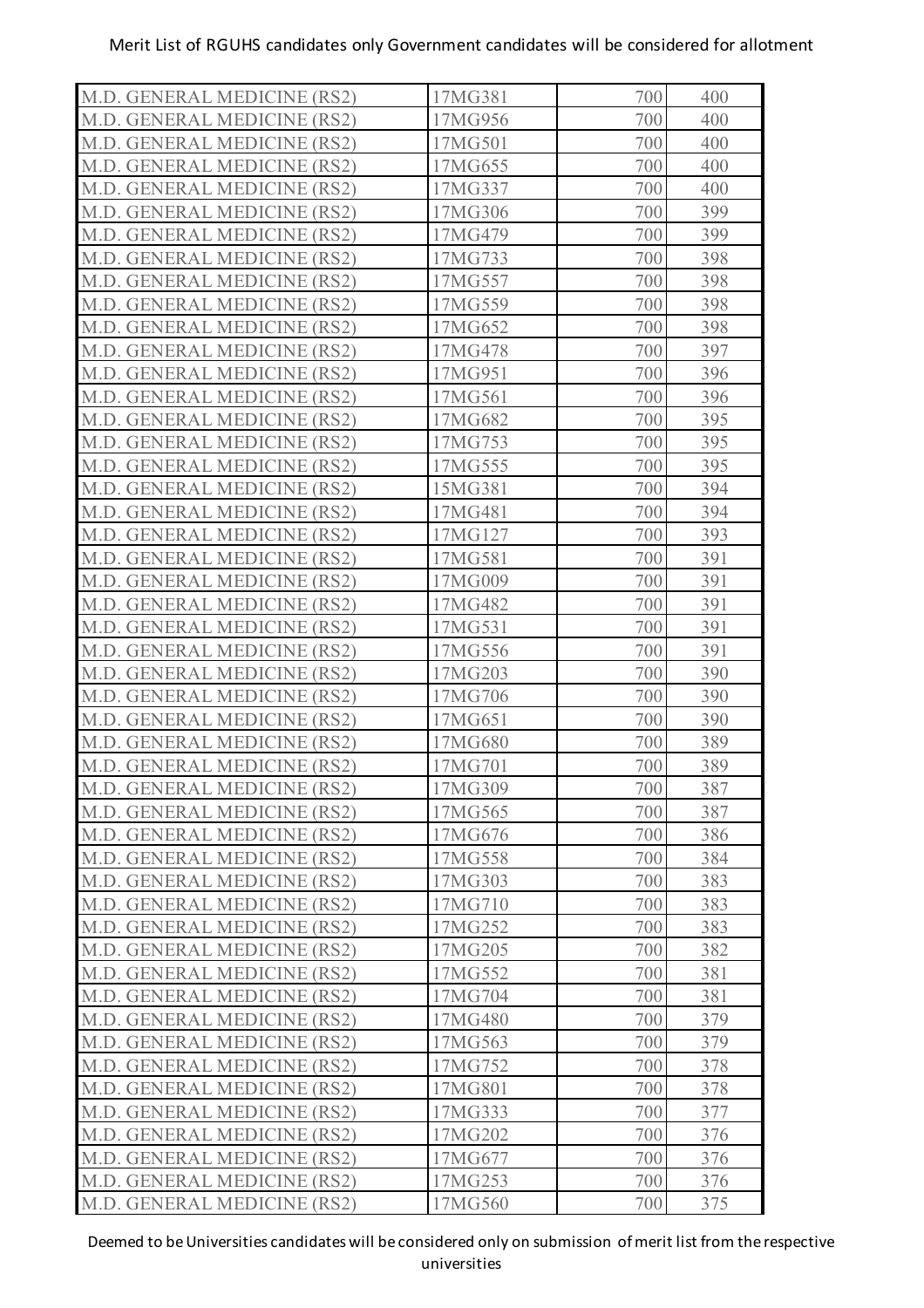| M.D. GENERAL MEDICINE (RS2)   | 17MG342 | 700 | 375 |
|-------------------------------|---------|-----|-----|
| M.D. GENERAL MEDICINE (RS2)   | 17MG134 | 700 | 374 |
| M.D. GENERAL MEDICINE (RS2)   | 17MG562 | 700 | 373 |
| M.D. GENERAL MEDICINE (RS2)   | 17MG564 | 700 | 373 |
| M.D. GENERAL MEDICINE (RS2)   | 17MG251 | 700 | 372 |
| M.D. GENERAL MEDICINE (RS2)   | 17MG477 | 700 | 369 |
| M.D. GENERAL MEDICINE (RS2)   | 17MG955 | 700 | 369 |
| M.D. GENERAL MEDICINE (RS2)   | 17MG755 | 700 | 369 |
| M.D. GENERAL MEDICINE (RS2)   | 17MG133 | 700 | 368 |
| M.D. GENERAL MEDICINE (RS2)   | 17MG756 | 700 | 366 |
| M.D. GENERAL MEDICINE (RS2)   | 17MG709 | 700 | 363 |
| M.D. GENERAL MEDICINE (RS2)   | 17MG703 | 700 | 358 |
| M.D. GENERAL MEDICINE (RS2)   | 17MG126 | 700 | 356 |
| <b>M.D. PAEDIATRICS (RS2)</b> | 17ME926 | 700 | 495 |
| M.D. PAEDIATRICS (RS2)        | 17ME377 | 700 | 483 |
| <b>M.D. PAEDIATRICS (RS2)</b> | 17ME779 | 700 | 482 |
| <b>M.D. PAEDIATRICS (RS2)</b> | 17ME927 | 700 | 474 |
| M.D. PAEDIATRICS (RS2)        | 17ME860 | 700 | 471 |
| M.D. PAEDIATRICS (RS2)        | 17ME928 | 700 | 468 |
| <b>M.D. PAEDIATRICS (RS2)</b> | 17ME534 | 700 | 467 |
| M.D. PAEDIATRICS (RS2)        | 17ME653 | 700 | 467 |
| <b>M.D. PAEDIATRICS (RS2)</b> | 17ME301 | 700 | 466 |
| M.D. PAEDIATRICS (RS2)        | 17ME867 | 700 | 465 |
| <b>M.D. PAEDIATRICS (RS2)</b> | 17ME553 | 700 | 465 |
| M.D. PAEDIATRICS (RS2)        | 17ME006 | 700 | 464 |
| M.D. PAEDIATRICS (RS2)        | 17ME929 | 700 | 464 |
| M.D. PAEDIATRICS (RS2)        | 17ME678 | 700 | 464 |
| <b>M.D. PAEDIATRICS (RS2)</b> | 17ME328 | 700 | 464 |
| <b>M.D. PAEDIATRICS (RS2)</b> | 17ME503 | 700 | 462 |
| M.D. PAEDIATRICS (RS2)        | 17ME862 | 700 | 461 |
| M.D. PAEDIATRICS (RS2)        | 17ME579 | 700 | 461 |
| M.D. PAEDIATRICS (RS2)        | 17ME861 | 700 | 460 |
| M.D. PAEDIATRICS (RS2)        | 17ME004 | 700 | 460 |
| M.D. PAEDIATRICS (RS2)        | 17ME126 | 700 | 459 |
| M.D. PAEDIATRICS (RS2)        | 17ME577 | 700 | 456 |
| M.D. PAEDIATRICS (RS2)        | 17ME010 | 700 | 455 |
| M.D. PAEDIATRICS (RS2)        | 17ME128 | 700 | 454 |
| M.D. PAEDIATRICS (RS2)        | 17ME007 | 700 | 452 |
| <b>M.D. PAEDIATRICS (RS2)</b> | 17ME381 | 700 | 450 |
| M.D. PAEDIATRICS (RS2)        | 17ME476 | 700 | 450 |
| M.D. PAEDIATRICS (RS2)        | 17ME177 | 700 | 447 |
| M.D. PAEDIATRICS (RS2)        | 17ME869 | 700 | 445 |
| M.D. PAEDIATRICS (RS2)        | 17ME858 | 700 | 444 |
| M.D. PAEDIATRICS (RS2)        | 17ME857 | 700 | 443 |
| M.D. PAEDIATRICS (RS2)        | 17ME011 | 700 | 443 |
| M.D. PAEDIATRICS (RS2)        | 17ME426 | 700 | 443 |
| M.D. PAEDIATRICS (RS2)        | 17ME730 | 700 | 442 |
| M.D. PAEDIATRICS (RS2)        | 17ME331 | 700 | 442 |
| M.D. PAEDIATRICS (RS2)        | 17ME428 | 700 | 441 |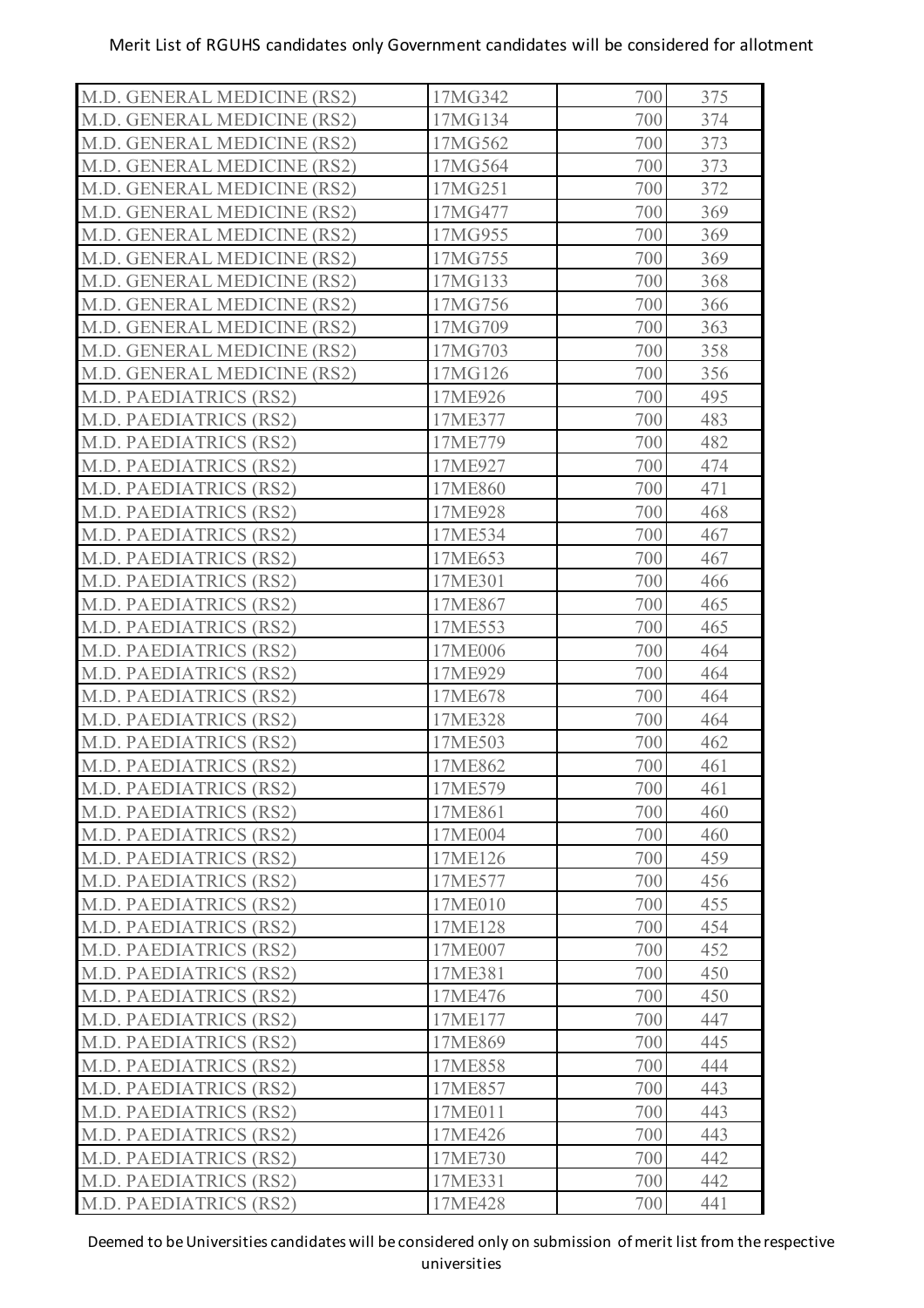| M.D. PAEDIATRICS (RS2)        | 17ME701 | 700 | 441 |
|-------------------------------|---------|-----|-----|
| <b>M.D. PAEDIATRICS (RS2)</b> | 17ME554 | 700 | 440 |
| M.D. PAEDIATRICS (RS2)        | 17ME954 | 700 | 439 |
| <b>M.D. PAEDIATRICS (RS2)</b> | 17ME427 | 700 | 439 |
| M.D. PAEDIATRICS (RS2)        | 17ME008 | 700 | 438 |
| M.D. PAEDIATRICS (RS2)        | 17ME868 | 700 | 436 |
| M.D. PAEDIATRICS (RS2)        | 17ME556 | 700 | 436 |
| <b>M.D. PAEDIATRICS (RS2)</b> | 17ME854 | 700 | 435 |
| M.D. PAEDIATRICS (RS2)        | 17ME533 | 700 | 435 |
| M.D. PAEDIATRICS (RS2)        | 17ME852 | 700 | 434 |
| M.D. PAEDIATRICS (RS2)        | 17ME866 | 700 | 434 |
| M.D. PAEDIATRICS (RS2)        | 17ME431 | 700 | 434 |
| <b>M.D. PAEDIATRICS (RS2)</b> | 17ME527 | 700 | 434 |
| <b>M.D. PAEDIATRICS (RS2)</b> | 17ME009 | 700 | 433 |
| <b>M.D. PAEDIATRICS (RS2)</b> | 17ME856 | 700 | 432 |
| <b>M.D. PAEDIATRICS (RS2)</b> | 17ME776 | 700 | 432 |
| <b>M.D. PAEDIATRICS (RS2)</b> | 17ME555 | 700 | 432 |
| <b>M.D. PAEDIATRICS (RS2)</b> | 17ME851 | 700 | 431 |
| <b>M.D. PAEDIATRICS (RS2)</b> | 17ME504 | 700 | 431 |
| M.D. PAEDIATRICS (RS2)        | 17ME859 | 700 | 430 |
| M.D. PAEDIATRICS (RS2)        | 17ME930 | 700 | 430 |
| <b>M.D. PAEDIATRICS (RS2)</b> | 17ME303 | 700 | 429 |
| M.D. PAEDIATRICS (RS2)        | 17ME863 | 700 | 428 |
| <b>M.D. PAEDIATRICS (RS2)</b> | 17ME001 | 700 | 428 |
| <b>M.D. PAEDIATRICS (RS2)</b> | 17ME652 | 700 | 428 |
| M.D. PAEDIATRICS (RS2)        | 17ME005 | 700 | 427 |
| M.D. PAEDIATRICS (RS2)        | 17ME127 | 700 | 427 |
| M.D. PAEDIATRICS (RS2)        | 17ME957 | 700 | 427 |
| M.D. PAEDIATRICS (RS2)        | 17ME551 | 700 | 427 |
| M.D. PAEDIATRICS (RS2)        | 17ME704 | 700 | 427 |
| M.D. PAEDIATRICS (RS2)        | 17ME382 | 700 | 426 |
| M.D. PAEDIATRICS (RS2)        | 17ME330 | 700 | 426 |
| M.D. PAEDIATRICS (RS2)        | 17ME951 | 700 | 424 |
| <b>M.D. PAEDIATRICS (RS2)</b> | 17ME326 | 700 | 423 |
| M.D. PAEDIATRICS (RS2)        | 17ME578 | 700 | 422 |
| <b>M.D. PAEDIATRICS (RS2)</b> | 17ME865 | 700 | 420 |
| M.D. PAEDIATRICS (RS2)        | 17ME432 | 700 | 420 |
| M.D. PAEDIATRICS (RS2)        | 17ME002 | 700 | 419 |
| M.D. PAEDIATRICS (RS2)        | 17ME651 | 700 | 419 |
| M.D. PAEDIATRICS (RS2)        | 17ME327 | 700 | 419 |
| M.D. PAEDIATRICS (RS2)        | 17ME477 | 700 | 418 |
| M.D. PAEDIATRICS (RS2)        | 17ME677 | 700 | 418 |
| M.D. PAEDIATRICS (RS2)        | 17ME528 | 700 | 417 |
| <b>M.D. PAEDIATRICS (RS2)</b> | 17ME532 | 700 | 417 |
| M.D. PAEDIATRICS (RS2)        | 17ME302 | 700 | 416 |
| <b>M.D. PAEDIATRICS (RS2)</b> | 17ME602 | 700 | 416 |
| M.D. PAEDIATRICS (RS2)        | 17ME305 | 700 | 415 |
| <b>M.D. PAEDIATRICS (RS2)</b> | 17ME430 | 700 | 415 |
| M.D. PAEDIATRICS (RS2)        | 17ME654 | 700 | 415 |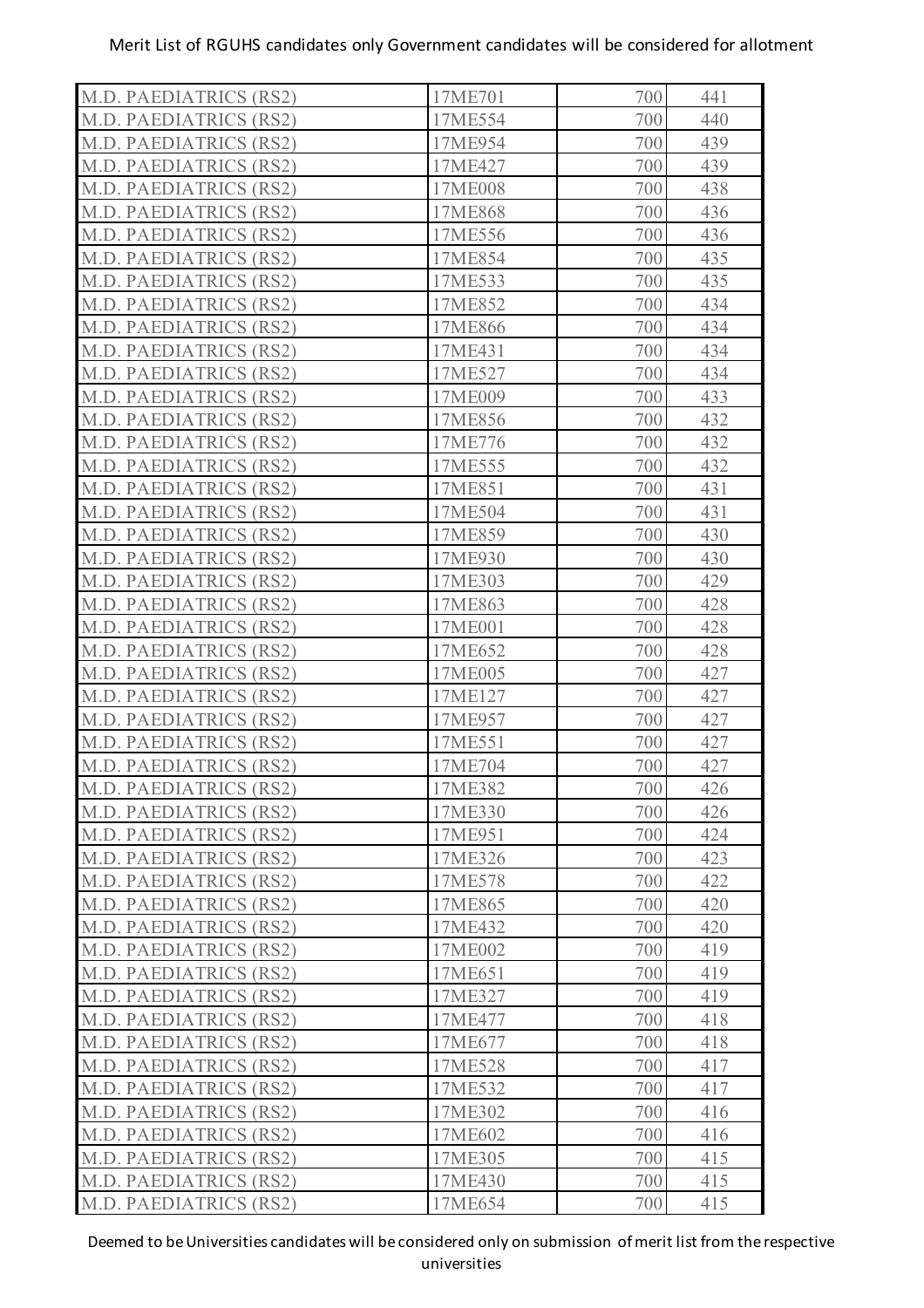| M.D. PAEDIATRICS (RS2)        | 17ME680 | 700 | 414 |
|-------------------------------|---------|-----|-----|
| <b>M.D. PAEDIATRICS (RS2)</b> | 17ME751 | 700 | 414 |
| M.D. PAEDIATRICS (RS2)        | 17ME855 | 700 | 413 |
| M.D. PAEDIATRICS (RS2)        | 17ME864 | 700 | 413 |
| M.D. PAEDIATRICS (RS2)        | 17ME731 | 700 | 412 |
| M.D. PAEDIATRICS (RS2)        | 17ME952 | 700 | 412 |
| M.D. PAEDIATRICS (RS2)        | 17ME682 | 700 | 412 |
| M.D. PAEDIATRICS (RS2)        | 17ME201 | 700 | 411 |
| M.D. PAEDIATRICS (RS2)        | 17ME380 | 700 | 410 |
| M.D. PAEDIATRICS (RS2)        | 17ME552 | 700 | 410 |
| M.D. PAEDIATRICS (RS2)        | 17ME953 | 700 | 408 |
| <b>M.D. PAEDIATRICS (RS2)</b> | 17ME853 | 700 | 407 |
| <b>M.D. PAEDIATRICS (RS2)</b> | 17ME702 | 700 | 406 |
| <b>M.D. PAEDIATRICS (RS2)</b> | 16ME726 | 700 | 405 |
| <b>M.D. PAEDIATRICS (RS2)</b> | 17ME705 | 700 | 403 |
| M.D. PAEDIATRICS (RS2)        | 17ME777 | 700 | 402 |
| M.D. PAEDIATRICS (RS2)        | 17ME304 | 700 | 401 |
| M.D. PAEDIATRICS (RS2)        | 17ME251 | 700 | 401 |
| <b>M.D. PAEDIATRICS (RS2)</b> | 17ME728 | 700 | 400 |
| M.D. PAEDIATRICS (RS2)        | 17ME502 | 700 | 400 |
| M.D. PAEDIATRICS (RS2)        | 17ME383 | 700 | 399 |
| <b>M.D. PAEDIATRICS (RS2)</b> | 17ME176 | 700 | 398 |
| M.D. PAEDIATRICS (RS2)        | 17ME478 | 700 | 398 |
| M.D. PAEDIATRICS (RS2)        | 17ME676 | 700 | 398 |
| M.D. PAEDIATRICS (RS2)        | 17ME580 | 700 | 396 |
| M.D. PAEDIATRICS (RS2)        | 17ME379 | 700 | 396 |
| M.D. PAEDIATRICS (RS2)        | 17ME452 | 700 | 395 |
| M.D. PAEDIATRICS (RS2)        | 17ME526 | 700 | 395 |
| M.D. PAEDIATRICS (RS2)        | 17ME703 | 700 | 395 |
| M.D. PAEDIATRICS (RS2)        | 17ME780 | 700 | 394 |
| M.D. PAEDIATRICS (RS2)        | 17ME601 | 700 | 394 |
| M.D. PAEDIATRICS (RS2)        | 17ME778 | 700 | 393 |
| <b>M.D. PAEDIATRICS (RS2)</b> | 17ME451 | 700 | 393 |
| M.D. PAEDIATRICS (RS2)        | 17ME679 | 700 | 392 |
| M.D. PAEDIATRICS (RS2)        | 17ME727 | 700 | 390 |
| M.D. PAEDIATRICS (RS2)        | 17ME479 | 700 | 390 |
| M.D. PAEDIATRICS (RS2)        | 17ME955 | 700 | 390 |
| M.D. PAEDIATRICS (RS2)        | 17ME706 | 700 | 390 |
| M.D. PAEDIATRICS (RS2)        | 17ME101 | 700 | 389 |
| M.D. PAEDIATRICS (RS2)        | 17ME901 | 700 | 389 |
| M.D. PAEDIATRICS (RS2)        | 17ME329 | 700 | 389 |
| <b>M.D. PAEDIATRICS (RS2)</b> | 17ME531 | 700 | 388 |
| M.D. PAEDIATRICS (RS2)        | 17ME729 | 700 | 387 |
| <b>M.D. PAEDIATRICS (RS2)</b> | 17ME576 | 700 | 383 |
| M.D. PAEDIATRICS (RS2)        | 17ME603 | 700 | 383 |
| <b>M.D. PAEDIATRICS (RS2)</b> | 17ME726 | 700 | 381 |
| M.D. PAEDIATRICS (RS2)        | 17ME530 | 700 | 379 |
| M.D. PAEDIATRICS (RS2)        | 15ME305 | 700 | 376 |
| M.D. PAEDIATRICS (RS2)        | 17ME453 | 700 | 376 |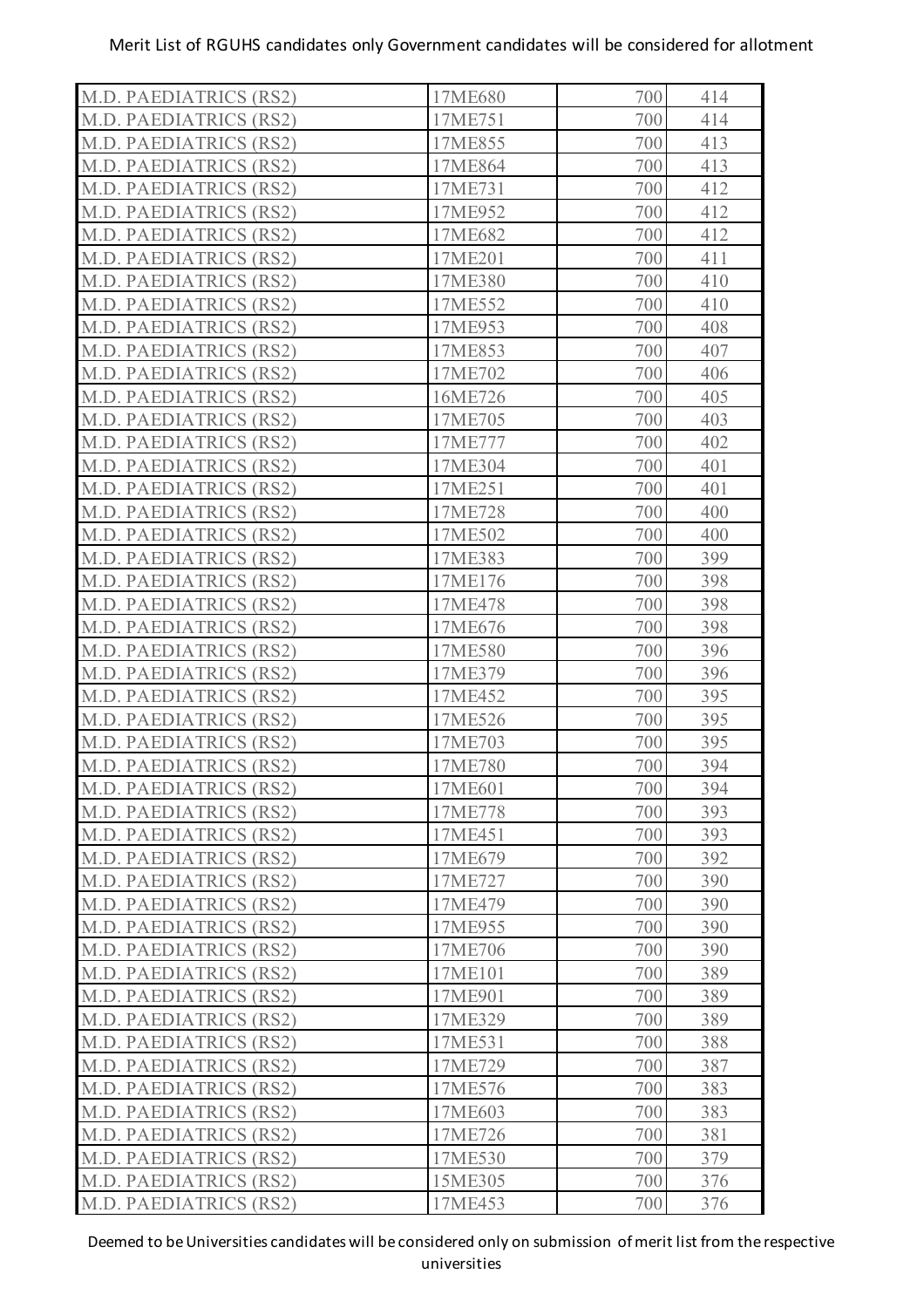| M.D. PAEDIATRICS (RS2)        | 18ME176 | 700 | 372 |
|-------------------------------|---------|-----|-----|
| <b>M.D. PAEDIATRICS (RS2)</b> | 17ME781 | 700 | 372 |
| <b>M.D. PAEDIATRICS (RS2)</b> | 17ME529 | 700 | 372 |
| <b>M.D. PAEDIATRICS (RS2)</b> | 16ME252 | 700 | 368 |
| <b>M.D. PAEDIATRICS (RS2)</b> | 15ME403 | 700 | 364 |
| <b>M.D. PAEDIATRICS (RS2)</b> | 16ME379 | 700 | 359 |
| M.D. PAEDIATRICS (RS3)        | 18ME527 | 700 | 448 |
| M.D. PAEDIATRICS (RS3)        | 18ME526 | 700 | 396 |
| M.D. PATHOLOGY (RS2)          | 17MY951 | 700 | 531 |
| M.D. PATHOLOGY (RS2)          | 17MY953 | 700 | 522 |
| M.D. PATHOLOGY (RS2)          | 17MY528 | 700 | 522 |
| M.D. PATHOLOGY (RS2)          | 17MY956 | 700 | 515 |
| M.D. PATHOLOGY (RS2)          | 17MY955 | 700 | 510 |
| M.D. PATHOLOGY (RS2)          | 17MY102 | 700 | 509 |
| M.D. PATHOLOGY (RS2)          | 17MY204 | 700 | 503 |
| M.D. PATHOLOGY (RS2)          | 17MY957 | 700 | 502 |
| M.D. PATHOLOGY (RS2)          | 17MY103 | 700 | 501 |
| M.D. PATHOLOGY (RS2)          | 17MY554 | 700 | 494 |
| M.D. PATHOLOGY (RS2)          | 17MY954 | 700 | 492 |
| M.D. PATHOLOGY (RS2)          | 17MY802 | 700 | 490 |
| M.D. PATHOLOGY (RS2)          | 17MY576 | 700 | 485 |
| M.D. PATHOLOGY (RS2)          | 17MY530 | 700 | 484 |
| M.D. PATHOLOGY (RS2)          | 17MY533 | 700 | 484 |
| M.D. PATHOLOGY (RS2)          | 17MY428 | 700 | 481 |
| M.D. PATHOLOGY (RS2)          | 17MY553 | 700 | 480 |
| M.D. PATHOLOGY (RS2)          | 17MY526 | 700 | 478 |
| M.D. PATHOLOGY (RS2)          | 17MY801 | 700 | 478 |
| M.D. PATHOLOGY (RS2)          | 17MY603 | 700 | 474 |
| M.D. PATHOLOGY (RS2)          | 17MY555 | 700 | 474 |
| M.D. PATHOLOGY (RS2)          | 17MY501 | 700 | 474 |
| M.D. PATHOLOGY (RS2)          | 17MY952 | 700 | 473 |
| M.D. PATHOLOGY (RS2)          | 17MY527 | 700 | 470 |
| M.D. PATHOLOGY (RS2)          | 17MY332 | 700 | 469 |
| M.D. PATHOLOGY (RS2)          | 17MY778 | 700 | 468 |
| M.D. PATHOLOGY (RS2)          | 17MY328 | 700 | 468 |
| M.D. PATHOLOGY (RS2)          | 17MY777 | 700 | 467 |
| M.D. PATHOLOGY (RS2)          | 17MY452 | 700 | 467 |
| M.D. PATHOLOGY (RS2)          | 17MY004 | 700 | 465 |
| M.D. PATHOLOGY (RS2)          | 17MY003 | 700 | 464 |
| M.D. PATHOLOGY (RS2)          | 17MY433 | 700 | 463 |
| M.D. PATHOLOGY (RS2)          | 17MY330 | 700 | 463 |
| M.D. PATHOLOGY (RS2)          | 17MY927 | 700 | 462 |
| M.D. PATHOLOGY (RS2)          | 17MY451 | 700 | 461 |
| M.D. PATHOLOGY (RS2)          | 17MY327 | 700 | 459 |
| M.D. PATHOLOGY (RS2)          | 17MY180 | 700 | 457 |
| M.D. PATHOLOGY (RS2)          | 17MY604 | 700 | 456 |
| M.D. PATHOLOGY (RS2)          | 17MY651 | 700 | 455 |
| M.D. PATHOLOGY (RS2)          | 17MY726 | 700 | 454 |
| M.D. PATHOLOGY (RS2)          | 17MY182 | 700 | 453 |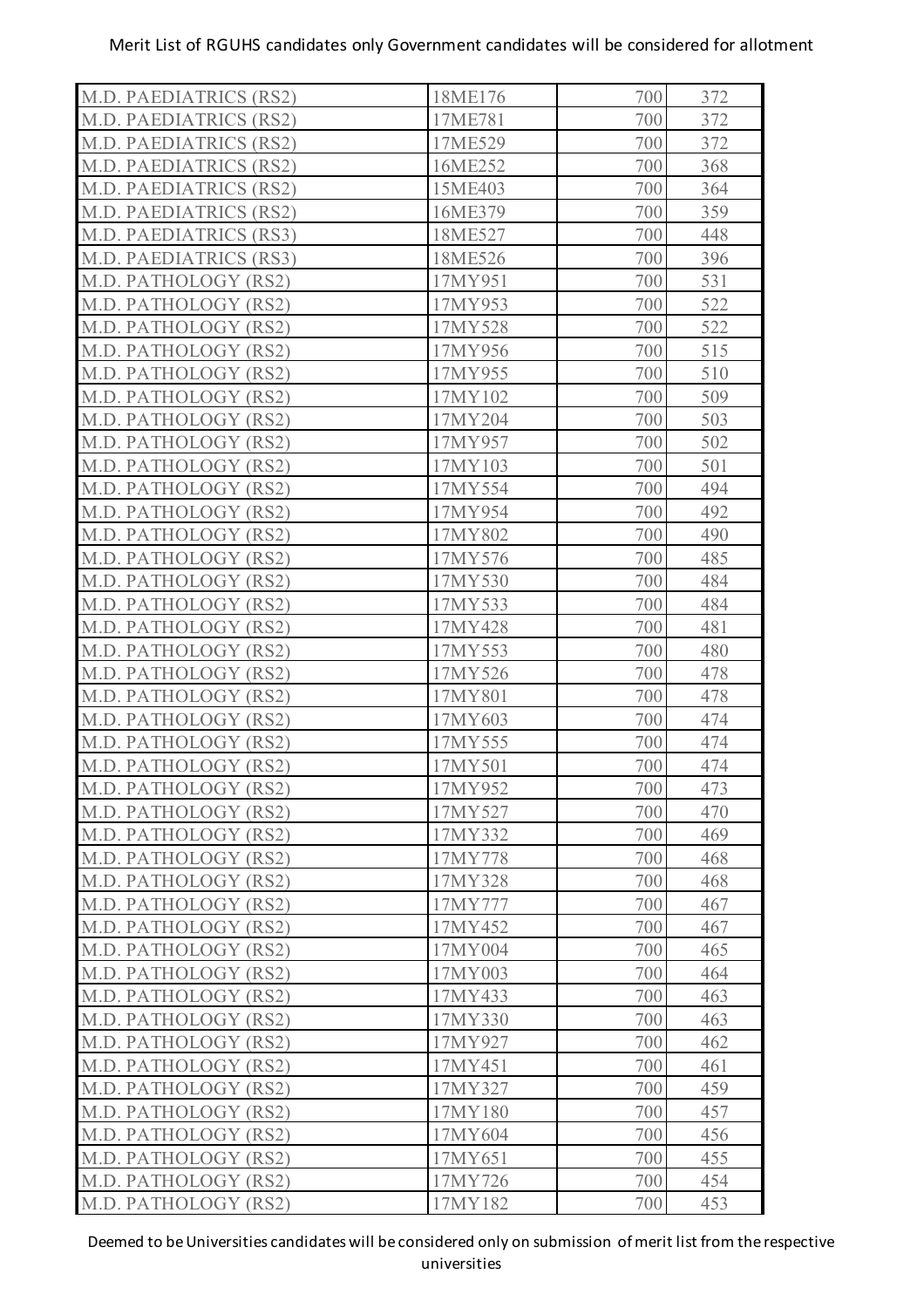| M.D. PATHOLOGY (RS2) | 17MY076 | 700 | 452 |
|----------------------|---------|-----|-----|
| M.D. PATHOLOGY (RS2) | 17MY331 | 700 | 452 |
| M.D. PATHOLOGY (RS2) | 17MY183 | 700 | 451 |
| M.D. PATHOLOGY (RS2) | 17MY304 | 700 | 451 |
| M.D. PATHOLOGY (RS2) | 17MY878 | 700 | 449 |
| M.D. PATHOLOGY (RS2) | 17MY551 | 700 | 449 |
| M.D. PATHOLOGY (RS2) | 17MY701 | 700 | 448 |
| M.D. PATHOLOGY (RS2) | 17MY402 | 700 | 447 |
| M.D. PATHOLOGY (RS2) | 17MY302 | 700 | 446 |
| M.D. PATHOLOGY (RS2) | 17MY534 | 700 | 446 |
| M.D. PATHOLOGY (RS2) | 17MY130 | 700 | 444 |
| M.D. PATHOLOGY (RS2) | 17MY476 | 700 | 441 |
| M.D. PATHOLOGY (RS2) | 17MY203 | 700 | 440 |
| M.D. PATHOLOGY (RS2) | 17MY429 | 700 | 440 |
| M.D. PATHOLOGY (RS2) | 17MY532 | 700 | 440 |
| M.D. PATHOLOGY (RS2) | 17MY557 | 700 | 440 |
| M.D. PATHOLOGY (RS2) | 17MY502 | 700 | 437 |
| M.D. PATHOLOGY (RS2) | 17MY703 | 700 | 435 |
| M.D. PATHOLOGY (RS2) | 17MY329 | 700 | 435 |
| M.D. PATHOLOGY (RS2) | 17MY179 | 700 | 433 |
| M.D. PATHOLOGY (RS2) | 17MY578 | 700 | 432 |
| M.D. PATHOLOGY (RS2) | 17MY728 | 700 | 432 |
| M.D. PATHOLOGY (RS2) | 17MY431 | 700 | 430 |
| M.D. PATHOLOGY (RS2) | 17MY727 | 700 | 429 |
| M.D. PATHOLOGY (RS2) | 17MY401 | 700 | 429 |
| M.D. PATHOLOGY (RS2) | 17MY704 | 700 | 427 |
| M.D. PATHOLOGY (RS2) | 17MY730 | 700 | 426 |
| M.D. PATHOLOGY (RS2) | 17MY051 | 700 | 426 |
| M.D. PATHOLOGY (RS2) | 17MY101 | 700 | 425 |
| M.D. PATHOLOGY (RS2) | 17MY301 | 700 | 425 |
| M.D. PATHOLOGY (RS2) | 17MY702 | 700 | 422 |
| M.D. PATHOLOGY (RS2) | 17MY376 | 700 | 421 |
| M.D. PATHOLOGY (RS2) | 17MY876 | 700 | 418 |
| M.D. PATHOLOGY (RS2) | 17MY007 | 700 | 417 |
| M.D. PATHOLOGY (RS2) | 17MY177 | 700 | 417 |
| M.D. PATHOLOGY (RS2) | 17MY430 | 700 | 417 |
| M.D. PATHOLOGY (RS2) | 17MY531 | 700 | 417 |
| M.D. PATHOLOGY (RS2) | 17MY958 | 700 | 416 |
| M.D. PATHOLOGY (RS2) | 17MY427 | 700 | 416 |
| M.D. PATHOLOGY (RS2) | 17MY178 | 700 | 414 |
| M.D. PATHOLOGY (RS2) | 17MY006 | 700 | 413 |
| M.D. PATHOLOGY (RS2) | 17MY579 | 700 | 412 |
| M.D. PATHOLOGY (RS2) | 17MY601 | 700 | 412 |
| M.D. PATHOLOGY (RS2) | 17MY077 | 700 | 411 |
| M.D. PATHOLOGY (RS2) | 17MY127 | 700 | 411 |
| M.D. PATHOLOGY (RS2) | 17MY779 | 700 | 411 |
| M.D. PATHOLOGY (RS2) | 17MY902 | 700 | 407 |
| M.D. PATHOLOGY (RS2) | 17MY005 | 700 | 406 |
| M.D. PATHOLOGY (RS2) | 17MY202 | 700 | 406 |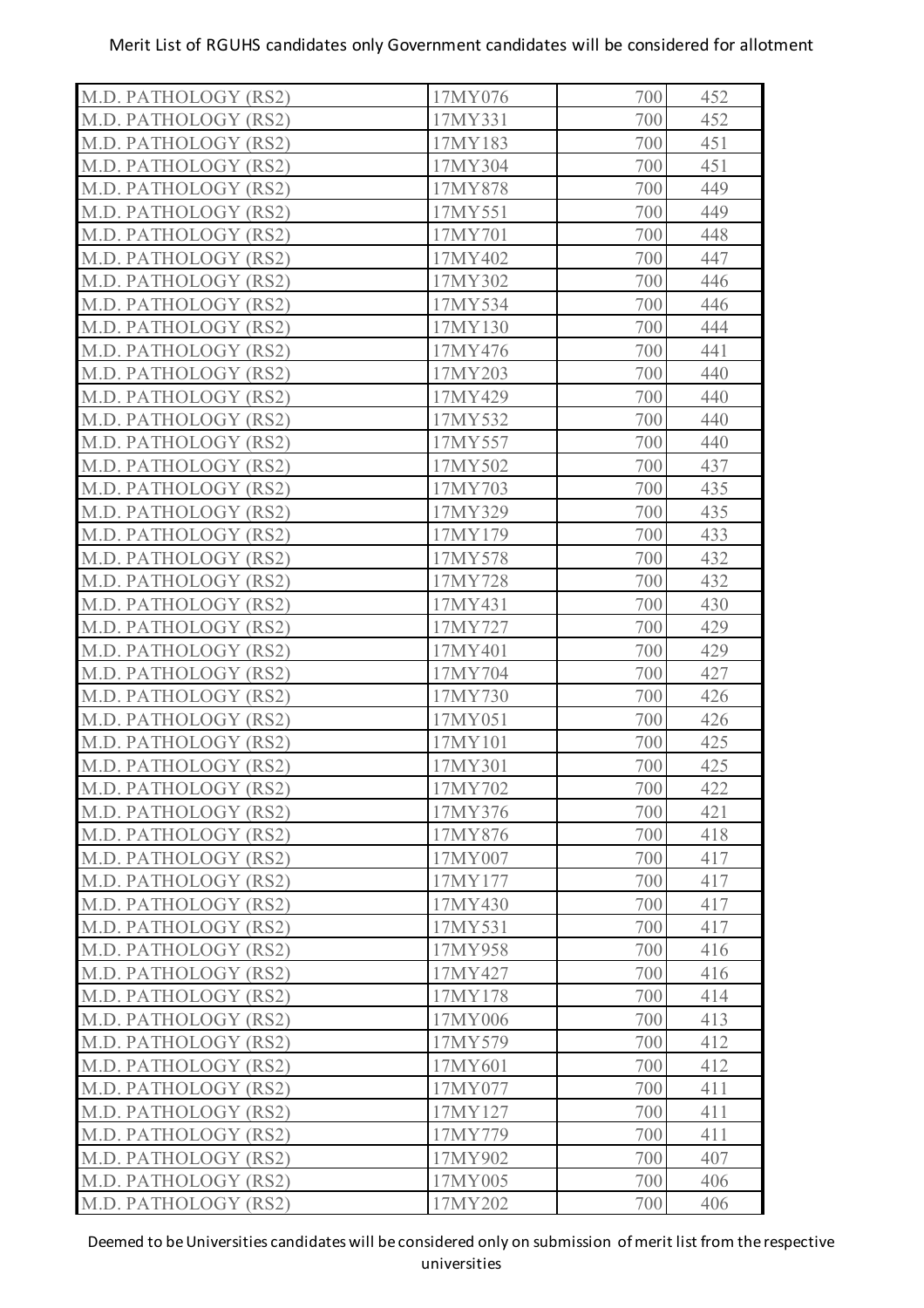| M.D. PATHOLOGY (RS2)               | 17MY426 | 700 | 404 |
|------------------------------------|---------|-----|-----|
| M.D. PATHOLOGY (RS2)               | 17MY432 | 700 | 403 |
| M.D. PATHOLOGY (RS2)               | 17MY303 | 700 | 401 |
| M.D. PATHOLOGY (RS2)               | 17MY477 | 700 | 401 |
| M.D. PATHOLOGY (RS2)               | 17MY729 | 700 | 398 |
| M.D. PATHOLOGY (RS2)               | 17MY776 | 700 | 398 |
| M.D. PATHOLOGY (RS2)               | 17MY676 | 700 | 396 |
| M.D. PATHOLOGY (RS2)               | 17MY326 | 700 | 396 |
| M.D. PATHOLOGY (RS2)               | 17MY903 | 700 | 385 |
| M.D. PATHOLOGY (RS2)               | 17MY479 | 700 | 382 |
| M.D. PATHOLOGY (RS2)               | 17MY478 | 700 | 377 |
| M.D. PATHOLOGY (RS2)               | 17MY002 | 700 | 374 |
| M.D. PATHOLOGY (RS2)               | 17MY677 | 700 | 372 |
| M.D. PATHOLOGY (RS2)               | 15MY558 | 700 | 365 |
| M.D. PATHOLOGY (RS2)               | 17MY251 | 700 | 360 |
| M.D. PATHOLOGY (RS3)               | 18MY476 | 700 | 467 |
| M.D. PHARMACOLOGY (RS2)            | 17MZ876 | 700 | 491 |
| M.D. PHARMACOLOGY (RS2)            | 17MZ179 | 700 | 484 |
| M.D. PHARMACOLOGY (RS2)            | 17MZ677 | 700 | 478 |
| M.D. PHARMACOLOGY (RS2)            | 17MZ328 | 700 | 478 |
| M.D. PHARMACOLOGY (RS2)            | 17MZ129 | 700 | 477 |
| M.D. PHARMACOLOGY (RS2)            | 17MZ005 | 700 | 458 |
| M.D. PHARMACOLOGY (RS2)            | 17MZ627 | 700 | 454 |
| M.D. PHARMACOLOGY (RS2)            | 17MZ176 | 700 | 453 |
| M.D. PHARMACOLOGY (RS2)            | 17MZ009 | 700 | 450 |
| M.D. PHARMACOLOGY (RS2)            | 17MZ177 | 700 | 450 |
| M.D. PHARMACOLOGY (RS2)            | 17MZ002 | 700 | 448 |
| M.D. PHARMACOLOGY (RS2)            | 17MZ127 | 700 | 446 |
| M.D. PHARMACOLOGY (RS2)            | 17MZ126 | 700 | 440 |
| M.D. PHARMACOLOGY (RS2)            | 17MZ327 | 700 | 437 |
| M.D. PHARMACOLOGY (RS2)            | 17MZ728 | 700 | 436 |
| M.D. PHARMACOLOGY (RS2)            | 17MZ727 | 700 | 433 |
| M.D. PHARMACOLOGY (RS2)            | 17MZ801 | 700 | 431 |
| M.D. PHARMACOLOGY (RS2)            | 17MZ128 | 700 | 429 |
| M.D. PHARMACOLOGY (RS2)            | 17MZ551 | 700 | 427 |
| M.D. PHARMACOLOGY (RS2)            | 17MZ626 | 700 | 427 |
| M.D. PHARMACOLOGY (RS2)            | 17MZ008 | 700 | 425 |
| M.D. PHARMACOLOGY (RS2)            | 17MZ178 | 700 | 425 |
| M.D. PHARMACOLOGY (RS2)            | 17MZ729 | 700 | 421 |
| M.D. PHARMACOLOGY (RS2)            | 17MZ006 | 700 | 420 |
| M.D. PHARMACOLOGY (RS2)            | 17MZ726 | 700 | 420 |
| M.D. PHARMACOLOGY (RS2)            | 17MZ004 | 700 | 419 |
| M.D. PHARMACOLOGY (RS2)            | 17MZ552 | 700 | 419 |
| M.D. PHARMACOLOGY (RS2)            | 17MZ526 | 700 | 415 |
| M.D. PHARMACOLOGY (RS2)            | 17MZ003 | 700 | 414 |
| M.D. PHARMACOLOGY (RS2)            | 17MZ676 | 700 | 401 |
| M.D. PHYSICAL MEDICINE & REHABILIT | 17MS127 | 700 | 505 |
| M.D. PHYSICAL MEDICINE & REHABILIT | 17MS126 | 700 | 487 |
| M.D. PHYSIOLOGY (RS2)              | 17MP326 | 700 | 507 |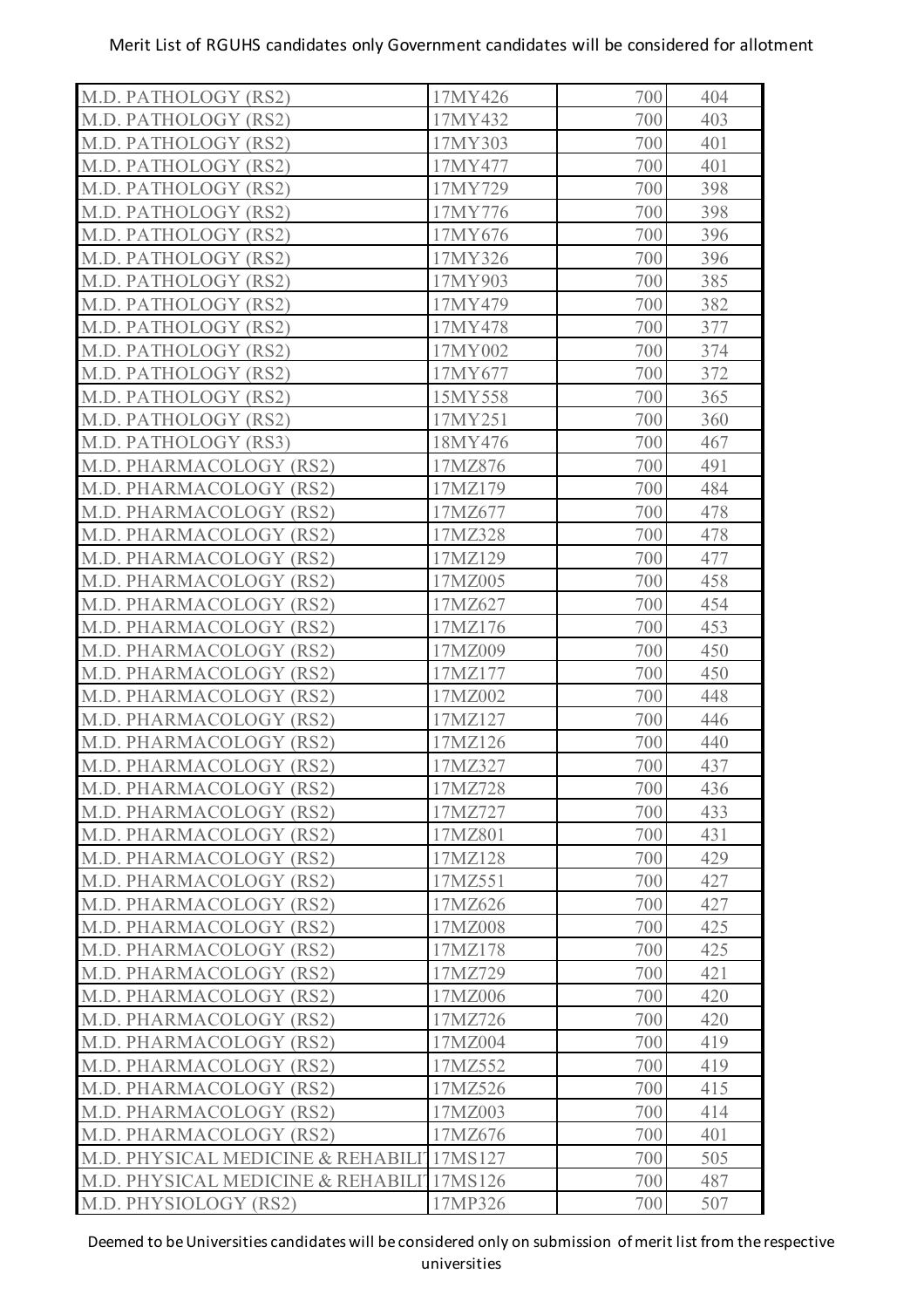| M.D. PHYSIOLOGY (RS2)             | 17MP176 | 700 | 451 |
|-----------------------------------|---------|-----|-----|
| M.D. PHYSIOLOGY (RS2)             | 17MP126 | 700 | 448 |
| M.D. PHYSIOLOGY (RS2)             | 17MP128 | 700 | 442 |
| M.D. PHYSIOLOGY (RS2)             | 17MP127 | 700 | 440 |
| M.D. PSYCHIATRY (RS2)             | 17MI004 | 700 | 514 |
| M.D. PSYCHIATRY (RS2)             | 17MI127 | 700 | 506 |
| M.D. PSYCHIATRY (RS2)             | 17MI952 | 700 | 502 |
| M.D. PSYCHIATRY (RS2)             | 17MI003 | 700 | 488 |
| M.D. PSYCHIATRY (RS2)             | 17MI552 | 700 | 475 |
| M.D. PSYCHIATRY (RS2)             | 17MI554 | 700 | 471 |
| M.D. PSYCHIATRY (RS2)             | 17MI429 | 700 | 467 |
| M.D. PSYCHIATRY (RS2)             | 17MI727 | 700 | 466 |
| M.D. PSYCHIATRY (RS2)             | 17MI001 | 700 | 464 |
| M.D. PSYCHIATRY (RS2)             | 17MI005 | 700 | 461 |
| M.D. PSYCHIATRY (RS2)             | 17MI129 | 700 | 459 |
| M.D. PSYCHIATRY (RS2)             | 17MI527 | 700 | 457 |
| M.D. PSYCHIATRY (RS2)             | 17MI302 | 700 | 454 |
| M.D. PSYCHIATRY (RS2)             | 17MI303 | 700 | 453 |
| M.D. PSYCHIATRY (RS2)             | 17MI553 | 700 | 451 |
| M.D. PSYCHIATRY (RS2)             | 17MI002 | 700 | 446 |
| M.D. PSYCHIATRY (RS2)             | 17MI951 | 700 | 446 |
| M.D. PSYCHIATRY (RS2)             | 17MI376 | 700 | 444 |
| M.D. PSYCHIATRY (RS2)             | 17MI426 | 700 | 443 |
| M.D. PSYCHIATRY (RS2)             | 17MI726 | 700 | 439 |
| M.D. PSYCHIATRY (RS2)             | 17MI601 | 700 | 435 |
| M.D. PSYCHIATRY (RS2)             | 17MI602 | 700 | 435 |
| M.D. PSYCHIATRY (RS2)             | 17MI476 | 700 | 432 |
| M.D. PSYCHIATRY (RS2)             | 17MI128 | 700 | 430 |
| M.D. PSYCHIATRY (RS2)             | 17MI702 | 700 | 429 |
| M.D. PSYCHIATRY (RS2)             | 17MI776 | 700 | 428 |
| M.D. PSYCHIATRY (RS2)             | 17MI427 | 700 | 426 |
| M.D. PSYCHIATRY (RS2)             | 12MI727 | 700 | 419 |
| M.D. PSYCHIATRY (RS2)             | 17MI428 | 700 | 414 |
| M.D. PSYCHIATRY (RS2)             | 17MI477 | 700 | 400 |
| M.D. PSYCHIATRY (RS2)             | 17MI526 | 700 | 400 |
| M.D. PSYCHIATRY (RS2)             | 17MI701 | 700 | 400 |
| M.D. PSYCHIATRY (RS2)             | 13MI477 | 700 | 380 |
| M.D. PSYCHIATRY (RS3)             | 18MI301 | 700 | 443 |
| <b>M.D. RADIO DIAGNOSIS (RS2)</b> | 17MR012 | 700 | 525 |
| M.D. RADIO DIAGNOSIS (RS2)        | 17MR603 | 700 | 525 |
| M.D. RADIO DIAGNOSIS (RS2)        | 17MR332 | 700 | 520 |
| M.D. RADIO DIAGNOSIS (RS2)        | 17MR011 | 700 | 515 |
| <b>M.D. RADIO DIAGNOSIS (RS2)</b> | 17MR501 | 700 | 513 |
| M.D. RADIO DIAGNOSIS (RS2)        | 17MR327 | 700 | 510 |
| M.D. RADIO DIAGNOSIS (RS2)        | 17MR014 | 700 | 508 |
| M.D. RADIO DIAGNOSIS (RS2)        | 17MR528 | 700 | 507 |
| M.D. RADIO DIAGNOSIS (RS2)        | 17MR013 | 700 | 506 |
| M.D. RADIO DIAGNOSIS (RS2)        | 17MR331 | 700 | 506 |
| M.D. RADIO DIAGNOSIS (RS2)        | 17MR335 | 700 | 505 |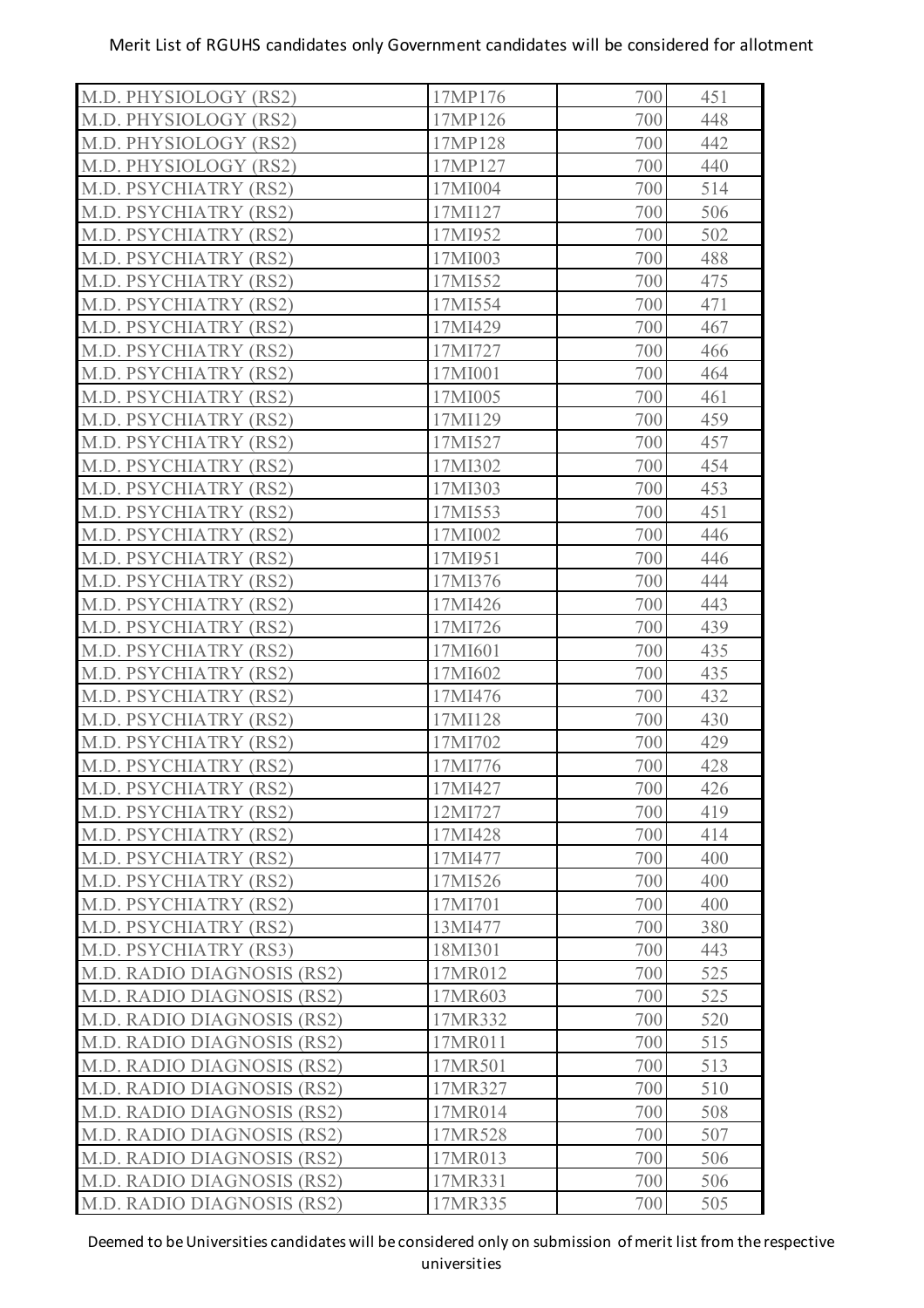| M.D. RADIO DIAGNOSIS (RS2)        | 17MR376 | 700 | 504 |
|-----------------------------------|---------|-----|-----|
| M.D. RADIO DIAGNOSIS (RS2)        | 17MR001 | 700 | 501 |
| M.D. RADIO DIAGNOSIS (RS2)        | 17MR007 | 700 | 501 |
| M.D. RADIO DIAGNOSIS (RS2)        | 17MR002 | 700 | 500 |
| M.D. RADIO DIAGNOSIS (RS2)        | 17MR378 | 700 | 500 |
| M.D. RADIO DIAGNOSIS (RS2)        | 17MR330 | 700 | 499 |
| <b>M.D. RADIO DIAGNOSIS (RS2)</b> | 17MR003 | 700 | 498 |
| M.D. RADIO DIAGNOSIS (RS2)        | 17MR177 | 700 | 496 |
| M.D. RADIO DIAGNOSIS (RS2)        | 17MR334 | 700 | 495 |
| <b>M.D. RADIO DIAGNOSIS (RS2)</b> | 17MR126 | 700 | 491 |
| M.D. RADIO DIAGNOSIS (RS2)        | 17MR778 | 700 | 491 |
| M.D. RADIO DIAGNOSIS (RS2)        | 17MR328 | 700 | 489 |
| M.D. RADIO DIAGNOSIS (RS2)        | 17MR951 | 700 | 486 |
| M.D. RADIO DIAGNOSIS (RS2)        | 17MR427 | 700 | 483 |
| M.D. RADIO DIAGNOSIS (RS2)        | 17MR954 | 700 | 481 |
| M.D. RADIO DIAGNOSIS (RS2)        | 17MR182 | 700 | 477 |
| <b>M.D. RADIO DIAGNOSIS (RS2)</b> | 17MR101 | 700 | 476 |
| M.D. RADIO DIAGNOSIS (RS2)        | 17MR008 | 700 | 473 |
| M.D. RADIO DIAGNOSIS (RS2)        | 17MR102 | 700 | 470 |
| <b>M.D. RADIO DIAGNOSIS (RS2)</b> | 17MR502 | 700 | 470 |
| M.D. RADIO DIAGNOSIS (RS2)        | 17MR953 | 700 | 469 |
| M.D. RADIO DIAGNOSIS (RS2)        | 17MR777 | 700 | 469 |
| M.D. RADIO DIAGNOSIS (RS2)        | 17MR009 | 700 | 468 |
| M.D. RADIO DIAGNOSIS (RS2)        | 17MR004 | 700 | 466 |
| M.D. RADIO DIAGNOSIS (RS2)        | 17MR780 | 700 | 465 |
| M.D. RADIO DIAGNOSIS (RS2)        | 17MR180 | 700 | 464 |
| M.D. RADIO DIAGNOSIS (RS2)        | 17MR176 | 700 | 463 |
| M.D. RADIO DIAGNOSIS (RS2)        | 17MR529 | 700 | 462 |
| M.D. RADIO DIAGNOSIS (RS2)        | 17MR128 | 700 | 461 |
| M.D. RADIO DIAGNOSIS (RS2)        | 17MR333 | 700 | 458 |
| <b>M.D. RADIO DIAGNOSIS (RS2)</b> | 17MR601 | 700 | 457 |
| M.D. RADIO DIAGNOSIS (RS2)        | 17MR006 | 700 | 456 |
| <b>M.D. RADIO DIAGNOSIS (RS2)</b> | 17MR526 | 700 | 456 |
| <b>M.D. RADIO DIAGNOSIS (RS2)</b> | 17MR181 | 700 | 455 |
| M.D. RADIO DIAGNOSIS (RS2)        | 17MR451 | 700 | 453 |
| <b>M.D. RADIO DIAGNOSIS (RS2)</b> | 17MR702 | 700 | 450 |
| M.D. RADIO DIAGNOSIS (RS2)        | 17MR381 | 700 | 448 |
| M.D. RADIO DIAGNOSIS (RS2)        | 17MR382 | 700 | 448 |
| M.D. RADIO DIAGNOSIS (RS2)        | 17MR428 | 700 | 447 |
| M.D. RADIO DIAGNOSIS (RS2)        | 17MR527 | 700 | 447 |
| M.D. RADIO DIAGNOSIS (RS2)        | 17MR779 | 700 | 445 |
| M.D. RADIO DIAGNOSIS (RS2)        | 17MR302 | 700 | 442 |
| M.D. RADIO DIAGNOSIS (RS2)        | 17MR379 | 700 | 442 |
| M.D. RADIO DIAGNOSIS (RS2)        | 17MR301 | 700 | 441 |
| M.D. RADIO DIAGNOSIS (RS2)        | 17MR429 | 700 | 441 |
| M.D. RADIO DIAGNOSIS (RS2)        | 17MR783 | 700 | 441 |
| M.D. RADIO DIAGNOSIS (RS2)        | 17MR377 | 700 | 438 |
| M.D. RADIO DIAGNOSIS (RS2)        | 16MR777 | 700 | 437 |
| M.D. RADIO DIAGNOSIS (RS2)        | 17MR651 | 700 | 436 |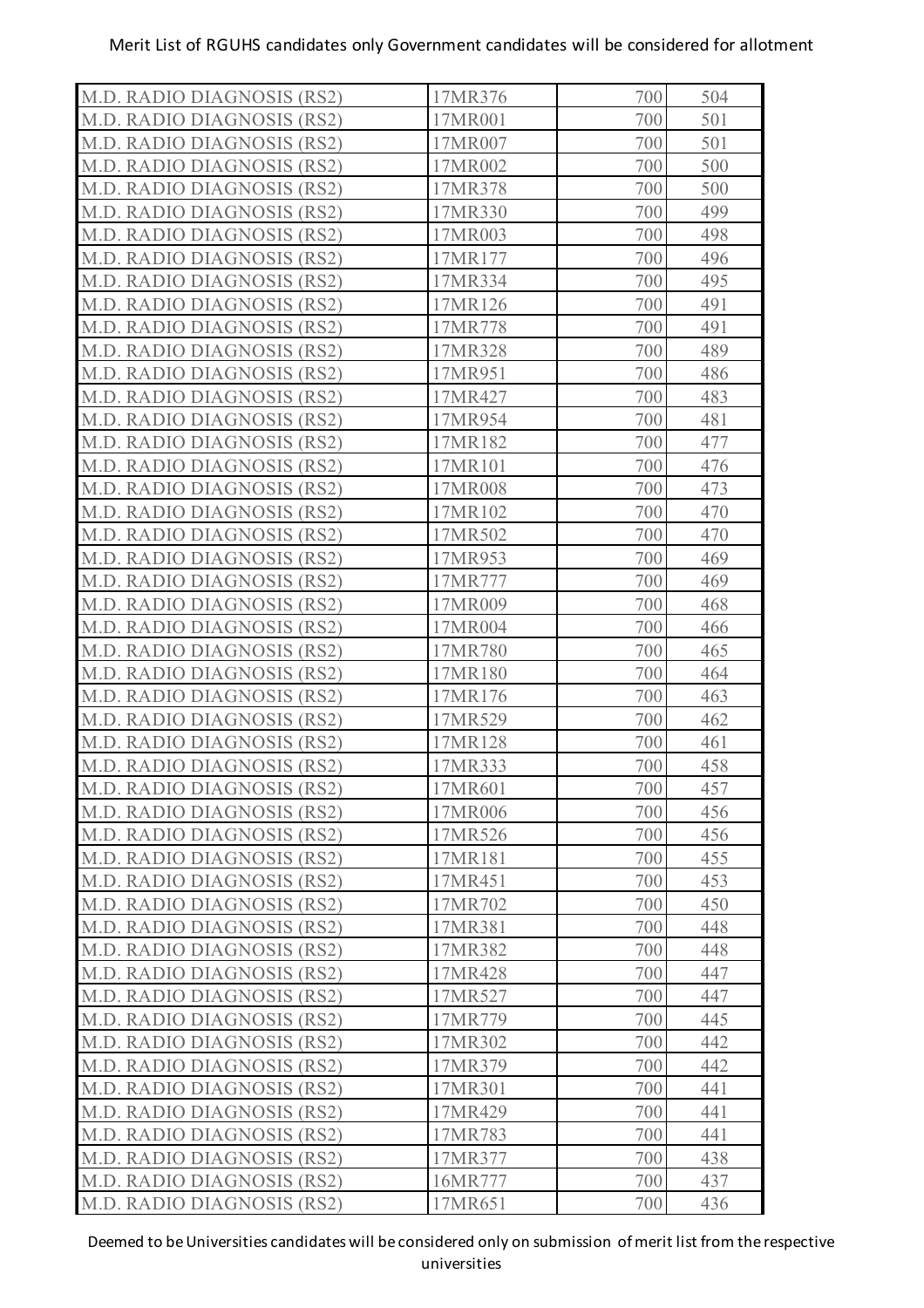| M.D. RADIO DIAGNOSIS (RS2)        | 17MR776 | 700 | 435 |
|-----------------------------------|---------|-----|-----|
| M.D. RADIO DIAGNOSIS (RS2)        | 17MR604 | 700 | 435 |
| M.D. RADIO DIAGNOSIS (RS2)        | 17MR010 | 700 | 432 |
| M.D. RADIO DIAGNOSIS (RS2)        | 17MR401 | 700 | 431 |
| M.D. RADIO DIAGNOSIS (RS2)        | 17MR426 | 700 | 430 |
| M.D. RADIO DIAGNOSIS (RS2)        | 17MR303 | 700 | 429 |
| <b>M.D. RADIO DIAGNOSIS (RS2)</b> | 15MR780 | 700 | 428 |
| M.D. RADIO DIAGNOSIS (RS2)        | 17MR380 | 700 | 426 |
| M.D. RADIO DIAGNOSIS (RS2)        | 17MR179 | 700 | 424 |
| M.D. RADIO DIAGNOSIS (RS2)        | 17MR304 | 700 | 422 |
| M.D. RADIO DIAGNOSIS (RS2)        | 17MR781 | 700 | 422 |
| M.D. RADIO DIAGNOSIS (RS2)        | 17MR602 | 700 | 422 |
| M.D. RADIO DIAGNOSIS (RS2)        | 17MR955 | 700 | 420 |
| M.D. RADIO DIAGNOSIS (RS2)        | 17MR532 | 700 | 420 |
| M.D. RADIO DIAGNOSIS (RS2)        | 17MR704 | 700 | 416 |
| M.D. RADIO DIAGNOSIS (RS2)        | 17MR251 | 700 | 415 |
| M.D. RADIO DIAGNOSIS (RS2)        | 17MR476 | 700 | 414 |
| <b>M.D. RADIO DIAGNOSIS (RS2)</b> | 17MR178 | 700 | 412 |
| M.D. RADIO DIAGNOSIS (RS2)        | 17MR952 | 700 | 412 |
| <b>M.D. RADIO DIAGNOSIS (RS2)</b> | 17MR530 | 700 | 411 |
| M.D. RADIO DIAGNOSIS (RS2)        | 17MR201 | 700 | 410 |
| M.D. RADIO DIAGNOSIS (RS2)        | 17MR703 | 700 | 408 |
| M.D. RADIO DIAGNOSIS (RS2)        | 17MR329 | 700 | 407 |
| M.D. RADIO DIAGNOSIS (RS2)        | 17MR726 | 700 | 406 |
| M.D. RADIO DIAGNOSIS (RS2)        | 17MR127 | 700 | 404 |
| M.D. RADIO DIAGNOSIS (RS2)        | 17MR782 | 700 | 399 |
| M.D. RADIO DIAGNOSIS (RS2)        | 17MR005 | 700 | 398 |
| <b>M.D. RADIO DIAGNOSIS (RS2)</b> | 17MR104 | 700 | 397 |
| M.D. RADIO DIAGNOSIS (RS2)        | 17MR956 | 700 | 395 |
| M.D. RADIO DIAGNOSIS (RS2)        | 17MR402 | 700 | 392 |
| <b>M.D. RADIO DIAGNOSIS (RS2)</b> | 17MR752 | 700 | 388 |
| M.D. RADIO DIAGNOSIS (RS2)        | 17MR531 | 700 | 388 |
| <b>M.D. RADIO DIAGNOSIS (RS2)</b> | 17MR701 | 700 | 388 |
| <b>M.D. RADIO DIAGNOSIS (RS2)</b> | 17MR183 | 700 | 375 |
| M.D. RADIO DIAGNOSIS (RS2)        | 17MR957 | 700 | 373 |
| M.D. RADIO THERAPY (RS2)          | 17MX177 | 700 | 514 |
| M.D. RADIO THERAPY (RS2)          | 17MX176 | 700 | 495 |
| M.D. RADIO THERAPY (RS2)          | 16MX079 | 700 | 467 |
| M.D. RADIO THERAPY (RS2)          | 17MX379 | 700 | 466 |
| M.D. RADIO THERAPY (RS2)          | 17MX081 | 700 | 454 |
| M.D. RADIO THERAPY (RS2)          | 17MX426 | 700 | 452 |
| M.D. RADIO THERAPY (RS2)          | 17MX076 | 700 | 445 |
| M.D. RADIO THERAPY (RS2)          | 17MX427 | 700 | 442 |
| M.D. RADIO THERAPY (RS2)          | 17MX178 | 700 | 430 |
| M.D. RADIO THERAPY (RS2)          | 17MX428 | 700 | 430 |
| M.D. RADIO THERAPY (RS2)          | 17MX776 | 700 | 429 |
| M.D. RADIO THERAPY (RS2)          | 17MX377 | 700 | 427 |
| M.D. RADIO THERAPY (RS2)          | 17MX001 | 700 | 422 |
| M.D. RADIO THERAPY (RS2)          | 17MX378 | 700 | 419 |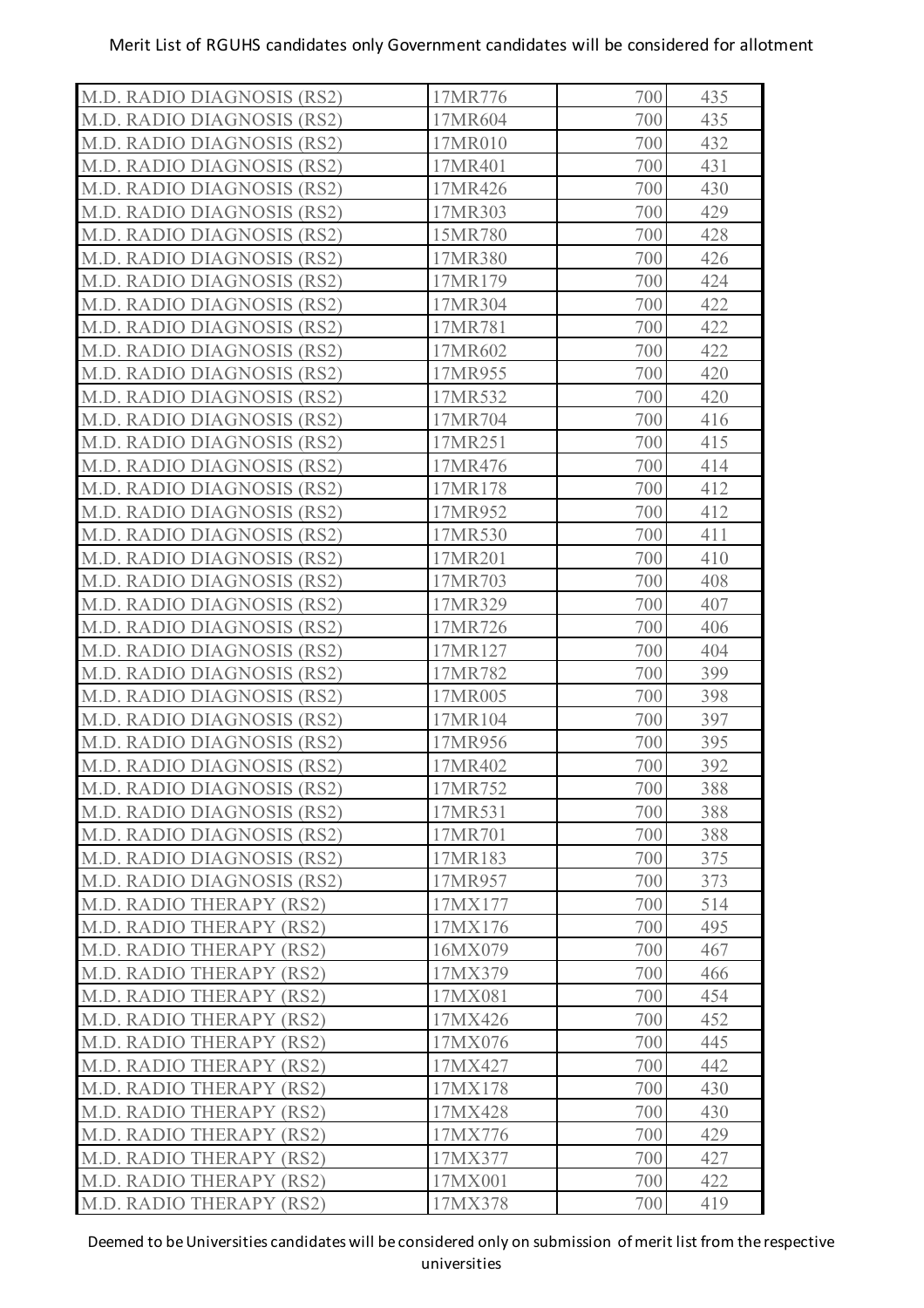| M.D. RADIO THERAPY (RS2)         | 17MX376 | 700 | 417 |
|----------------------------------|---------|-----|-----|
| M.D. RADIO THERAPY (RS2)         | 17MX080 | 700 | 413 |
| M.D. RADIO THERAPY (RS2)         | 17MX078 | 700 | 410 |
| M.D. RADIO THERAPY (RS2)         | 17MX077 | 700 | 406 |
| M.D. RADIO THERAPY (RS2)         | 17MX079 | 700 | 405 |
| M.D. RADIO THERAPY (RS2)         | 17MX380 | 700 | 397 |
| M.D. RESPIRATORY MEDICINE(RS2)   | 17ML601 | 700 | 439 |
| M.D. RESPIRATORY MEDICINE(RS2)   | 17ML726 | 700 | 432 |
| M.D. RESPIRATORY MEDICINE(RS2)   | 17ML376 | 700 | 421 |
| M.D. RESPIRATORY MEDICINE(RS2)   | 17ML952 | 700 | 419 |
| M.D. RESPIRATORY MEDICINE(RS2)   | 17ML527 | 700 | 419 |
| M.D. RESPIRATORY MEDICINE(RS2)   | 17ML377 | 700 | 406 |
| M.D. RESPIRATORY MEDICINE(RS2)   | 17ML528 | 700 | 401 |
| M.D. RESPIRATORY MEDICINE(RS2)   | 17ML951 | 700 | 399 |
| M.D. RESPIRATORY MEDICINE(RS2)   | 17ML526 | 700 | 381 |
| M.D. RESPIRATORY MEDICINE(RS2)   | 17ML727 | 700 | 376 |
| <b>M.D. TRANSFUSION MEDICINE</b> | 17MU126 | 700 | 457 |
| $M.D.- D.V.L (RS2)$              | 17MD804 | 700 | 520 |
| $M.D.- D.V.L (RS2)$              | 17MD403 | 700 | 496 |
| $M.D.- D.V.L (RS2)$              | 17MD529 | 700 | 494 |
| $M.D.- D.V.L (RS2)$              | 17MD402 | 700 | 487 |
| $M.D.- D.V.L (RS2)$              | 17MD952 | 700 | 485 |
| $M.D.- D.V.L (RS2)$              | 17MD626 | 700 | 485 |
| $M.D.- D.V.L (RS2)$              | 17MD651 | 700 | 482 |
| $M.D.- D.V.L (RS2)$              | 17MD526 | 700 | 480 |
| $M.D.- D.V.L (RS2)$              | 17MD427 | 700 | 471 |
| $M.D.- D.V.L (RS2)$              | 17MD102 | 700 | 470 |
| $M.D.- D.V.L (RS2)$              | 17MD777 | 700 | 470 |
| $M.D.- D.V.L (RS2)$              | 17MD926 | 700 | 469 |
| $M.D.- D.V.L (RS2)$              | 17MD501 | 700 | 469 |
| $M.D.- D.V.L (RS2)$              | 17MD527 | 700 | 467 |
| $M.D.- D.V.L (RS2)$              | 17MD727 | 700 | 465 |
| $M.D.- D.V.L (RS2)$              | 17MD003 | 700 | 462 |
| $M.D.- D.V.L (RS2)$              | 17MD802 | 700 | 460 |
| $M.D.- D.V.L (RS2)$              | 17MD776 | 700 | 459 |
|                                  | 17MD426 | 700 | 458 |
| $M.D.- D.V.L (RS2)$              | 17MD702 |     | 458 |
| $M.D.- D.V.L (RS2)$              |         | 700 |     |
| $M.D.- D.V.L (RS2)$              | 17MD778 | 700 | 456 |
| $M.D.- D.V.L (RS2)$              | 17MD004 | 700 | 455 |
| $M.D.- D.V.L (RS2)$              | 17MD726 | 700 | 454 |
| $M.D.- D.V.L (RS2)$              | 17MD378 | 700 | 454 |
| $M.D.- D.V.L (RS2)$              | 17MD953 | 700 | 454 |
| $M.D.- D.V.L (RS2)$              | 17MD429 | 700 | 453 |
| $M.D.- D.V.L (RS2)$              | 17MD101 | 700 | 452 |
| $M.D.- D.V.L (RS2)$              | 17MD476 | 700 | 451 |
| $M.D.- D.V.L (RS2)$              | 17MD126 | 700 | 450 |
| $M.D.- D.V.L (RS2)$              | 17MD002 | 700 | 448 |
| $M.D.- D.V.L (RS2)$              | 17MD677 | 700 | 447 |
| $M.D.- D.V.L (RS2)$              | 17MD901 | 700 | 446 |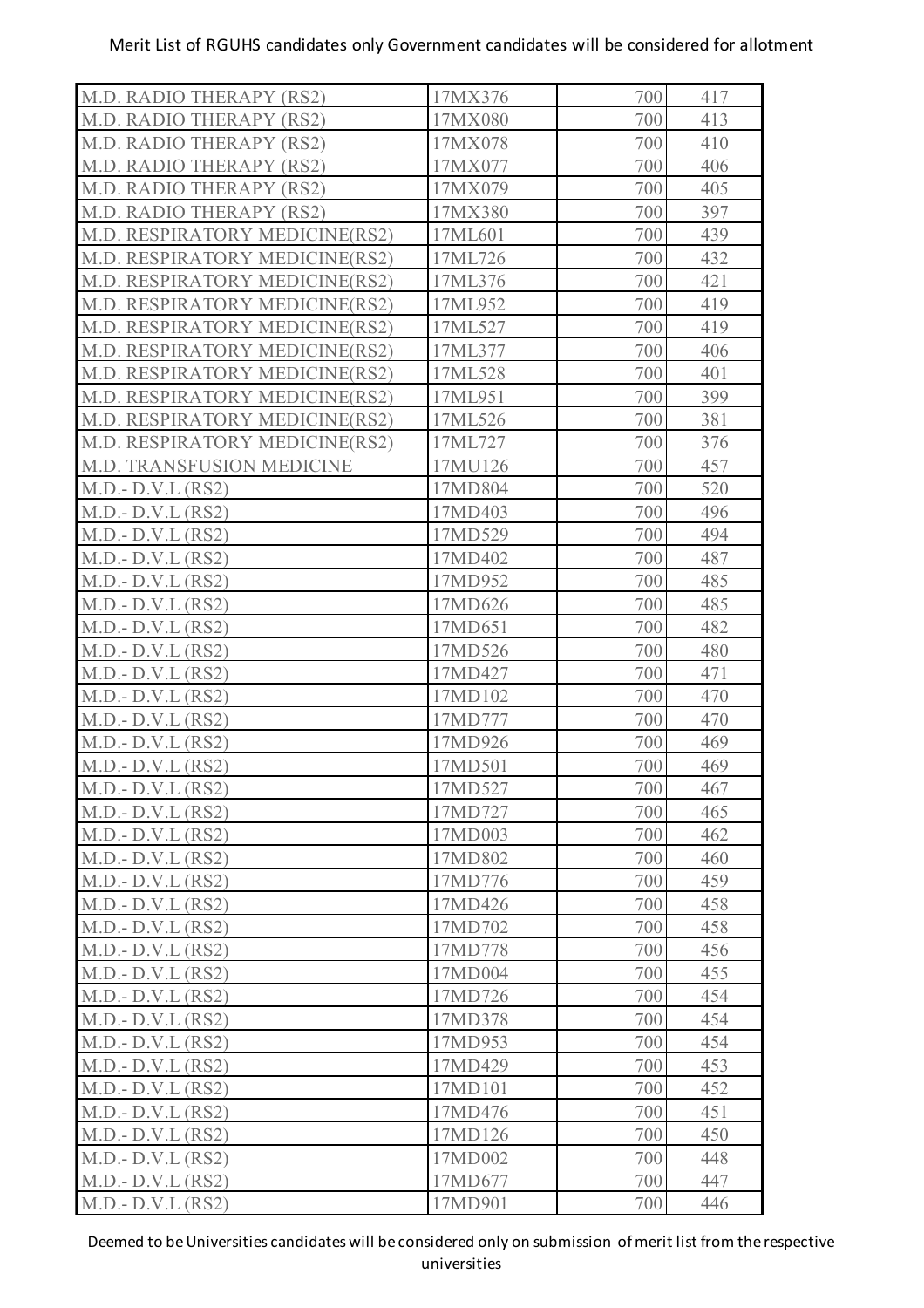| $M.D.- D.V.L (RS2)$                       | 17MD603 | 700 | 446 |
|-------------------------------------------|---------|-----|-----|
| $M.D.- D.V.L (RS2)$                       | 17MD701 | 700 | 446 |
| $M.D.- D.V.L (RS2)$                       | 17MD928 | 700 | 445 |
| $M.D.- D.V.L (RS2)$                       | 17MD552 | 700 | 445 |
| $M.D.- D.V.L (RS2)$                       | 17MD627 | 700 | 445 |
| $M.D.- D.V.L (RS2)$                       | 17MD303 | 700 | 444 |
| $M.D.- D.V.L (RS2)$                       | 17MD902 | 700 | 438 |
| $M.D.- D.V.L (RS2)$                       | 17MD326 | 700 | 436 |
| $M.D.- D.V.L (RS2)$                       | 17MD528 | 700 | 434 |
| $M.D.- D.V.L (RS2)$                       | 17MD602 | 700 | 432 |
| $M.D.- D.V.L (RS2)$                       | 17MD176 | 700 | 431 |
| $M.D.- D.V.L (RS2)$                       | 17MD377 | 700 | 429 |
| $M.D.- D.V.L (RS2)$                       | 17MD551 | 700 | 429 |
| $M.D.- D.V.L (RS2)$                       | 17MD728 | 700 | 428 |
| $M.D.- D.V.L (RS2)$                       | 17MD379 | 700 | 424 |
| $M.D.- D.V.L (RS2)$                       | 17MD128 | 700 | 422 |
| $M.D.- D.V.L (RS2)$                       | 17MD376 | 700 | 421 |
| $M.D.- D.V.L (RS2)$                       | 17MD005 | 700 | 420 |
| $M.D.- D.V.L (RS2)$                       | 17MD127 | 700 | 420 |
| $M.D.- D.V.L (RS2)$                       | 17MD451 | 700 | 419 |
| $M.D.- D.V.L (RS2)$                       | 17MD502 | 700 | 417 |
| $M.D.- D.V.L (RS2)$                       | 17MD301 | 700 | 414 |
| $M.D.- D.V.L (RS2)$                       | 17MD601 | 700 | 414 |
| $M.D.- D.V.L (RS2)$                       | 17MD302 | 700 | 410 |
| $M.D.- D.V.L (RS2)$                       | 17MD801 | 700 | 407 |
| $M.D.- D.V.L (RS2)$                       | 17MD954 | 700 | 405 |
| $M.D.- D.V.L (RS2)$                       | 17MD951 | 700 | 403 |
| $M.D.- D.V.L (RS2)$                       | 17MD452 | 700 | 399 |
| $M.D.- D.V.L (RS2)$                       | 17MD803 | 700 | 399 |
| $M.D.- D.V.L (RS2)$                       | 17MD477 | 700 | 397 |
| $M.D.- D.V.L (RS2)$                       | 17MD678 | 700 | 395 |
| $M.D.- D.V.L (RS2)$                       | 17MD001 | 700 | 392 |
| $M.D.- D.V.L (RS2)$                       | 17MD652 | 700 | 390 |
| $M.D.- D.V.L (RS2)$                       | 17MD679 | 700 | 384 |
| $M.D.- D.V.L (RS2)$                       | 16MD702 | 700 | 384 |
| $M.D.- D.V.L (RS2)$                       | 17MD251 | 700 | 365 |
| $M.D.-D.V.L (RS3)$                        | 18MD326 | 700 | 360 |
| M.D.HOSPITAL ADMINISTRATION (RS2) 17YH376 |         | 700 | 501 |
| M.D.HOSPITAL ADMINISTRATION (RS2)17YH377  |         | 700 | 447 |
| $M.S. - O.B.G. (RS2)$                     | 17MO602 | 700 | 521 |
| M.S. - O.B.G. (RS2)                       | 17MO528 | 700 | 499 |
| $M.S. - O.B.G. (RS2)$                     | 17MO529 | 700 | 499 |
| $M.S. - O.B.G. (RS2)$                     | 17MO536 | 700 | 494 |
| $M.S. - O.B.G. (RS2)$                     | 17MO554 | 700 | 485 |
| $M.S. - O.B.G. (RS2)$                     | 17MO578 | 700 | 479 |
| $M.S. - O.B.G. (RS2)$                     | 17MO956 | 700 | 478 |
| $M.S. - O.B.G. (RS2)$                     | 17MO129 | 700 | 476 |
| $M.S. - O.B.G. (RS2)$                     | 17MO535 | 700 | 473 |
| M.S. - O.B.G. (RS2)                       | 14MO652 | 700 | 473 |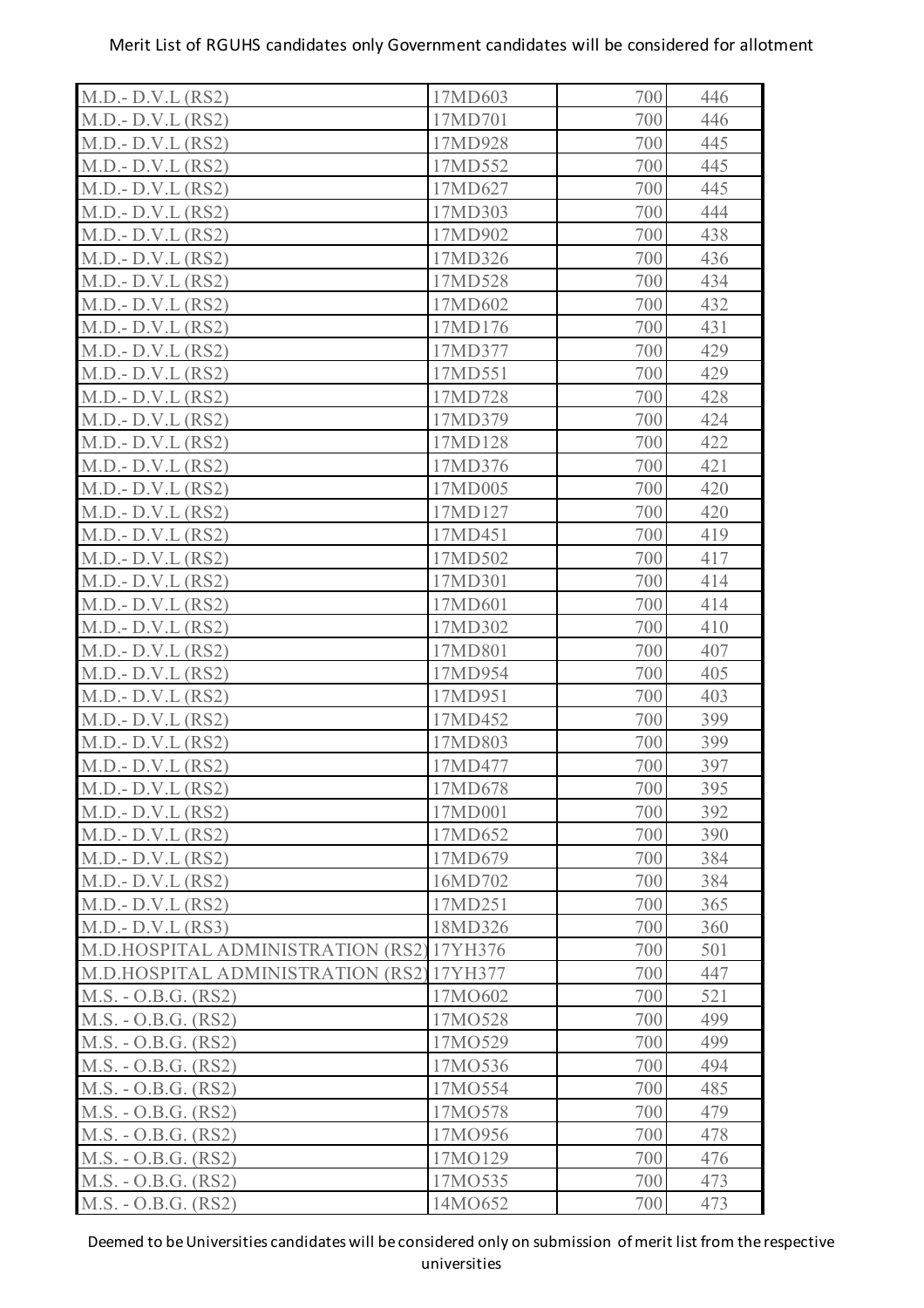| M.S. - O.B.G. (RS2)   | 17MO551 | 700 | 469 |
|-----------------------|---------|-----|-----|
| M.S. - O.B.G. (RS2)   | 17MO654 | 700 | 467 |
| $M.S. - O.B.G. (RS2)$ | 17MO682 | 700 | 466 |
| $M.S. - O.B.G. (RS2)$ | 17MO655 | 700 | 466 |
| $M.S. - O.B.G. (RS2)$ | 17MO576 | 700 | 464 |
| $M.S. - O.B.G. (RS2)$ | 17MO451 | 700 | 464 |
| $M.S. - O.B.G. (RS2)$ | 17MO726 | 700 | 462 |
| $M.S. - O.B.G. (RS2)$ | 17MO686 | 700 | 461 |
| $M.S. - O.B.G. (RS2)$ | 17MO652 | 700 | 459 |
| M.S. - O.B.G. (RS2)   | 17MO378 | 700 | 458 |
| $M.S. - O.B.G. (RS2)$ | 17MO553 | 700 | 457 |
| $M.S. - O.B.G. (RS2)$ | 17MO552 | 700 | 456 |
| $M.S. - O.B.G. (RS2)$ | 17MO537 | 700 | 455 |
| $M.S. - O.B.G. (RS2)$ | 17MO127 | 700 | 452 |
| $M.S. - O.B.G. (RS2)$ | 17MO128 | 700 | 452 |
| M.S. - O.B.G. (RS2)   | 17MO011 | 700 | 451 |
| M.S. - O.B.G. (RS2)   | 17MO685 | 700 | 451 |
| $M.S. - O.B.G. (RS2)$ | 17MO426 | 700 | 450 |
| $M.S. - O.B.G. (RS2)$ | 17MO683 | 700 | 449 |
| $M.S. - O.B.G. (RS2)$ | 17MO401 | 700 | 449 |
| $M.S. - O.B.G. (RS2)$ | 17MO953 | 700 | 448 |
| $M.S. - O.B.G. (RS2)$ | 17MO003 | 700 | 447 |
| $M.S. - O.B.G. (RS2)$ | 17MO955 | 700 | 447 |
| M.S. - O.B.G. (RS2)   | 17MO951 | 700 | 446 |
| $M.S. - O.B.G. (RS2)$ | 17MO530 | 700 | 444 |
| $M.S. - O.B.G. (RS2)$ | 17MO651 | 700 | 444 |
| $M.S. - O.B.G. (RS2)$ | 17MO501 | 700 | 441 |
| $M.S. - O.B.G. (RS2)$ | 17MO004 | 700 | 440 |
| $M.S. - O.B.G. (RS2)$ | 17MO533 | 700 | 440 |
| $M.S. - O.B.G. (RS2)$ | 17MO702 | 700 | 440 |
| $M.S. - O.B.G. (RS2)$ | 17MO778 | 700 | 439 |
| M.S. - O.B.G. (RS2)   | 17MO555 | 700 | 439 |
| $M.S. - O.B.G. (RS2)$ | 17MO430 | 700 | 438 |
| $M.S. - O.B.G. (RS2)$ | 17MO452 | 700 | 438 |
| M.S. - O.B.G. (RS2)   | 17MO582 | 700 | 436 |
| M.S. - O.B.G. (RS2)   | 17MO556 | 700 | 436 |
| $M.S. - O.B.G. (RS2)$ | 17MO506 | 700 | 436 |
| $M.S. - O.B.G. (RS2)$ | 17MO653 | 700 | 436 |
| $M.S. - O.B.G. (RS2)$ | 17MO006 | 700 | 435 |
| $M.S. - O.B.G. (RS2)$ | 17MO684 | 700 | 435 |
| $M.S. - O.B.G. (RS2)$ | 17MO534 | 700 | 435 |
| $M.S. - O.B.G. (RS2)$ | 17MO377 | 700 | 434 |
| $M.S. - O.B.G. (RS2)$ | 17MO656 | 700 | 434 |
| $M.S. - O.B.G. (RS2)$ | 17MO727 | 700 | 433 |
| M.S. - O.B.G. (RS2)   | 17MO729 | 700 | 433 |
| M.S. - O.B.G. (RS2)   | 17MO680 | 700 | 433 |
| $M.S. - O.B.G. (RS2)$ | 17MO009 | 700 | 431 |
| M.S. - O.B.G. (RS2)   | 17MO504 | 700 | 431 |
| M.S. - O.B.G. (RS2)   | 17MO505 | 700 | 431 |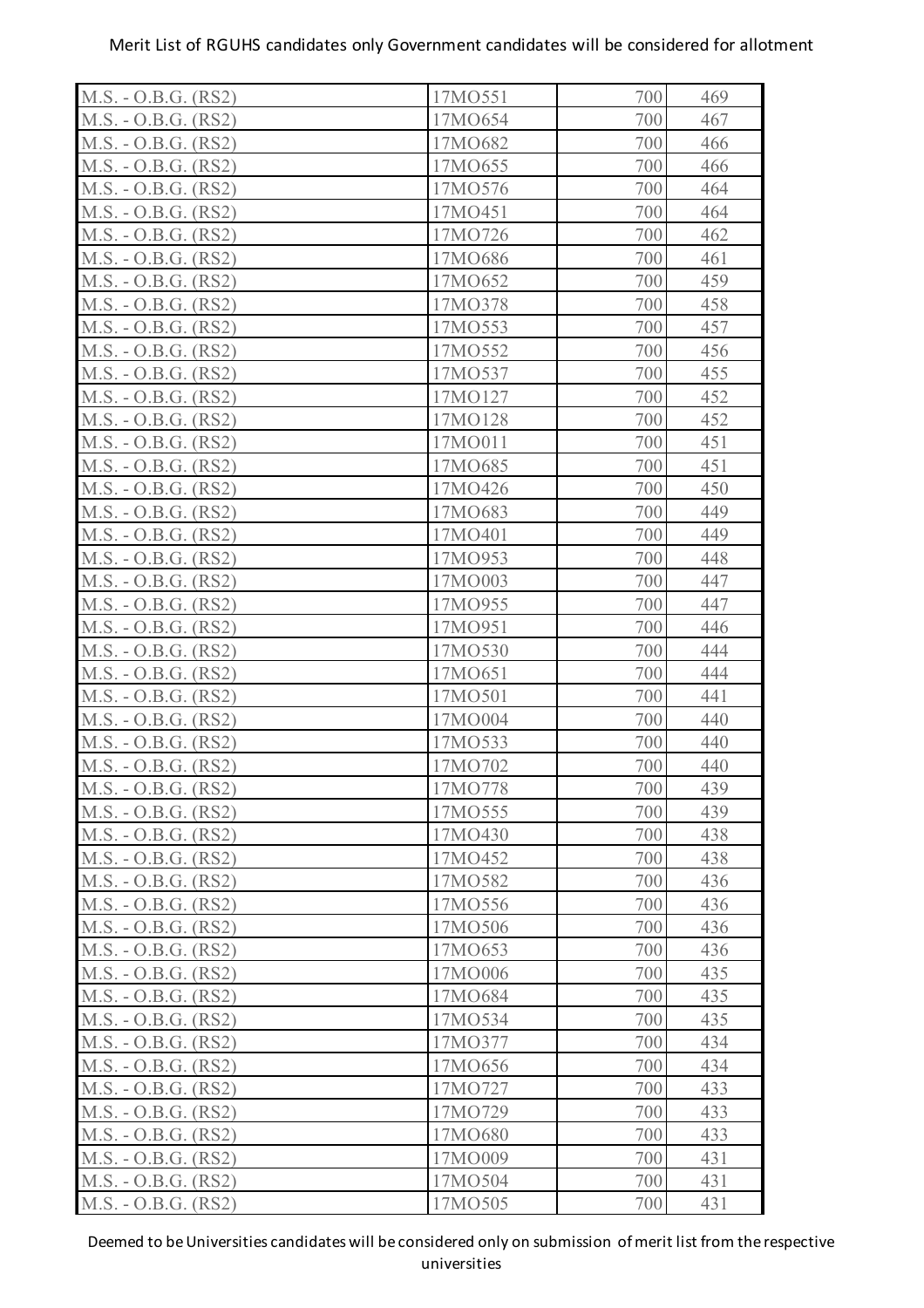| $M.S. - O.B.G. (RS2)$ | 17MO476 | 700 | 430 |
|-----------------------|---------|-----|-----|
| M.S. - O.B.G. (RS2)   | 17MO952 | 700 | 430 |
| $M.S. - O.B.G. (RS2)$ | 17MO601 | 700 | 430 |
| $M.S. - O.B.G. (RS2)$ | 17MO751 | 700 | 429 |
| $M.S. - O.B.G. (RS2)$ | 17MO603 | 700 | 429 |
| $M.S. - O.B.G. (RS2)$ | 17MO502 | 700 | 429 |
| $M.S. - O.B.G. (RS2)$ | 17MO580 | 700 | 428 |
| $M.S. - O.B.G. (RS2)$ | 16MO679 | 700 | 428 |
| M.S. - O.B.G. (RS2)   | 17MO532 | 700 | 428 |
| M.S. - O.B.G. (RS2)   | 17MO681 | 700 | 426 |
| $M.S. - O.B.G. (RS2)$ | 17MO728 | 700 | 425 |
| M.S. - O.B.G. (RS2)   | 17MO102 | 700 | 424 |
| $M.S. - O.B.G. (RS2)$ | 17MO176 | 700 | 424 |
| M.S. - O.B.G. (RS2)   | 17MO477 | 700 | 423 |
| $M.S. - O.B.G. (RS2)$ | 16MO954 | 700 | 423 |
| $M.S. - O.B.G. (RS2)$ | 17MO779 | 700 | 423 |
| $M.S. - O.B.G. (RS2)$ | 17MO687 | 700 | 422 |
| $M.S. - O.B.G. (RS2)$ | 17MO581 | 700 | 421 |
| M.S. - O.B.G. (RS2)   | 17MO010 | 700 | 419 |
| $M.S. - O.B.G. (RS2)$ | 17MO329 | 700 | 418 |
| $M.S. - O.B.G. (RS2)$ | 17MO584 | 700 | 417 |
| M.S. - O.B.G. (RS2)   | 17MO453 | 700 | 415 |
| $M.S. - O.B.G. (RS2)$ | 17MO328 | 700 | 413 |
| $M.S. - O.B.G. (RS2)$ | 17MO781 | 700 | 412 |
| M.S. - O.B.G. (RS2)   | 17MO704 | 700 | 412 |
| M.S. - O.B.G. (RS2)   | 17MO777 | 700 | 411 |
| $M.S. - O.B.G. (RS2)$ | 17MO302 | 700 | 408 |
| $M.S. - O.B.G. (RS2)$ | 17MO178 | 700 | 407 |
| $M.S. - O.B.G. (RS2)$ | 17MO679 | 700 | 407 |
| M.S. - O.B.G. (RS2)   | 17MO130 | 700 | 405 |
| $M.S. - O.B.G. (RS2)$ | 17MO478 | 700 | 403 |
| M.S. - O.B.G. (RS2)   | 17MO376 | 700 | 402 |
| $M.S. - O.B.G. (RS2)$ | 17MO703 | 700 | 402 |
| $M.S. - O.B.G. (RS2)$ | 17MO001 | 700 | 399 |
| $M.S. - O.B.G. (RS2)$ | 17MO427 | 700 | 399 |
| $M.S. - O.B.G. (RS2)$ | 17MO429 | 700 | 397 |
| M.S. - O.B.G. (RS2)   | 17MO008 | 700 | 396 |
| M.S. - O.B.G. (RS2)   | 17MO179 | 700 | 394 |
| $M.S. - O.B.G. (RS2)$ | 16MO477 | 700 | 393 |
| $M.S. - O.B.G. (RS2)$ | 17MO780 | 700 | 393 |
| $M.S. - O.B.G. (RS2)$ | 17MO503 | 700 | 393 |
| M.S. - O.B.G. (RS2)   | 17MO678 | 700 | 392 |
| $M.S. - O.B.G. (RS2)$ | 17MO577 | 700 | 391 |
| $M.S. - O.B.G. (RS2)$ | 16MO753 | 700 | 389 |
| $M.S. - O.B.G. (RS2)$ | 17MO753 | 700 | 387 |
| M.S. - O.B.G. (RS2)   | 17MO428 | 700 | 384 |
| $M.S. - O.B.G. (RS2)$ | 17MO126 | 700 | 383 |
| $M.S. - O.B.G. (RS2)$ | 17MO531 | 700 | 382 |
| M.S. - O.B.G. (RS2)   | 17MO327 | 700 | 382 |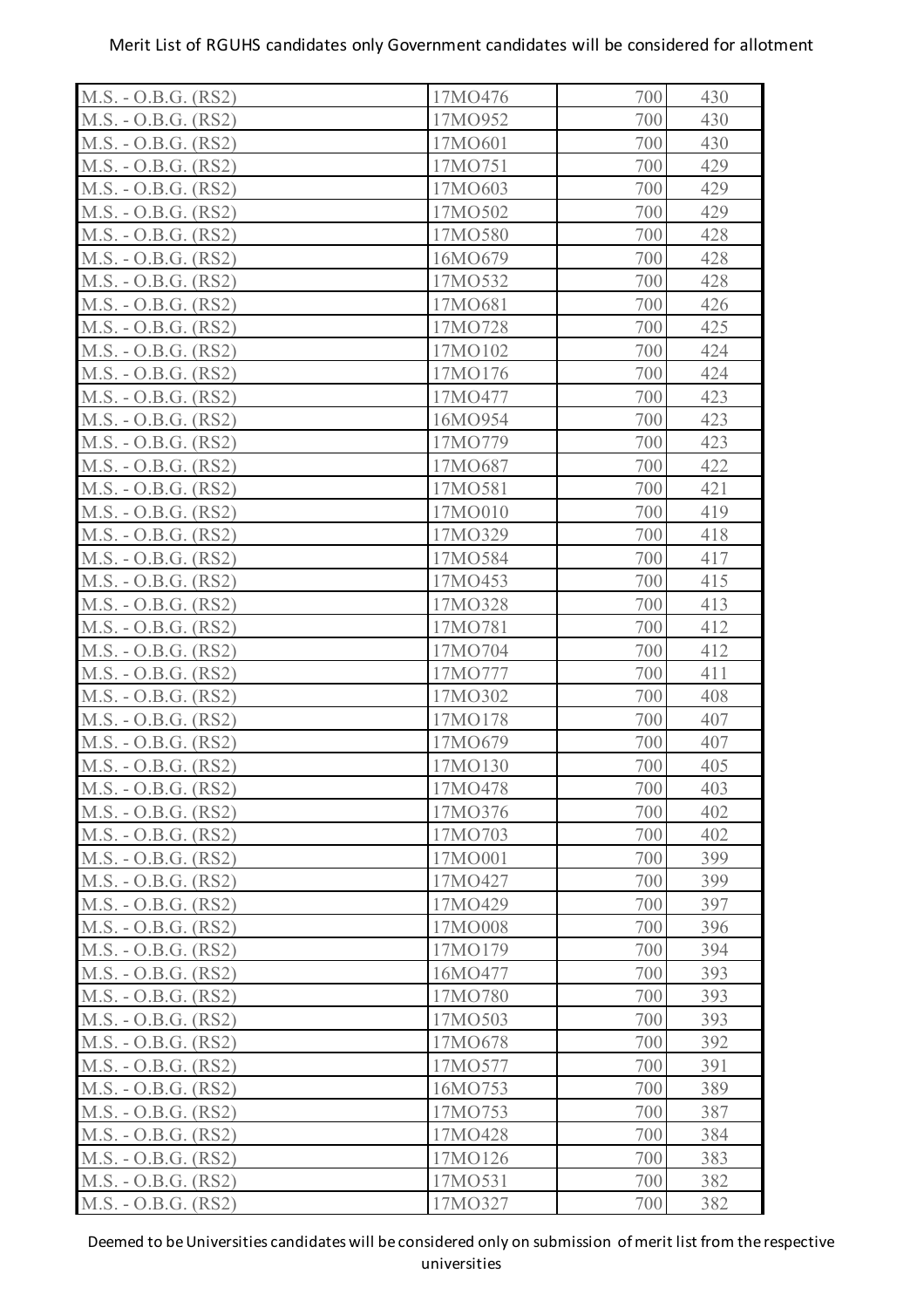| M.S. - O.B.G. (RS2)       | 17MO579 | 381<br>700 |
|---------------------------|---------|------------|
| M.S. - O.B.G. (RS2)       | 16MO402 | 700<br>379 |
| M.S. - O.B.G. (RS2)       | 17MO007 | 700<br>377 |
| M.S. - O.B.G. (RS2)       | 17MO752 | 375<br>700 |
| $M.S. - O.B.G. (RS2)$     | 17MO701 | 374<br>700 |
| M.S. - O.B.G. (RS2)       | 14MO430 | 700<br>369 |
| $M.S. - O.B.G. (RS2)$     | 17MO583 | 365<br>700 |
| M.S. - O.B.G. (RS2)       | 17MO002 | 700<br>362 |
| M.S. - O.B.G. (RS2)       | 17MO954 | 362<br>700 |
| M.S. - O.B.G. (RS3)       | 18MO201 | 700<br>436 |
| M.S. - O.B.G. (RS3)       | 18MO952 | 700<br>429 |
| M.S. - O.B.G. (RS3)       | 18MO951 | 700<br>408 |
| M.S. - OPHTHALMOLOGY(RS2) | 17YO009 | 522<br>700 |
| M.S. - OPHTHALMOLOGY(RS2) | 17YO502 | 700<br>519 |
| M.S. - OPHTHALMOLOGY(RS2) | 17YO002 | 700<br>517 |
| M.S. - OPHTHALMOLOGY(RS2) | 17YO006 | 700<br>517 |
| M.S. - OPHTHALMOLOGY(RS2) | 17YO013 | 700<br>514 |
| M.S. - OPHTHALMOLOGY(RS2) | 17YO014 | 700<br>514 |
| M.S. - OPHTHALMOLOGY(RS2) | 17YO001 | 512<br>700 |
| M.S. - OPHTHALMOLOGY(RS2) | 17YO010 | 700<br>512 |
| M.S. - OPHTHALMOLOGY(RS2) | 17YO501 | 507<br>700 |
| M.S. - OPHTHALMOLOGY(RS2) | 17YO953 | 700<br>505 |
| M.S. - OPHTHALMOLOGY(RS2) | 17YO007 | 504<br>700 |
| M.S. - OPHTHALMOLOGY(RS2) | 17YO526 | 700<br>504 |
| M.S. - OPHTHALMOLOGY(RS2) | 17YO004 | 503<br>700 |
| M.S. - OPHTHALMOLOGY(RS2) | 17YO003 | 700<br>502 |
| M.S. - OPHTHALMOLOGY(RS2) | 17YO012 | 501<br>700 |
| M.S. - OPHTHALMOLOGY(RS2) | 17YO426 | 700<br>498 |
| M.S. - OPHTHALMOLOGY(RS2) | 17YO011 | 700<br>488 |
| M.S. - OPHTHALMOLOGY(RS2) | 17YO301 | 700<br>487 |
| M.S. - OPHTHALMOLOGY(RS2) | 17YO401 | 700<br>482 |
| M.S. - OPHTHALMOLOGY(RS2) | 17YO728 | 700<br>481 |
| M.S. - OPHTHALMOLOGY(RS2) | 17YO626 | 700<br>478 |
| M.S. - OPHTHALMOLOGY(RS2) | 17YO008 | 700<br>477 |
| M.S. - OPHTHALMOLOGY(RS2) | 17YO378 | 700<br>477 |
| M.S. - OPHTHALMOLOGY(RS2) | 17YO128 | 474<br>700 |
| M.S. - OPHTHALMOLOGY(RS2) | 17YO176 | 700<br>474 |
| M.S. - OPHTHALMOLOGY(RS2) | 17YO201 | 473<br>700 |
| M.S. - OPHTHALMOLOGY(RS2) | 17YO377 | 700<br>468 |
| M.S. - OPHTHALMOLOGY(RS2) | 17YO202 | 700<br>467 |
| M.S. - OPHTHALMOLOGY(RS2) | 17YO704 | 700<br>467 |
| M.S. - OPHTHALMOLOGY(RS2) | 17YO126 | 700<br>465 |
| M.S. - OPHTHALMOLOGY(RS2) | 17YO177 | 700<br>465 |
| M.S. - OPHTHALMOLOGY(RS2) | 17YO954 | 465<br>700 |
| M.S. - OPHTHALMOLOGY(RS2) | 17YO328 | 464<br>700 |
| M.S. - OPHTHALMOLOGY(RS2) | 17YO379 | 700<br>462 |
| M.S. - OPHTHALMOLOGY(RS2) | 17YO376 | 700<br>461 |
| M.S. - OPHTHALMOLOGY(RS2) | 17YO554 | 461<br>700 |
| M.S. - OPHTHALMOLOGY(RS2) | 17YO778 | 460<br>700 |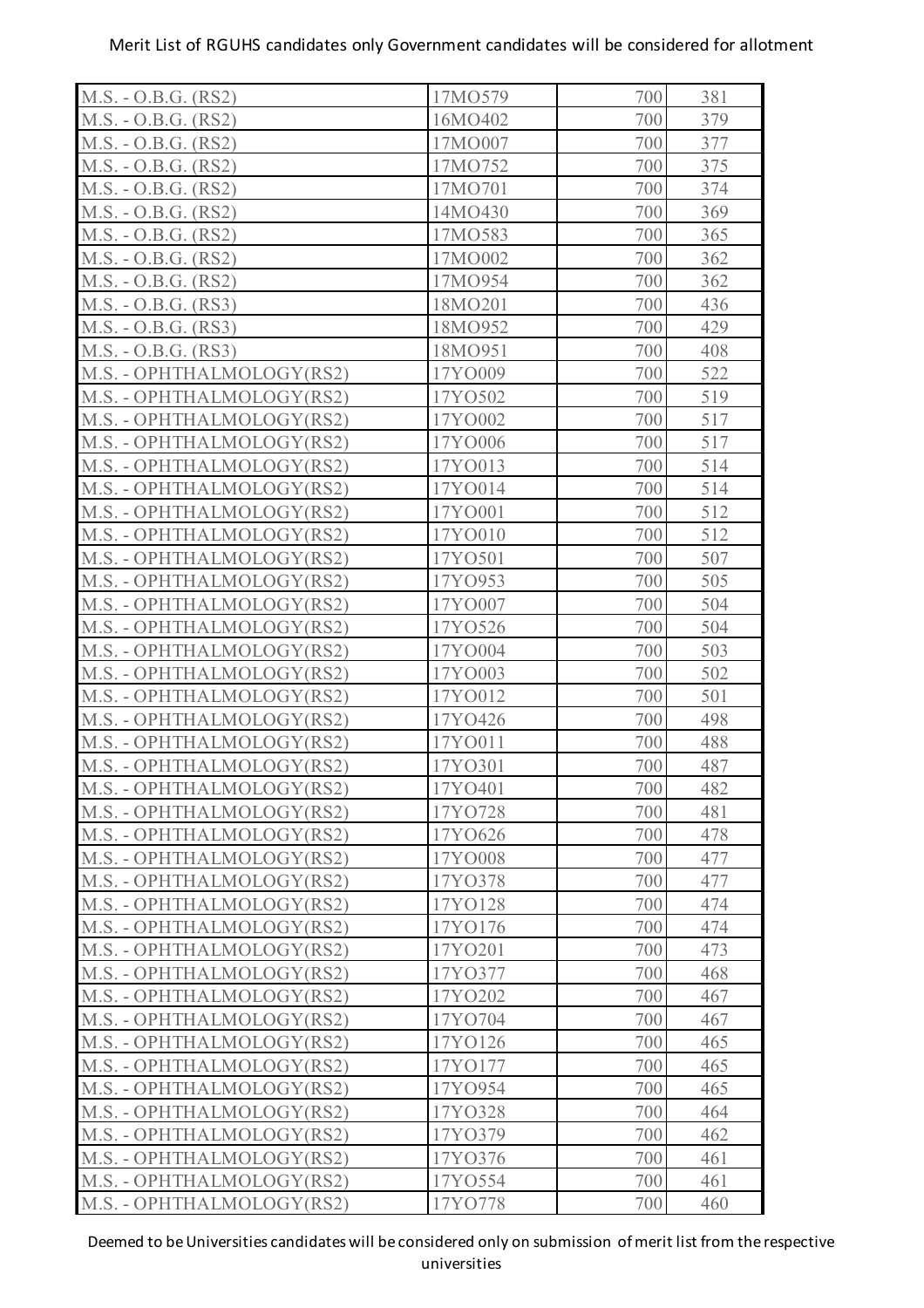| M.S. - OPHTHALMOLOGY(RS2) | 17YO804 | 700<br>460 |
|---------------------------|---------|------------|
| M.S. - OPHTHALMOLOGY(RS2) | 17YO601 | 700<br>459 |
| M.S. - OPHTHALMOLOGY(RS2) | 17YO627 | 700<br>459 |
| M.S. - OPHTHALMOLOGY(RS2) | 17YO252 | 700<br>458 |
| M.S. - OPHTHALMOLOGY(RS2) | 17YO676 | 456<br>700 |
| M.S. - OPHTHALMOLOGY(RS2) | 17YO727 | 700<br>454 |
| M.S. - OPHTHALMOLOGY(RS2) | 17YO951 | 700<br>451 |
| M.S. - OPHTHALMOLOGY(RS2) | 17YO451 | 447<br>700 |
| M.S. - OPHTHALMOLOGY(RS2) | 17YO327 | 700<br>447 |
| M.S. - OPHTHALMOLOGY(RS2) | 17YO528 | 700<br>446 |
| M.S. - OPHTHALMOLOGY(RS2) | 17YO776 | 700<br>445 |
| M.S. - OPHTHALMOLOGY(RS2) | 17YO552 | 700<br>445 |
| M.S. - OPHTHALMOLOGY(RS2) | 17YO101 | 700<br>443 |
| M.S. - OPHTHALMOLOGY(RS2) | 17YO651 | 700<br>443 |
| M.S. - OPHTHALMOLOGY(RS2) | 17YO802 | 700<br>442 |
| M.S. - OPHTHALMOLOGY(RS2) | 17Y0777 | 700<br>441 |
| M.S. - OPHTHALMOLOGY(RS2) | 17YO677 | 700<br>440 |
| M.S. - OPHTHALMOLOGY(RS2) | 17YO529 | 700<br>439 |
| M.S. - OPHTHALMOLOGY(RS2) | 17YO326 | 700<br>439 |
| M.S. - OPHTHALMOLOGY(RS2) | 17YO653 | 700<br>437 |
| M.S. - OPHTHALMOLOGY(RS2) | 17YO531 | 700<br>436 |
| M.S. - OPHTHALMOLOGY(RS2) | 17YO801 | 700<br>435 |
| M.S. - OPHTHALMOLOGY(RS2) | 17YO553 | 700<br>434 |
| M.S. - OPHTHALMOLOGY(RS2) | 17YO952 | 700<br>433 |
| M.S. - OPHTHALMOLOGY(RS2) | 17YO551 | 433<br>700 |
| M.S. - OPHTHALMOLOGY(RS2) | 17YO726 | 431<br>700 |
| M.S. - OPHTHALMOLOGY(RS2) | 17YO703 | 700<br>431 |
| M.S. - OPHTHALMOLOGY(RS2) | 17YO679 | 700<br>428 |
| M.S. - OPHTHALMOLOGY(RS2) | 17YO702 | 700<br>428 |
| M.S. - OPHTHALMOLOGY(RS2) | 17YO005 | 700<br>427 |
| M.S. - OPHTHALMOLOGY(RS2) | 17YO803 | 700<br>427 |
| M.S. - OPHTHALMOLOGY(RS2) | 17YO476 | 700<br>418 |
| M.S. - OPHTHALMOLOGY(RS2) | 17YO602 | 417<br>700 |
| M.S. - OPHTHALMOLOGY(RS2) | 17YO477 | 410<br>700 |
| M.S. - OPHTHALMOLOGY(RS2) | 17YO527 | 700<br>405 |
| M.S. - OPHTHALMOLOGY(RS2) | 17YO530 | 402<br>700 |
| M.S. - OPHTHALMOLOGY(RS2) | 17YO654 | 700<br>399 |
| M.S. - OPHTHALMOLOGY(RS2) | 17YO427 | 397<br>700 |
| M.S. - OPHTHALMOLOGY(RS2) | 17YO652 | 700<br>395 |
| M.S. - OPHTHALMOLOGY(RS2) | 16YO401 | 392<br>700 |
| M.S. - OPHTHALMOLOGY(RS2) | 17YO678 | 700<br>381 |
| M.S. - OPHTHALMOLOGY(RS3) | 18YO726 | 446<br>700 |
| M.S. - OPHTHALMOLOGY(RS3) | 18YO476 | 700<br>446 |
| M.S. - OPHTHALMOLOGY(RS3) | 18YO551 | 421<br>700 |
| M.S. - OPHTHALMOLOGY(RS3) | 18YO326 | 700<br>369 |
| M.S. - ORTHOPAEDICS (RS2) | 17YT529 | 700<br>477 |
| M.S. - ORTHOPAEDICS (RS2) | 17YT326 | 700<br>476 |
| M.S. - ORTHOPAEDICS (RS2) | 17YT956 | 700<br>469 |
| M.S. - ORTHOPAEDICS (RS2) | 17YT526 | 700<br>469 |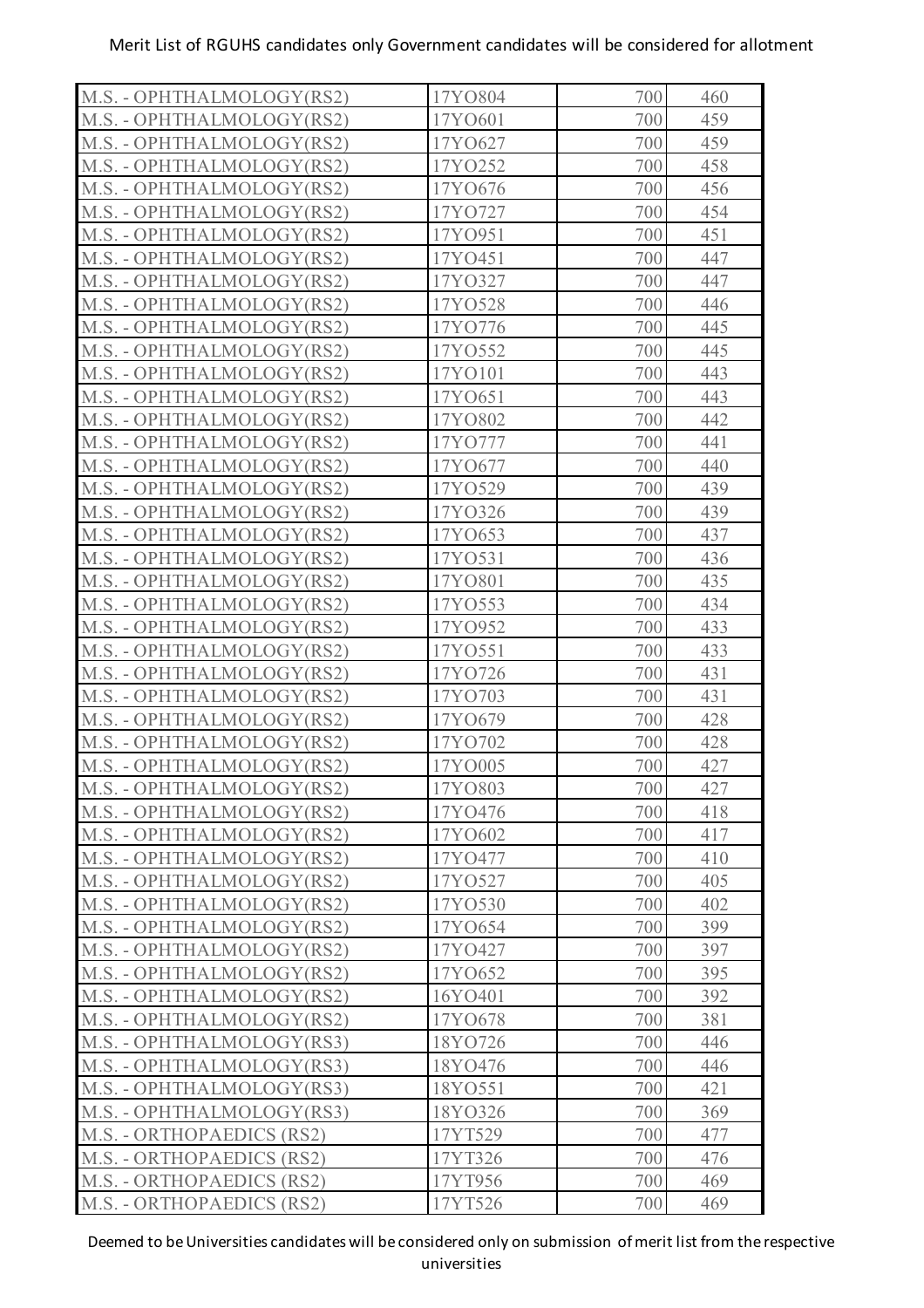| M.S. - ORTHOPAEDICS (RS2) | 17YT685 | 700 | 468 |
|---------------------------|---------|-----|-----|
| M.S. - ORTHOPAEDICS (RS2) | 17YT603 | 700 | 467 |
| M.S. - ORTHOPAEDICS (RS2) | 17YT528 | 700 | 465 |
| M.S. - ORTHOPAEDICS (RS2) | 17YT376 | 700 | 464 |
| M.S. - ORTHOPAEDICS (RS2) | 17YT556 | 700 | 464 |
| M.S. - ORTHOPAEDICS (RS2) | 17YT501 | 700 | 462 |
| M.S. - ORTHOPAEDICS (RS2) | 17YT552 | 700 | 461 |
| M.S. - ORTHOPAEDICS (RS2) | 17YT126 | 700 | 458 |
| M.S. - ORTHOPAEDICS (RS2) | 17YT003 | 700 | 457 |
| M.S. - ORTHOPAEDICS (RS2) | 17YT535 | 700 | 456 |
| M.S. - ORTHOPAEDICS (RS2) | 17YT503 | 700 | 455 |
| M.S. - ORTHOPAEDICS (RS2) | 17YT683 | 700 | 453 |
| M.S. - ORTHOPAEDICS (RS2) | 17YT327 | 700 | 450 |
| M.S. - ORTHOPAEDICS (RS2) | 17YT007 | 700 | 449 |
| M.S. - ORTHOPAEDICS (RS2) | 17YT012 | 700 | 449 |
| M.S. - ORTHOPAEDICS (RS2) | 17YT179 | 700 | 449 |
| M.S. - ORTHOPAEDICS (RS2) | 17YT181 | 700 | 449 |
| M.S. - ORTHOPAEDICS (RS2) | 17YT554 | 700 | 448 |
| M.S. - ORTHOPAEDICS (RS2) | 17YT127 | 700 | 447 |
| M.S. - ORTHOPAEDICS (RS2) | 17YT383 | 700 | 446 |
| M.S. - ORTHOPAEDICS (RS2) | 17YT009 | 700 | 444 |
| M.S. - ORTHOPAEDICS (RS2) | 17YT553 | 700 | 444 |
| M.S. - ORTHOPAEDICS (RS2) | 17YT533 | 700 | 443 |
| M.S. - ORTHOPAEDICS (RS2) | 17YT602 | 700 | 442 |
| M.S. - ORTHOPAEDICS (RS2) | 17YT726 | 700 | 441 |
| M.S. - ORTHOPAEDICS (RS2) | 17YT014 | 700 | 439 |
| M.S. - ORTHOPAEDICS (RS2) | 17YT403 | 700 | 439 |
| M.S. - ORTHOPAEDICS (RS2) | 17YT678 | 700 | 438 |
| M.S. - ORTHOPAEDICS (RS2) | 17YT002 | 700 | 437 |
| M.S. - ORTHOPAEDICS (RS2) | 17YT005 | 700 | 436 |
| M.S. - ORTHOPAEDICS (RS2) | 17YT377 | 700 | 436 |
| M.S. - ORTHOPAEDICS (RS2) | 17YT684 | 700 | 436 |
| M.S. - ORTHOPAEDICS (RS2) | 17YT360 | 700 | 435 |
| M.S. - ORTHOPAEDICS (RS2) | 17YT129 | 700 | 434 |
| M.S. - ORTHOPAEDICS (RS2) | 17YT302 | 700 | 434 |
| M.S. - ORTHOPAEDICS (RS2) | 17YT776 | 700 | 433 |
| M.S. - ORTHOPAEDICS (RS2) | 17YT358 | 700 | 432 |
| M.S. - ORTHOPAEDICS (RS2) | 17YT751 | 700 | 432 |
| M.S. - ORTHOPAEDICS (RS2) | 17YT382 | 700 | 431 |
| M.S. - ORTHOPAEDICS (RS2) | 17YT676 | 700 | 431 |
| M.S. - ORTHOPAEDICS (RS2) | 17YT351 | 700 | 430 |
| M.S. - ORTHOPAEDICS (RS2) | 17YT534 | 700 | 428 |
| M.S. - ORTHOPAEDICS (RS2) | 17YT401 | 700 | 427 |
| M.S. - ORTHOPAEDICS (RS2) | 17YT013 | 700 | 426 |
| M.S. - ORTHOPAEDICS (RS2) | 17YT010 | 700 | 425 |
| M.S. - ORTHOPAEDICS (RS2) | 17YT380 | 700 | 425 |
| M.S. - ORTHOPAEDICS (RS2) | 17YT952 | 700 | 423 |
| M.S. - ORTHOPAEDICS (RS2) | 17YT677 | 700 | 423 |
| M.S. - ORTHOPAEDICS (RS2) | 17YT682 | 700 | 423 |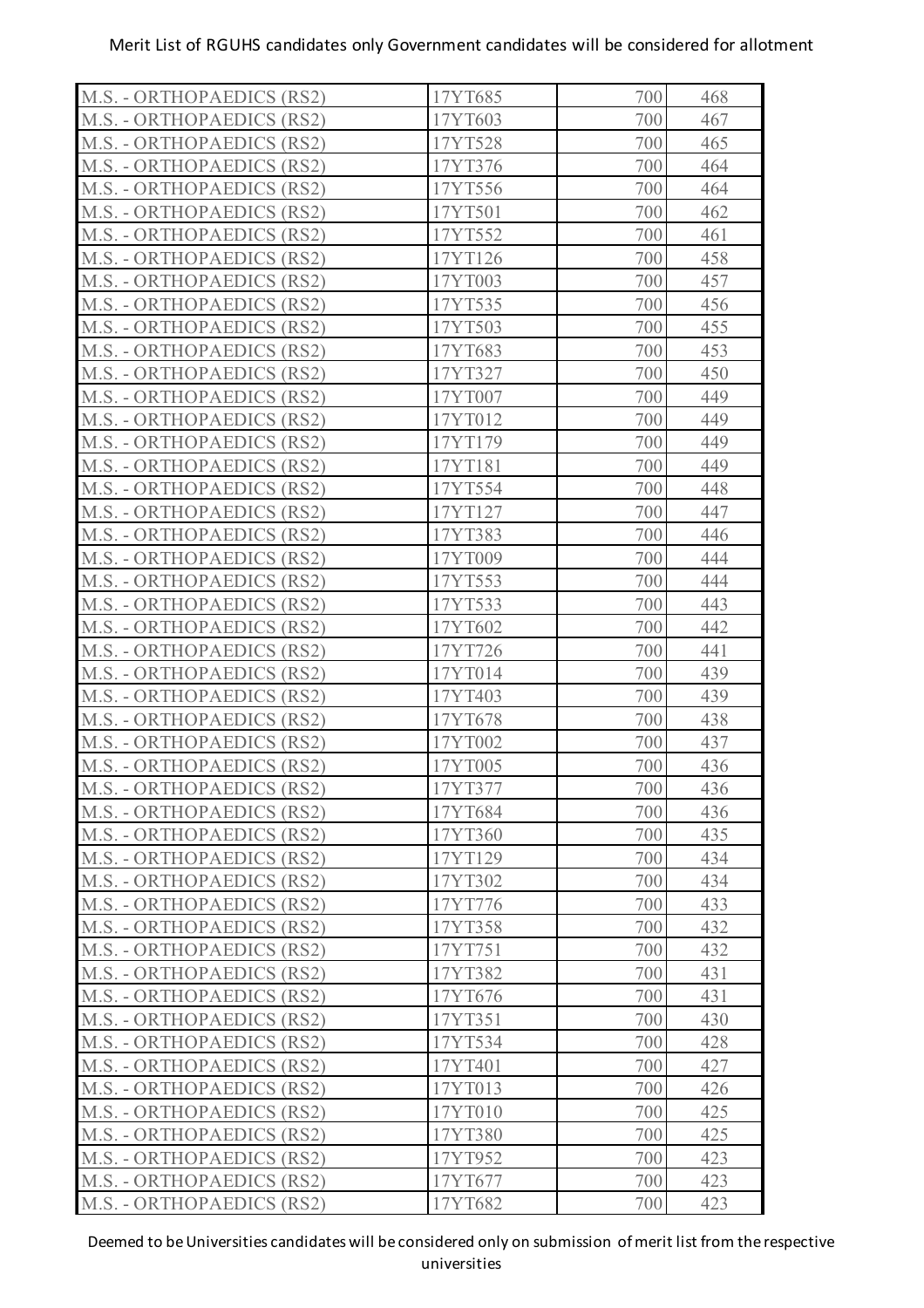| M.S. - ORTHOPAEDICS (RS2) | 17YT426 | 700 | 423 |
|---------------------------|---------|-----|-----|
| M.S. - ORTHOPAEDICS (RS2) | 17YT555 | 700 | 423 |
| M.S. - ORTHOPAEDICS (RS2) | 17YT777 | 700 | 422 |
| M.S. - ORTHOPAEDICS (RS2) | 18YT176 | 700 | 421 |
| M.S. - ORTHOPAEDICS (RS2) | 17YT379 | 700 | 421 |
| M.S. - ORTHOPAEDICS (RS2) | 17YT728 | 700 | 420 |
| M.S. - ORTHOPAEDICS (RS2) | 17YT502 | 700 | 420 |
| M.S. - ORTHOPAEDICS (RS2) | 17YT001 | 700 | 419 |
| M.S. - ORTHOPAEDICS (RS2) | 17YT353 | 700 | 418 |
| M.S. - ORTHOPAEDICS (RS2) | 17YT011 | 700 | 418 |
| M.S. - ORTHOPAEDICS (RS2) | 17YT954 | 700 | 418 |
| M.S. - ORTHOPAEDICS (RS2) | 17YT428 | 700 | 415 |
| M.S. - ORTHOPAEDICS (RS2) | 17YT452 | 700 | 415 |
| M.S. - ORTHOPAEDICS (RS2) | 17YT177 | 700 | 414 |
| M.S. - ORTHOPAEDICS (RS2) | 17YT679 | 700 | 414 |
| M.S. - ORTHOPAEDICS (RS2) | 17YT953 | 700 | 413 |
| M.S. - ORTHOPAEDICS (RS2) | 17YT330 | 700 | 406 |
| M.S. - ORTHOPAEDICS (RS2) | 17YT008 | 700 | 405 |
| M.S. - ORTHOPAEDICS (RS2) | 17YT778 | 700 | 404 |
| M.S. - ORTHOPAEDICS (RS2) | 17YT402 | 700 | 403 |
| M.S. - ORTHOPAEDICS (RS2) | 17YT651 | 700 | 402 |
| M.S. - ORTHOPAEDICS (RS2) | 17YT180 | 700 | 399 |
| M.S. - ORTHOPAEDICS (RS2) | 17YT427 | 700 | 398 |
| M.S. - ORTHOPAEDICS (RS2) | 17YT702 | 700 | 398 |
| M.S. - ORTHOPAEDICS (RS2) | 17YT004 | 700 | 397 |
| M.S. - ORTHOPAEDICS (RS2) | 17YT006 | 700 | 396 |
| M.S. - ORTHOPAEDICS (RS2) | 17YT727 | 700 | 396 |
| M.S. - ORTHOPAEDICS (RS2) | 17YT201 | 700 | 395 |
| M.S. - ORTHOPAEDICS (RS2) | 17YT680 | 700 | 395 |
| M.S. - ORTHOPAEDICS (RS2) | 17YT378 | 700 | 394 |
| M.S. - ORTHOPAEDICS (RS2) | 17YT655 | 700 | 394 |
| M.S. - ORTHOPAEDICS (RS2) | 17YT357 | 700 | 392 |
| M.S. - ORTHOPAEDICS (RS2) | 17YT329 | 700 | 390 |
| M.S. - ORTHOPAEDICS (RS2) | 17YT176 | 700 | 389 |
| M.S. - ORTHOPAEDICS (RS2) | 17YT652 | 700 | 388 |
| M.S. - ORTHOPAEDICS (RS2) | 17YT356 | 700 | 387 |
| M.S. - ORTHOPAEDICS (RS2) | 17YT301 | 700 | 387 |
| M.S. - ORTHOPAEDICS (RS2) | 17YT531 | 700 | 387 |
| M.S. - ORTHOPAEDICS (RS2) | 17YT681 | 700 | 384 |
| M.S. - ORTHOPAEDICS (RS2) | 17YT527 | 700 | 383 |
| M.S. - ORTHOPAEDICS (RS2) | 16YT429 | 700 | 381 |
| M.S. - ORTHOPAEDICS (RS2) | 17YT359 | 700 | 380 |
| M.S. - ORTHOPAEDICS (RS2) | 17YT779 | 700 | 379 |
| M.S. - ORTHOPAEDICS (RS2) | 17YT532 | 700 | 378 |
| M.S. - ORTHOPAEDICS (RS2) | 17YT703 | 700 | 375 |
| M.S. - ORTHOPAEDICS (RS2) | 17YT653 | 700 | 375 |
| M.S. - ORTHOPAEDICS (RS2) | 17YT729 | 700 | 374 |
| M.S. - ORTHOPAEDICS (RS2) | 17YT451 | 700 | 373 |
| M.S. - ORTHOPAEDICS (RS2) | 17YT354 | 700 | 371 |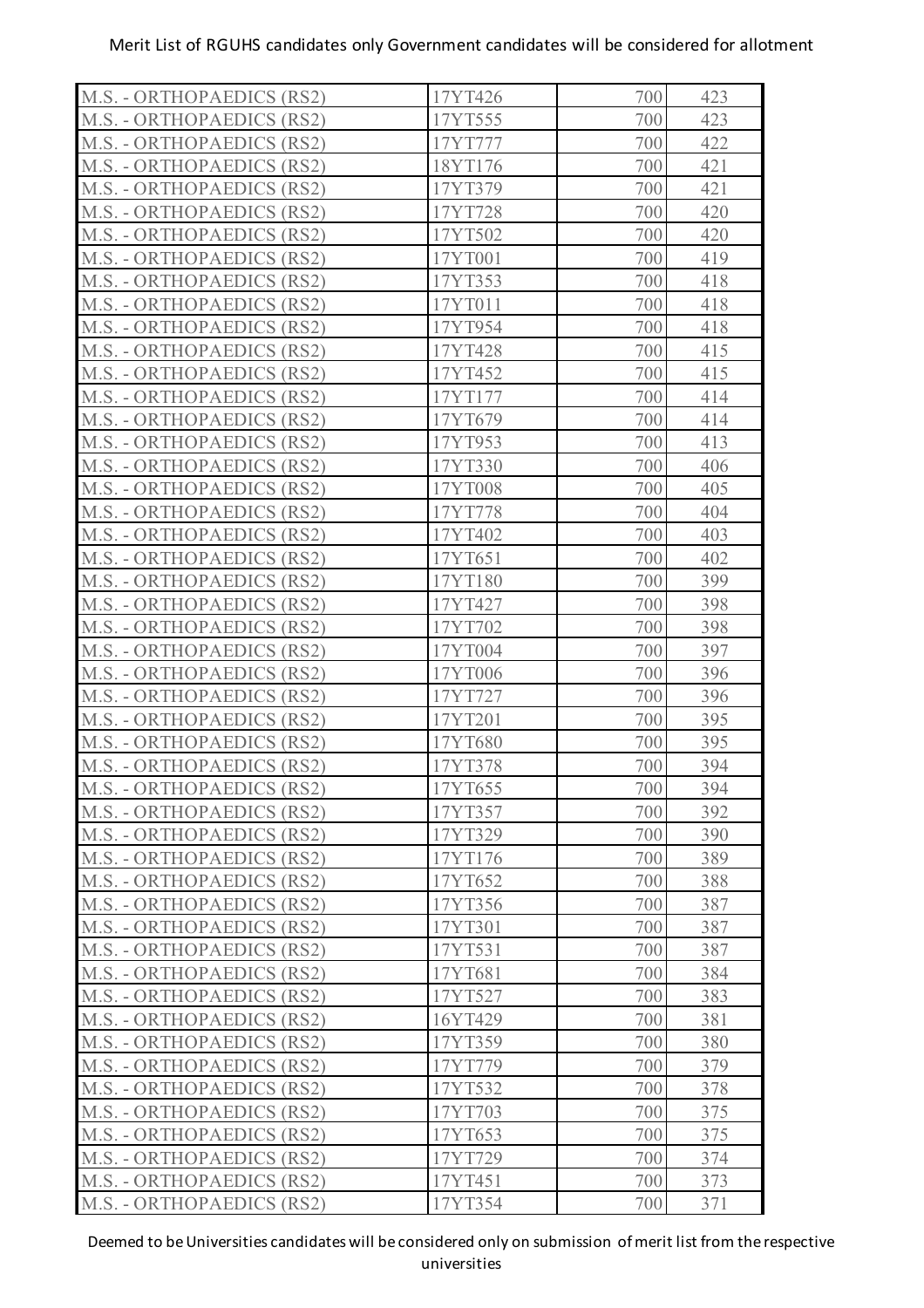| M.S. - ORTHOPAEDICS (RS2)  | 17YT701 | 700 | 371 |
|----------------------------|---------|-----|-----|
| M.S. - ORTHOPAEDICS (RS2)  | 17YT654 | 700 | 371 |
| M.S. - ORTHOPAEDICS (RS2)  | 17YT476 | 700 | 370 |
| M.S. - ORTHOPAEDICS (RS2)  | 17YT705 | 700 | 368 |
| M.S. - ORTHOPAEDICS (RS2)  | 17YT355 | 700 | 367 |
| M.S. - ORTHOPAEDICS (RS2)  | 17YT252 | 700 | 367 |
| M.S. - ORTHOPAEDICS (RS2)  | 17YT381 | 700 | 365 |
| M.S. - ORTHOPAEDICS (RS2)  | 17YT704 | 700 | 365 |
| M.S. - ORTHOPAEDICS (RS2)  | 17YT530 | 700 | 360 |
| M.S. - ORTHOPAEDICS (RS2)  | 17YT352 | 700 | 359 |
| M.S. - ORTHOPAEDICS (RS3)  | 18YT551 | 700 | 443 |
| M.S. - ORTHOPAEDICS (RS3)  | 18YT001 | 700 | 434 |
| M.S. GENERAL SURGERY (RS2) | 17YG780 | 700 | 509 |
| M.S. GENERAL SURGERY (RS2) | 17YG129 | 700 | 479 |
| M.S. GENERAL SURGERY (RS2) | 17YG178 | 700 | 472 |
| M.S. GENERAL SURGERY (RS2) | 17YG601 | 700 | 471 |
| M.S. GENERAL SURGERY (RS2) | 17YG331 | 700 | 468 |
| M.S. GENERAL SURGERY (RS2) | 17YG002 | 700 | 466 |
| M.S. GENERAL SURGERY (RS2) | 17YG781 | 700 | 464 |
| M.S. GENERAL SURGERY (RS2) | 17YG538 | 700 | 464 |
| M.S. GENERAL SURGERY (RS2) | 17YG015 | 700 | 460 |
| M.S. GENERAL SURGERY (RS2) | 17YG779 | 700 | 458 |
| M.S. GENERAL SURGERY (RS2) | 17YG479 | 700 | 456 |
| M.S. GENERAL SURGERY (RS2) | 17YG426 | 700 | 454 |
| M.S. GENERAL SURGERY (RS2) | 17YG379 | 700 | 451 |
| M.S. GENERAL SURGERY (RS2) | 17YG951 | 700 | 451 |
| M.S. GENERAL SURGERY (RS2) | 17YG652 | 700 | 451 |
| M.S. GENERAL SURGERY (RS2) | 17YG562 | 700 | 450 |
| M.S. GENERAL SURGERY (RS2) | 17YG024 | 700 | 449 |
| M.S. GENERAL SURGERY (RS2) | 17YG782 | 700 | 448 |
| M.S. GENERAL SURGERY (RS2) | 17YG327 | 700 | 448 |
| M.S. GENERAL SURGERY (RS2) | 17YG021 | 700 | 446 |
| M.S. GENERAL SURGERY (RS2) | 17YG535 | 700 | 446 |
| M.S. GENERAL SURGERY (RS2) | 17YG011 | 700 | 444 |
| M.S. GENERAL SURGERY (RS2) | 17YG019 | 700 | 444 |
| M.S. GENERAL SURGERY (RS2) | 17YG728 | 700 | 444 |
| M.S. GENERAL SURGERY (RS2) | 17YG528 | 700 | 444 |
| M.S. GENERAL SURGERY (RS2) | 17YG561 | 700 | 444 |
| M.S. GENERAL SURGERY (RS2) | 17YG651 | 700 | 444 |
| M.S. GENERAL SURGERY (RS2) | 17YG329 | 700 | 444 |
| M.S. GENERAL SURGERY (RS2) | 17YG336 | 700 | 444 |
| M.S. GENERAL SURGERY (RS2) | 17YG101 | 700 | 443 |
| M.S. GENERAL SURGERY (RS2) | 17YG952 | 700 | 443 |
| M.S. GENERAL SURGERY (RS2) | 17YG582 | 700 | 442 |
| M.S. GENERAL SURGERY (RS2) | 17YG376 | 700 | 442 |
| M.S. GENERAL SURGERY (RS2) | 17YG378 | 700 | 442 |
| M.S. GENERAL SURGERY (RS2) | 17YG953 | 700 | 442 |
| M.S. GENERAL SURGERY (RS2) | 17YG539 | 700 | 442 |
| M.S. GENERAL SURGERY (RS2) | 17YG734 | 700 | 441 |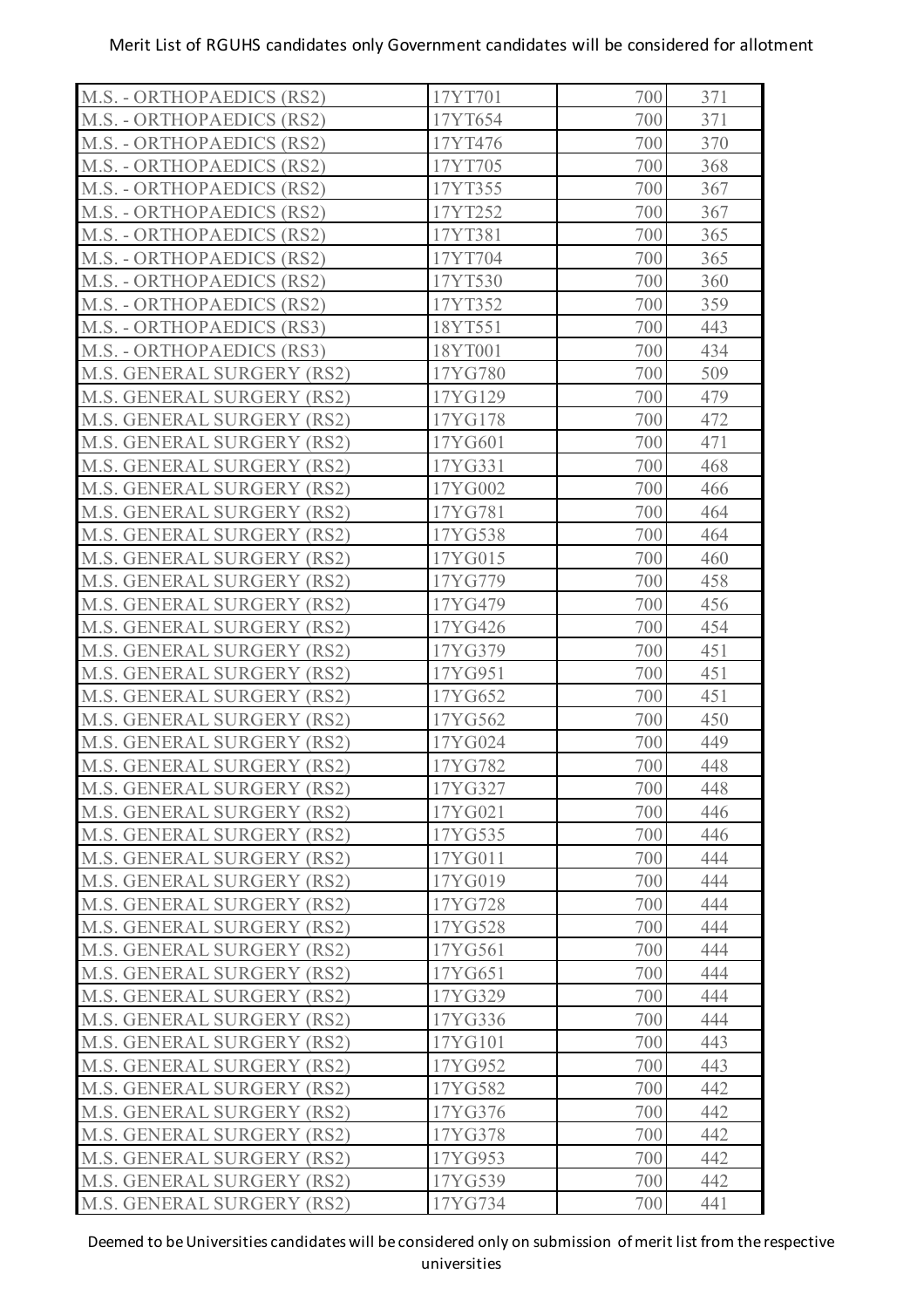| M.S. GENERAL SURGERY (RS2) | 17YG702 | 700 | 441 |
|----------------------------|---------|-----|-----|
| M.S. GENERAL SURGERY (RS2) | 17YG326 | 700 | 441 |
| M.S. GENERAL SURGERY (RS2) | 17YG380 | 700 | 440 |
| M.S. GENERAL SURGERY (RS2) | 17YG343 | 700 | 440 |
| M.S. GENERAL SURGERY (RS2) | 17YG027 | 700 | 439 |
| M.S. GENERAL SURGERY (RS2) | 17YG201 | 700 | 439 |
| M.S. GENERAL SURGERY (RS2) | 17YG783 | 700 | 439 |
| M.S. GENERAL SURGERY (RS2) | 17YG532 | 700 | 439 |
| M.S. GENERAL SURGERY (RS2) | 17YG026 | 700 | 438 |
| M.S. GENERAL SURGERY (RS2) | 17YG682 | 700 | 438 |
| M.S. GENERAL SURGERY (RS2) | 17YG337 | 700 | 437 |
| M.S. GENERAL SURGERY (RS2) | 17YG583 | 700 | 434 |
| M.S. GENERAL SURGERY (RS2) | 17YG330 | 700 | 434 |
| M.S. GENERAL SURGERY (RS2) | 17YG587 | 700 | 433 |
| M.S. GENERAL SURGERY (RS2) | 17YG177 | 700 | 432 |
| M.S. GENERAL SURGERY (RS2) | 17YG430 | 700 | 432 |
| M.S. GENERAL SURGERY (RS2) | 17YG654 | 700 | 432 |
| M.S. GENERAL SURGERY (RS2) | 17YG581 | 700 | 431 |
| M.S. GENERAL SURGERY (RS2) | 17YG009 | 700 | 431 |
| M.S. GENERAL SURGERY (RS2) | 17YG478 | 700 | 431 |
| M.S. GENERAL SURGERY (RS2) | 17YG602 | 700 | 431 |
| M.S. GENERAL SURGERY (RS2) | 17YG328 | 700 | 431 |
| M.S. GENERAL SURGERY (RS2) | 17YG345 | 700 | 430 |
| M.S. GENERAL SURGERY (RS2) | 17YG010 | 700 | 429 |
| M.S. GENERAL SURGERY (RS2) | 17YG203 | 700 | 429 |
| M.S. GENERAL SURGERY (RS2) | 17YG301 | 700 | 429 |
| M.S. GENERAL SURGERY (RS2) | 17YG501 | 700 | 429 |
| M.S. GENERAL SURGERY (RS2) | 17YG335 | 700 | 429 |
| M.S. GENERAL SURGERY (RS2) | 17YG176 | 700 | 428 |
| M.S. GENERAL SURGERY (RS2) | 17YG553 | 700 | 428 |
| M.S. GENERAL SURGERY (RS2) | 17YG202 | 700 | 427 |
| M.S. GENERAL SURGERY (RS2) | 17YG564 | 700 | 427 |
| M.S. GENERAL SURGERY (RS2) | 17YG653 | 700 | 427 |
| M.S. GENERAL SURGERY (RS2) | 17YG585 | 700 | 426 |
| M.S. GENERAL SURGERY (RS2) | 17YG126 | 700 | 426 |
| M.S. GENERAL SURGERY (RS2) | 17YG778 | 700 | 426 |
| M.S. GENERAL SURGERY (RS2) | 17YG701 | 700 | 426 |
| M.S. GENERAL SURGERY (RS2) | 17YG012 | 700 | 425 |
| M.S. GENERAL SURGERY (RS2) | 17YG536 | 700 | 425 |
| M.S. GENERAL SURGERY (RS2) | 17YG954 | 700 | 424 |
| M.S. GENERAL SURGERY (RS2) | 17YG251 | 700 | 424 |
| M.S. GENERAL SURGERY (RS2) | 17YG007 | 700 | 423 |
| M.S. GENERAL SURGERY (RS2) | 17YG181 | 700 | 423 |
| M.S. GENERAL SURGERY (RS2) | 17YG476 | 700 | 423 |
| M.S. GENERAL SURGERY (RS2) | 17YG956 | 700 | 423 |
| M.S. GENERAL SURGERY (RS2) | 17YG333 | 700 | 423 |
| M.S. GENERAL SURGERY (RS2) | 17YG403 | 700 | 423 |
| M.S. GENERAL SURGERY (RS2) | 17YG128 | 700 | 422 |
| M.S. GENERAL SURGERY (RS2) | 17YG302 | 700 | 422 |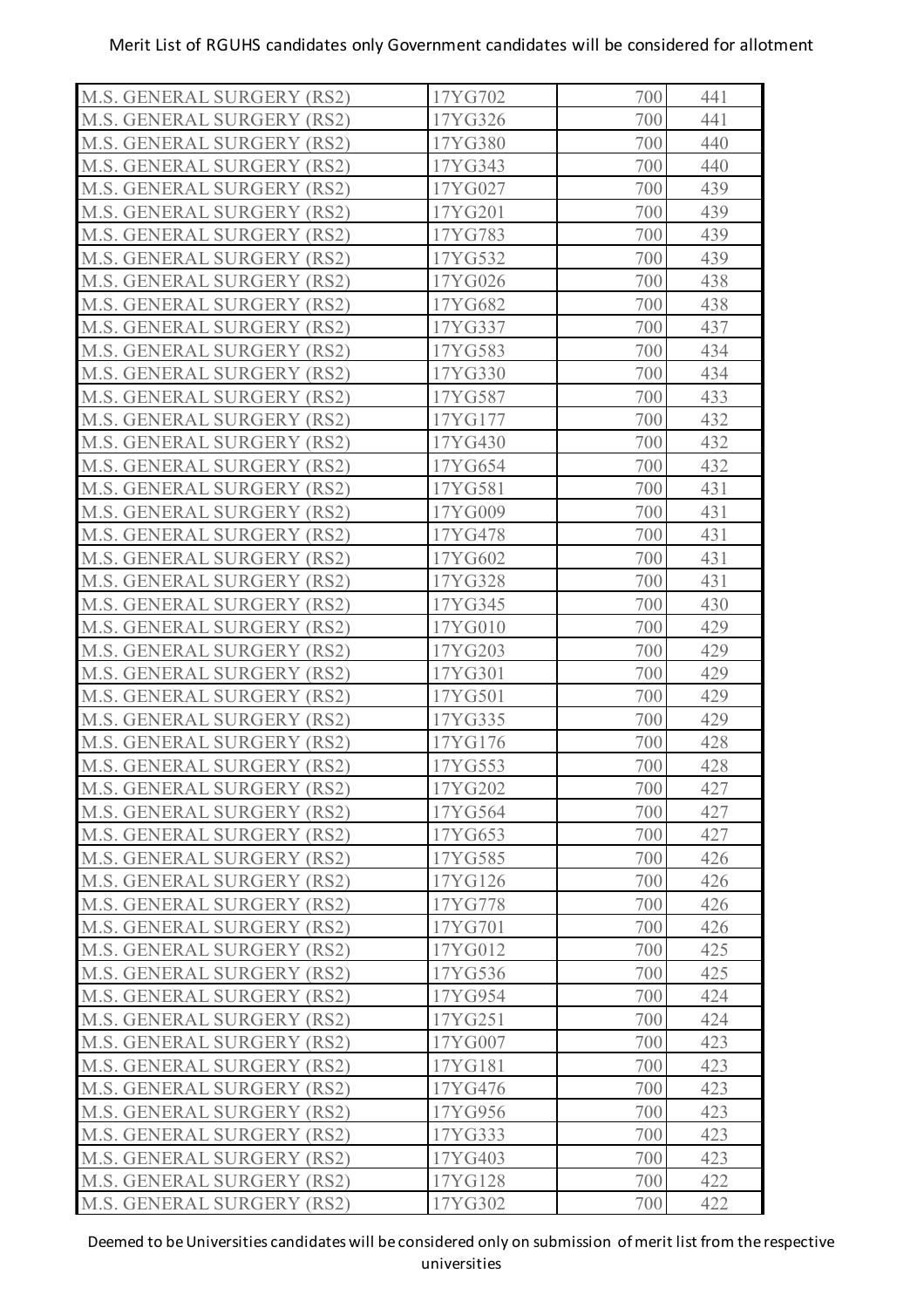| M.S. GENERAL SURGERY (RS2)        | 17YG340 | 700 | 422 |
|-----------------------------------|---------|-----|-----|
| M.S. GENERAL SURGERY (RS2)        | 17YG004 | 700 | 421 |
| M.S. GENERAL SURGERY (RS2)        | 17YG731 | 700 | 421 |
| M.S. GENERAL SURGERY (RS2)        | 17YG332 | 700 | 421 |
| <b>M.S. GENERAL SURGERY (RS2)</b> | 17YG341 | 700 | 421 |
| M.S. GENERAL SURGERY (RS2)        | 17YG576 | 700 | 420 |
| <b>M.S. GENERAL SURGERY (RS2)</b> | 17YG006 | 700 | 420 |
| M.S. GENERAL SURGERY (RS2)        | 17YG560 | 700 | 420 |
| <b>M.S. GENERAL SURGERY (RS2)</b> | 17YG180 | 700 | 419 |
| M.S. GENERAL SURGERY (RS2)        | 17YG477 | 700 | 419 |
| <b>M.S. GENERAL SURGERY (RS2)</b> | 17YG427 | 700 | 419 |
| M.S. GENERAL SURGERY (RS2)        | 17YG344 | 700 | 419 |
| <b>M.S. GENERAL SURGERY (RS2)</b> | 17YG016 | 700 | 418 |
| M.S. GENERAL SURGERY (RS2)        | 17YG432 | 700 | 418 |
| M.S. GENERAL SURGERY (RS2)        | 17YG342 | 700 | 418 |
| <b>M.S. GENERAL SURGERY (RS2)</b> | 17YG751 | 700 | 417 |
| <b>M.S. GENERAL SURGERY (RS2)</b> | 17YG428 | 700 | 417 |
| <b>M.S. GENERAL SURGERY (RS2)</b> | 17YG526 | 700 | 417 |
| M.S. GENERAL SURGERY (RS2)        | 17YG552 | 700 | 417 |
| M.S. GENERAL SURGERY (RS2)        | 17YG566 | 700 | 417 |
| M.S. GENERAL SURGERY (RS2)        | 17YG401 | 700 | 417 |
| M.S. GENERAL SURGERY (RS2)        | 17YG732 | 700 | 416 |
| M.S. GENERAL SURGERY (RS2)        | 17YG431 | 700 | 416 |
| M.S. GENERAL SURGERY (RS2)        | 17YG586 | 700 | 415 |
| M.S. GENERAL SURGERY (RS2)        | 17YG020 | 700 | 415 |
| <b>M.S. GENERAL SURGERY (RS2)</b> | 17YG531 | 700 | 415 |
| M.S. GENERAL SURGERY (RS2)        | 17YG554 | 700 | 415 |
| <b>M.S. GENERAL SURGERY (RS2)</b> | 17YG339 | 700 | 415 |
| M.S. GENERAL SURGERY (RS2)        | 17YG013 | 700 | 414 |
| M.S. GENERAL SURGERY (RS2)        | 17YG558 | 700 | 414 |
| M.S. GENERAL SURGERY (RS2)        | 17YG303 | 700 | 413 |
| M.S. GENERAL SURGERY (RS2)        | 17YG584 | 700 | 412 |
| M.S. GENERAL SURGERY (RS2)        | 17YG958 | 700 | 412 |
| M.S. GENERAL SURGERY (RS2)        | 17YG678 | 700 | 410 |
| M.S. GENERAL SURGERY (RS2)        | 17YG707 | 700 | 410 |
| M.S. GENERAL SURGERY (RS2)        | 17YG579 | 700 | 408 |
| M.S. GENERAL SURGERY (RS2)        | 17YG014 | 700 | 408 |
| M.S. GENERAL SURGERY (RS2)        | 17YG127 | 700 | 408 |
| <b>M.S. GENERAL SURGERY (RS2)</b> | 17YG130 | 700 | 408 |
| <b>M.S. GENERAL SURGERY (RS2)</b> | 17YG451 | 700 | 408 |
| <b>M.S. GENERAL SURGERY (RS2)</b> | 17YG003 | 700 | 407 |
| M.S. GENERAL SURGERY (RS2)        | 17YG005 | 700 | 407 |
| M.S. GENERAL SURGERY (RS2)        | 17YG730 | 700 | 406 |
| M.S. GENERAL SURGERY (RS2)        | 17YG679 | 700 | 406 |
| M.S. GENERAL SURGERY (RS2)        | 17YG338 | 700 | 406 |
| M.S. GENERAL SURGERY (RS2)        | 17YG733 | 700 | 405 |
| M.S. GENERAL SURGERY (RS2)        | 17YG735 | 700 | 405 |
| M.S. GENERAL SURGERY (RS2)        | 17YG179 | 700 | 405 |
| M.S. GENERAL SURGERY (RS2)        | 17YG252 | 700 | 405 |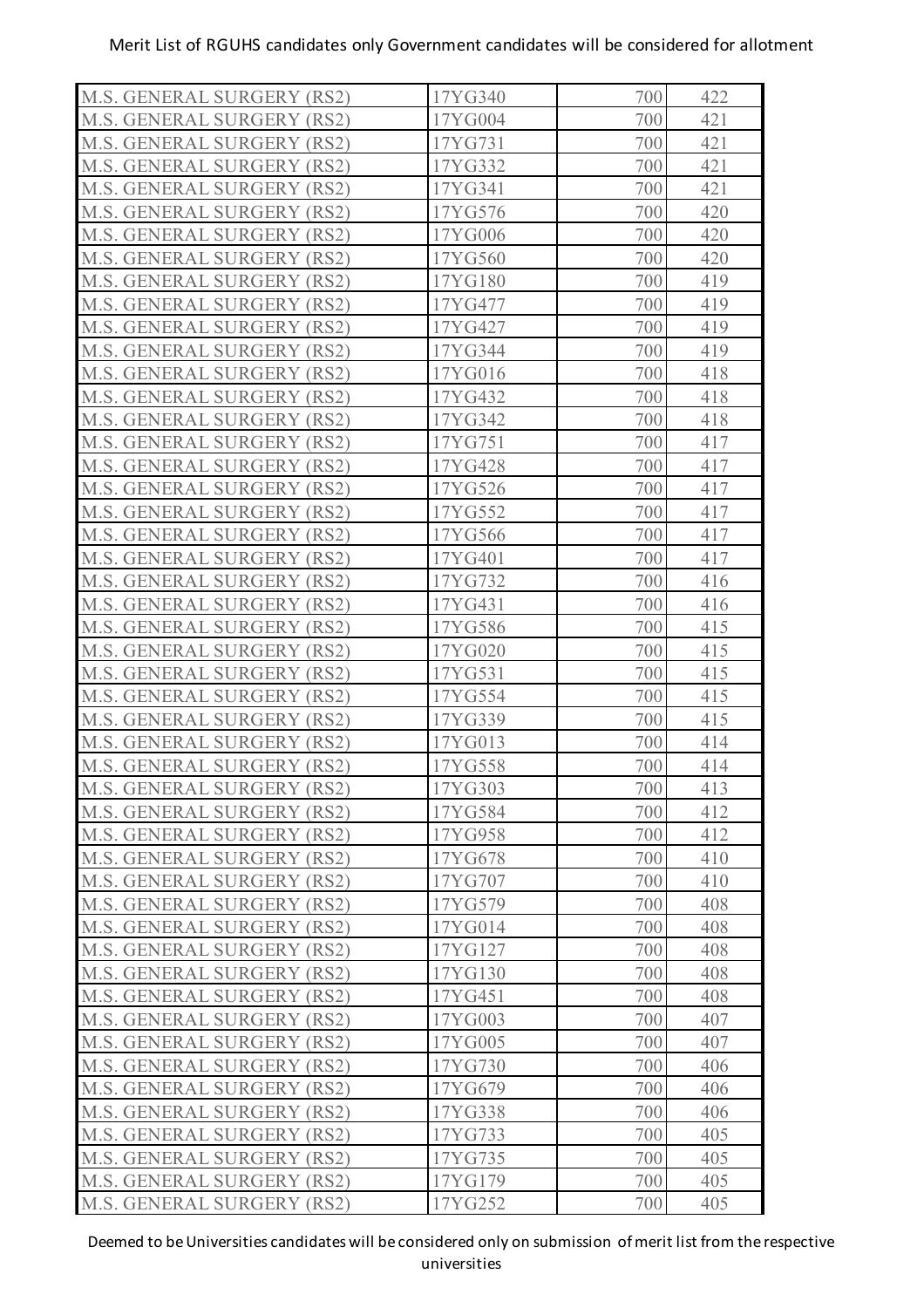| M.S. GENERAL SURGERY (RS2)        | 17YG726 | 700 | 404 |
|-----------------------------------|---------|-----|-----|
| M.S. GENERAL SURGERY (RS2)        | 17YG182 | 700 | 404 |
| M.S. GENERAL SURGERY (RS2)        | 17YG776 | 700 | 404 |
| M.S. GENERAL SURGERY (RS2)        | 17YG703 | 700 | 404 |
| M.S. GENERAL SURGERY (RS2)        | 17YG334 | 700 | 404 |
| M.S. GENERAL SURGERY (RS2)        | 17YG402 | 700 | 404 |
| M.S. GENERAL SURGERY (RS2)        | 17YG577 | 700 | 403 |
| M.S. GENERAL SURGERY (RS2)        | 17YG676 | 700 | 403 |
| M.S. GENERAL SURGERY (RS2)        | 17YG453 | 700 | 401 |
| M.S. GENERAL SURGERY (RS2)        | 17YG704 | 700 | 401 |
| M.S. GENERAL SURGERY (RS2)        | 17YG023 | 700 | 400 |
| M.S. GENERAL SURGERY (RS2)        | 17YG381 | 700 | 400 |
| M.S. GENERAL SURGERY (RS2)        | 17YG729 | 700 | 399 |
| M.S. GENERAL SURGERY (RS2)        | 17YG683 | 700 | 398 |
| M.S. GENERAL SURGERY (RS2)        | 17YG555 | 700 | 398 |
| M.S. GENERAL SURGERY (RS2)        | 17YG557 | 700 | 398 |
| M.S. GENERAL SURGERY (RS2)        | 17YG957 | 700 | 397 |
| M.S. GENERAL SURGERY (RS2)        | 17YG527 | 700 | 397 |
| M.S. GENERAL SURGERY (RS2)        | 17YG533 | 700 | 397 |
| M.S. GENERAL SURGERY (RS2)        | 17YG008 | 700 | 396 |
| M.S. GENERAL SURGERY (RS2)        | 17YG681 | 700 | 393 |
| M.S. GENERAL SURGERY (RS2)        | 17YG429 | 700 | 393 |
| M.S. GENERAL SURGERY (RS2)        | 17YG551 | 700 | 393 |
| M.S. GENERAL SURGERY (RS2)        | 17YG537 | 700 | 391 |
| M.S. GENERAL SURGERY (RS2)        | 17YG559 | 700 | 391 |
| M.S. GENERAL SURGERY (RS2)        | 17YG001 | 700 | 390 |
| M.S. GENERAL SURGERY (RS2)        | 17YG377 | 700 | 390 |
| M.S. GENERAL SURGERY (RS2)        | 17YG563 | 700 | 389 |
| <b>M.S. GENERAL SURGERY (RS2)</b> | 17YG565 | 700 | 387 |
| M.S. GENERAL SURGERY (RS2)        | 17YG305 | 700 | 386 |
| M.S. GENERAL SURGERY (RS2)        | 17YG534 | 700 | 386 |
| M.S. GENERAL SURGERY (RS2)        | 17YG503 | 700 | 386 |
| M.S. GENERAL SURGERY (RS2)        | 17YG404 | 700 | 386 |
| M.S. GENERAL SURGERY (RS2)        | 17YG022 | 700 | 385 |
| <b>M.S. GENERAL SURGERY (RS2)</b> | 17YG452 | 700 | 385 |
| <b>M.S. GENERAL SURGERY (RS2)</b> | 17YG306 | 700 | 384 |
| M.S. GENERAL SURGERY (RS2)        | 17YG959 | 700 | 384 |
| M.S. GENERAL SURGERY (RS2)        | 17YG530 | 700 | 382 |
| M.S. GENERAL SURGERY (RS2)        | 17YG677 | 700 | 381 |
| M.S. GENERAL SURGERY (RS2)        | 17YG708 | 700 | 380 |
| M.S. GENERAL SURGERY (RS2)        | 17YG529 | 700 | 379 |
| M.S. GENERAL SURGERY (RS2)        | 17YG406 | 700 | 376 |
| M.S. GENERAL SURGERY (RS2)        | 17YG556 | 700 | 371 |
| M.S. GENERAL SURGERY (RS2)        | 17YG680 | 700 | 370 |
| M.S. GENERAL SURGERY (RS2)        | 16YG751 | 700 | 368 |
| M.S. GENERAL SURGERY (RS2)        | 17YG502 | 700 | 368 |
| M.S. GENERAL SURGERY (RS2)        | 17YG705 | 700 | 368 |
| <b>M.S. GENERAL SURGERY (RS2)</b> | 17YG706 | 700 | 368 |
| <b>M.S. GENERAL SURGERY (RS2)</b> | 17YG504 | 700 | 362 |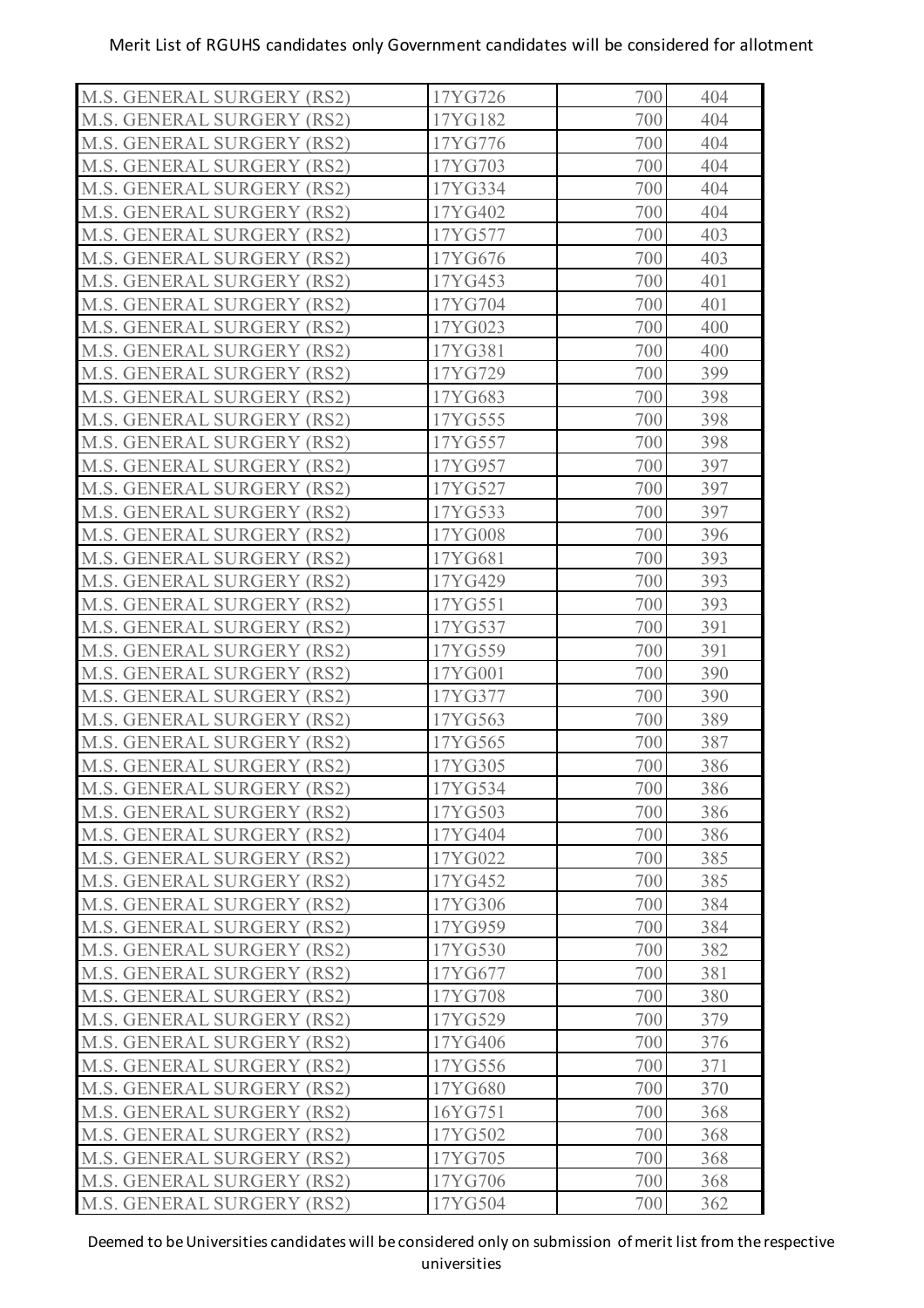| M.S.- OTO-RHINO-LARYNGOL(RS2) | 17YE301 | 700        | 517 |
|-------------------------------|---------|------------|-----|
| M.S.- OTO-RHINO-LARYNGOL(RS2) | 17YE101 | 700        | 510 |
| M.S.- OTO-RHINO-LARYNGOL(RS2) | 17YE010 | 700        | 498 |
| M.S.- OTO-RHINO-LARYNGOL(RS2) | 17YE102 | 700        | 496 |
| M.S.- OTO-RHINO-LARYNGOL(RS2) | 17YE005 | 700        | 478 |
| M.S.- OTO-RHINO-LARYNGOL(RS2) | 17YE727 | 700        | 475 |
| M.S.- OTO-RHINO-LARYNGOL(RS2) | 17YE529 | 700        | 468 |
| M.S.- OTO-RHINO-LARYNGOL(RS2) | 17YE008 | 700        | 466 |
| M.S.- OTO-RHINO-LARYNGOL(RS2) | 17YE376 | 700        | 466 |
| M.S.- OTO-RHINO-LARYNGOL(RS2) | 17YE401 | 700        | 466 |
| M.S.- OTO-RHINO-LARYNGOL(RS2) | 17YE804 | 700        | 463 |
| M.S.- OTO-RHINO-LARYNGOL(RS2) | 17YE555 | 700        | 462 |
| M.S.- OTO-RHINO-LARYNGOL(RS2) | 17YE004 | 700        | 460 |
| M.S.- OTO-RHINO-LARYNGOL(RS2) | 17YE751 | 700        | 455 |
| M.S.- OTO-RHINO-LARYNGOL(RS2) | 17YE526 | 700        | 455 |
| M.S.- OTO-RHINO-LARYNGOL(RS2) | 17YE452 | 700        | 453 |
| M.S.- OTO-RHINO-LARYNGOL(RS2) | 17YE680 | 700        | 451 |
| M.S.- OTO-RHINO-LARYNGOL(RS2) | 17YE006 | 700        | 448 |
| M.S.- OTO-RHINO-LARYNGOL(RS2) | 17YE552 | 700        | 448 |
| M.S.- OTO-RHINO-LARYNGOL(RS2) | 17YE777 | 700        | 446 |
| M.S.- OTO-RHINO-LARYNGOL(RS2) | 17YE554 | 700        | 446 |
| M.S.- OTO-RHINO-LARYNGOL(RS2) | 17YE953 | 700        | 443 |
| M.S.- OTO-RHINO-LARYNGOL(RS2) | 17YE002 | 700        | 441 |
| M.S.- OTO-RHINO-LARYNGOL(RS2) | 17YE803 | 700        | 438 |
| M.S.- OTO-RHINO-LARYNGOL(RS2) | 17YE530 | 700        | 437 |
| M.S.- OTO-RHINO-LARYNGOL(RS2) | 17YE377 | 700        | 436 |
| M.S.- OTO-RHINO-LARYNGOL(RS2) | 17YE007 | 700        | 434 |
| M.S.- OTO-RHINO-LARYNGOL(RS2) | 17YE502 | 700        | 434 |
| M.S.- OTO-RHINO-LARYNGOL(RS2) | 17YE009 | 700        | 432 |
| M.S.- OTO-RHINO-LARYNGOL(RS2) | 17YE402 | 700        | 430 |
| M.S.- OTO-RHINO-LARYNGOL(RS2) | 17YE003 | 700        | 425 |
| M.S.- OTO-RHINO-LARYNGOL(RS2) | 17YE726 | 700        | 425 |
| M.S.- OTO-RHINO-LARYNGOL(RS2) | 16YE679 | 700        | 423 |
| M.S.- OTO-RHINO-LARYNGOL(RS2) | 17YE954 | 700        | 420 |
| M.S.- OTO-RHINO-LARYNGOL(RS2) | 17YE676 | 700        | 417 |
| M.S.- OTO-RHINO-LARYNGOL(RS2) | 17YE951 | 700        | 414 |
| M.S.- OTO-RHINO-LARYNGOL(RS2) | 17YE776 | 700        | 414 |
| M.S.- OTO-RHINO-LARYNGOL(RS2) | 17YE778 | 700        | 413 |
| M.S.- OTO-RHINO-LARYNGOL(RS2) | 17YE528 | 700        | 412 |
| M.S.- OTO-RHINO-LARYNGOL(RS2) | 17YE551 | 700        | 412 |
| M.S.- OTO-RHINO-LARYNGOL(RS2) | 17YE603 | 700        | 410 |
| M.S.- OTO-RHINO-LARYNGOL(RS2) | 17YE701 | 700        | 407 |
| M.S.- OTO-RHINO-LARYNGOL(RS2) | 17YE527 | 700        | 399 |
| M.S.- OTO-RHINO-LARYNGOL(RS2) | 17YE601 | 700        | 399 |
| M.S.- OTO-RHINO-LARYNGOL(RS2) | 17YE428 | 700        | 396 |
| M.S.- OTO-RHINO-LARYNGOL(RS2) | 17YE378 | 700        | 392 |
| M.S.- OTO-RHINO-LARYNGOL(RS2) | 17YE651 | 700<br>700 | 390 |
| M.S.- OTO-RHINO-LARYNGOL(RS2) | 17YE553 |            | 387 |
| M.S.- OTO-RHINO-LARYNGOL(RS2) | 17YE426 | 700        | 386 |